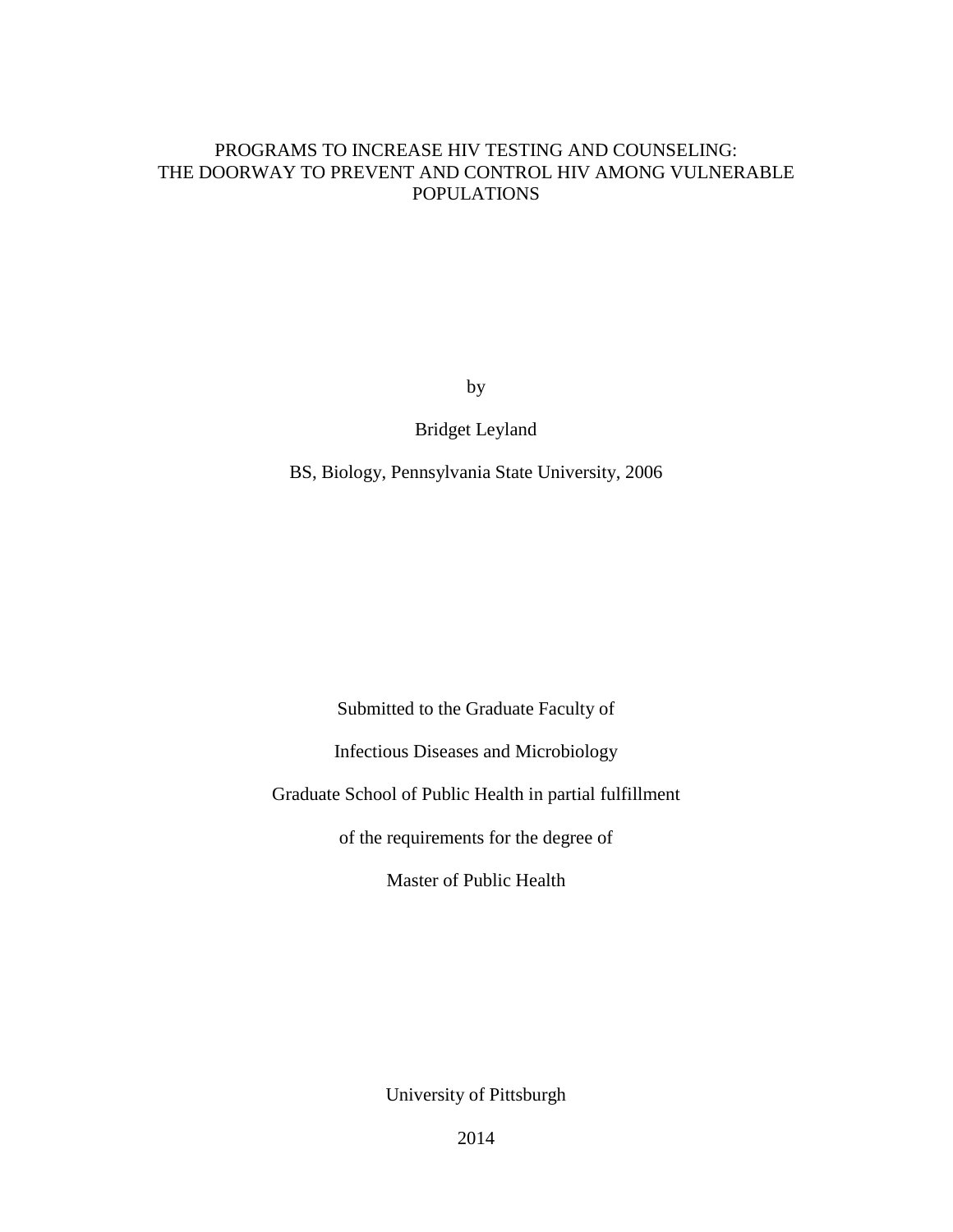#### UNIVERSITY OF PITTSBURGH

### GRADUATE SCHOOL OF PUBLIC HEALTH

This essay is submitted

### by

#### Bridget Leyland

on

#### April 25, 2014

# and approved by

 $\overline{\phantom{a}}$  , we can consider the constant of  $\overline{\phantom{a}}$ Essay Advisor: Simon M. Barratt-Boyes, BVSc, PhD Professor Department of Infectious Diseases and Microbiology Graduate School of Public Health University of Pittsburgh

Essay Reader: Linda Rose Frank, PhD, MSN, ACRN, FAAN\_ Associate Professor of Public Health, Medicine, and Nursing Department of Infectious Diseases & Microbiology Graduate School of Public Health University of Pittsburgh

Essay Reader: Mark S. Friedman, PhD, MSW, MPA Assistant Professor Department of Behavioral and Community Health Sciences Graduate School of Public Health University of Pittsburgh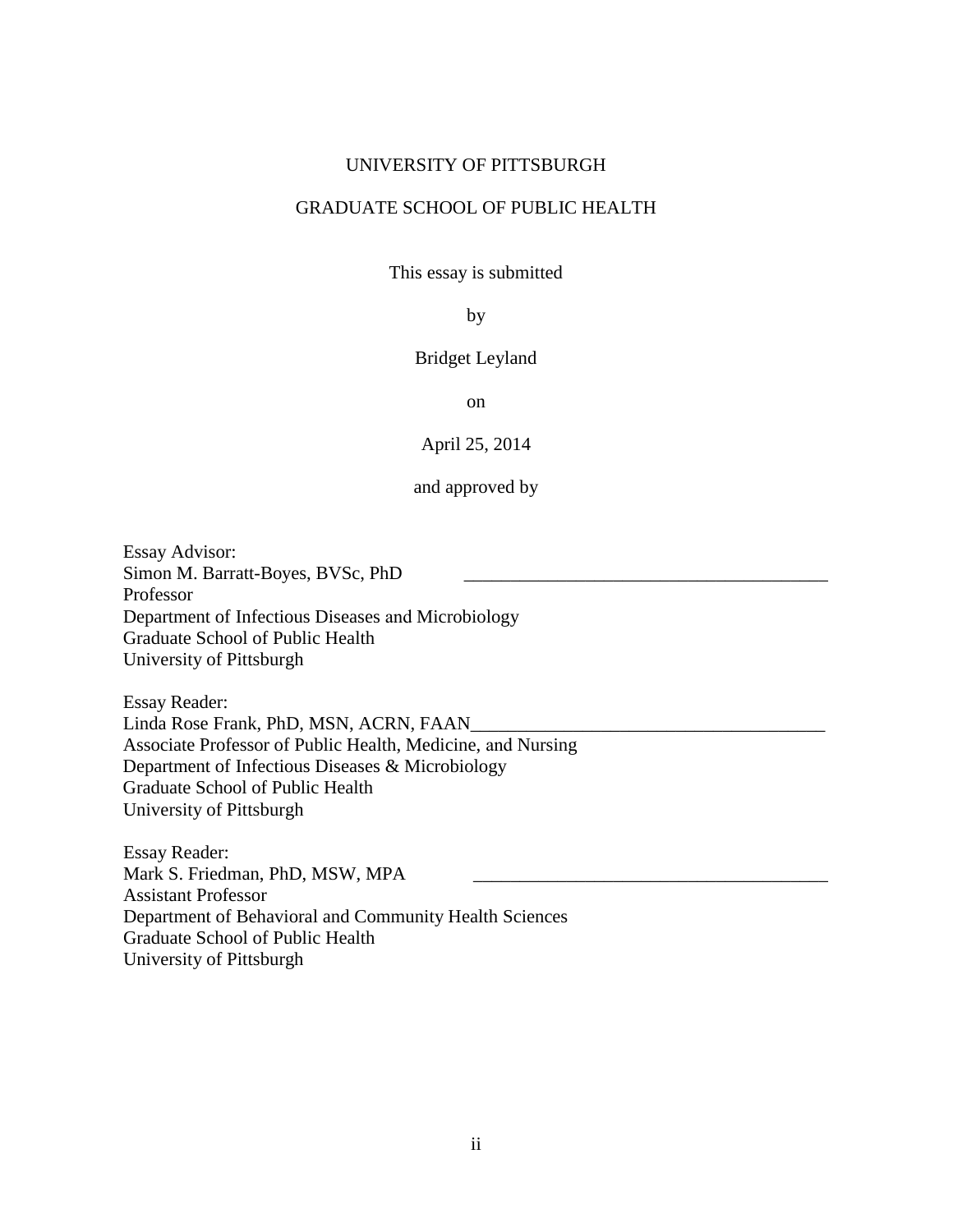Copyright © by Bridget Leyland

2014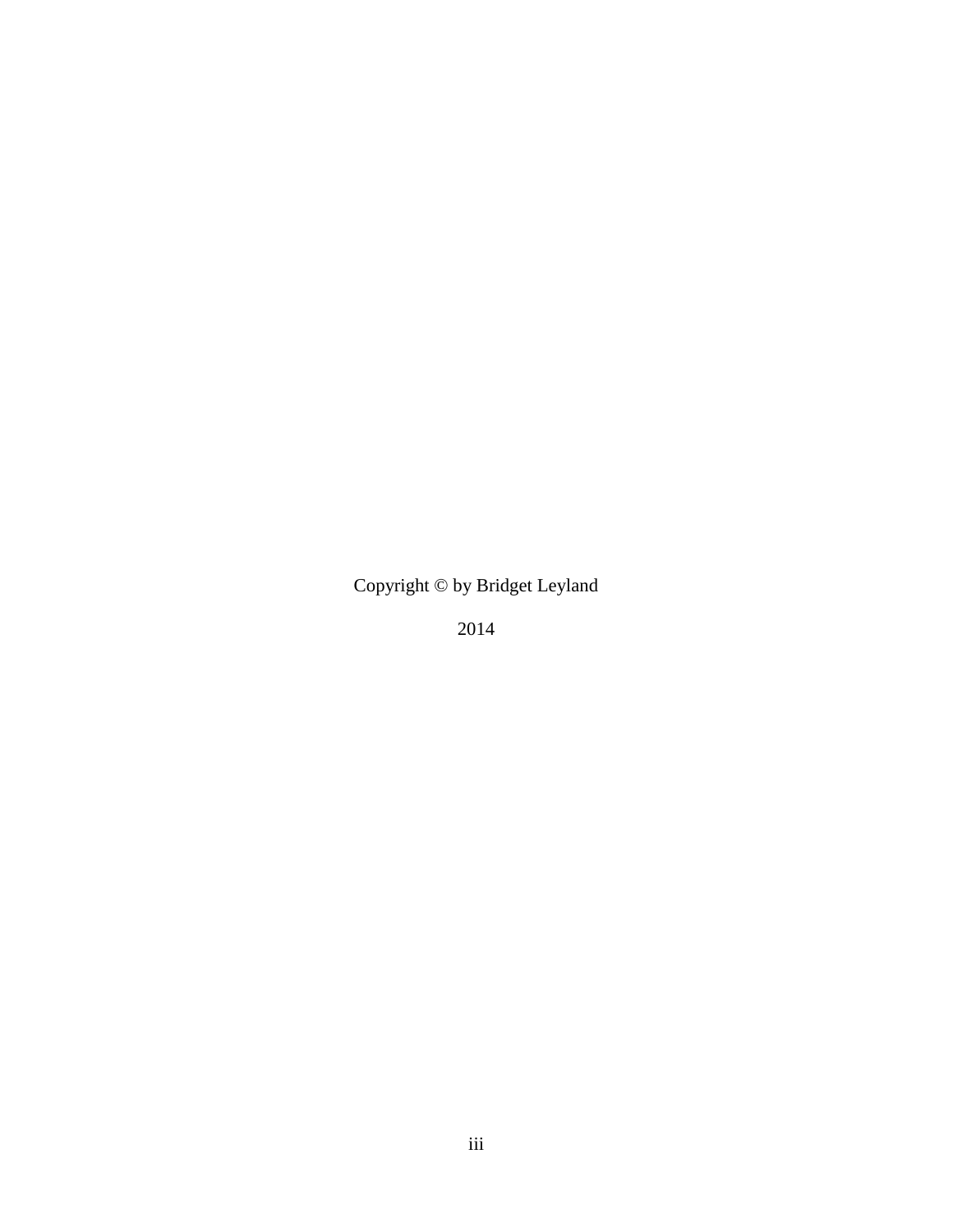# PROGRAMS TO INCREASE HIV TESTING AND COUNSELING: THE DOORWAY TO PREVENT AND CONTROL HIV AMONG VULNERABLE POPULATIONS

Bridget Leyland, MPH

University of Pittsburgh, 2014

#### **ABSTRACT**

Human immunodeficiency virus (HIV) is a preventable cause of disease that infects approximately 50,000 individuals annually in the United States. Not all individuals are impacted equally and health disparities exist among racial, ethnic, and sexual minorities. Routine screening for HIV has been effective in certain populations, but widespread testing has been limited. National guidelines call for routine HIV screening among individuals aged 13-64 years seeking healthcare; however, implementation has been hindered due to barriers at the individual, health system, and societal level. HIV prevention counseling is also recommended for high risk individuals, but not required as part of routine testing because of time and staffing restraints. A number of HIV testing program interventions have sought to streamline testing and counseling procedures to combat such barriers. This review aims to summarize HIV testing and counseling programs in the U.S., the effect on individual and public health, and offer directives for future use of HIV screening. The public health importance for increasing knowledge of HIV status will benefit HIV positive individuals by promoting early entry into care and faster time to treatment. Both HIV positive and negative individuals may benefit from HIV prevention education to reduce their risk for transmitting or acquiring HIV, thus control the spread of infection.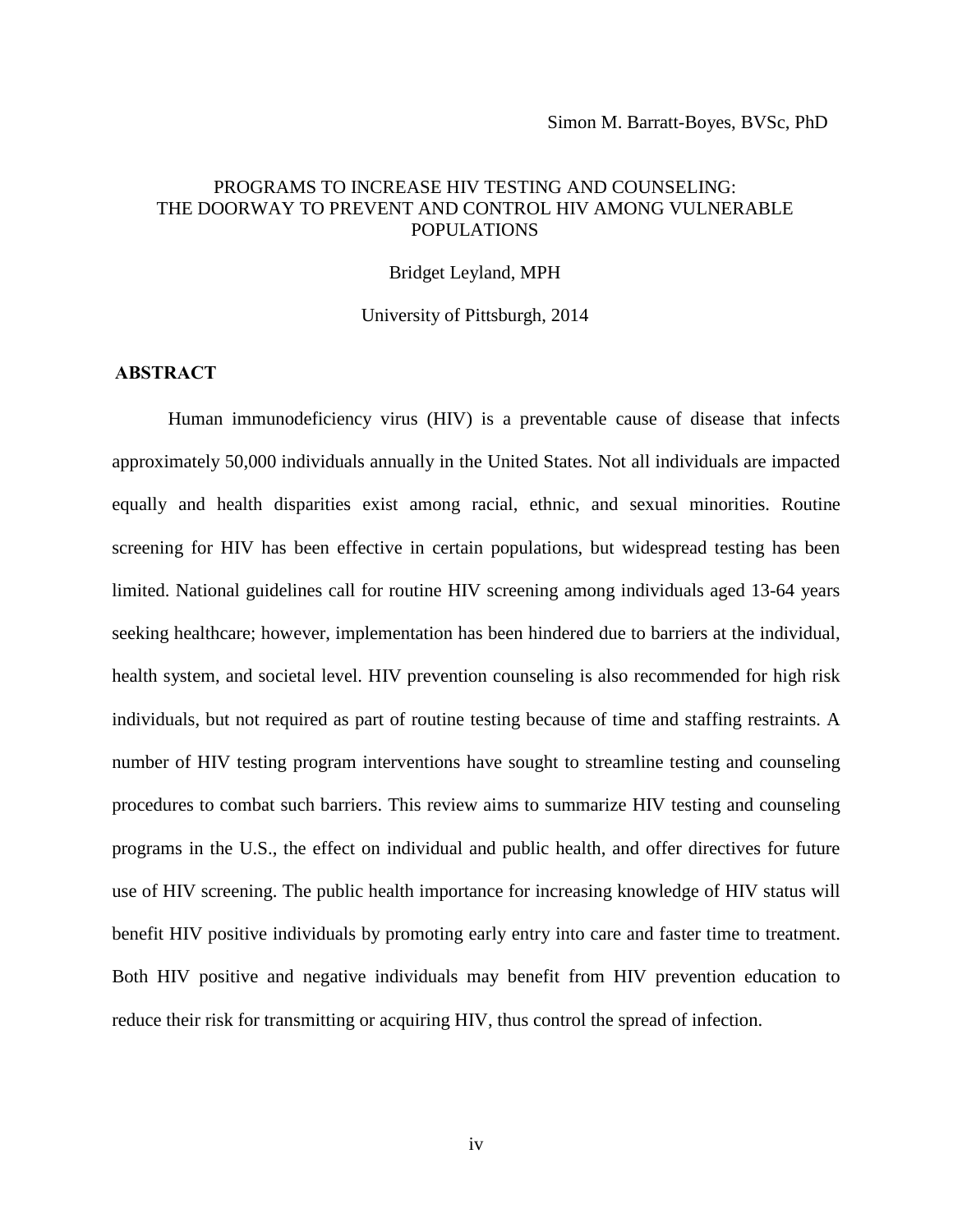# **TABLE OF CONTENTS**

| 1.0 |     |                                                            |  |
|-----|-----|------------------------------------------------------------|--|
|     | 1.1 |                                                            |  |
|     | 1.2 | <b>DISPARITIES IN PREVENTION AND CONTROL OF HIV5</b>       |  |
|     | 1.3 |                                                            |  |
|     | 1.4 |                                                            |  |
| 2.0 |     | SECOND CHAPTER: HIV TESTING AND COUNSELING 14              |  |
|     | 2.1 | <b>CURRENT HIV TESTS AND PROCEDURES 16</b>                 |  |
|     | 2.2 |                                                            |  |
|     | 2.3 | <b>COORDINATED, COMPREHENSIVE, CARE NETWORKS21</b>         |  |
|     | 2.4 | PITTSBURGH AIDS TASK FORCE HIV TESTING PROGRAM.23          |  |
| 3.0 |     | THIRD CHAPTER: INCREASING HIV TESTING EFFORTS 27           |  |
|     | 3.1 | INDIVIDUAL EFFECTS: BENEFITS AND HARMS31                   |  |
|     | 3.2 |                                                            |  |
| 4.0 |     | <b>FOURTH CHAPTER: FUTURE DIRECTIONS OF HIV TESTING 34</b> |  |
|     |     |                                                            |  |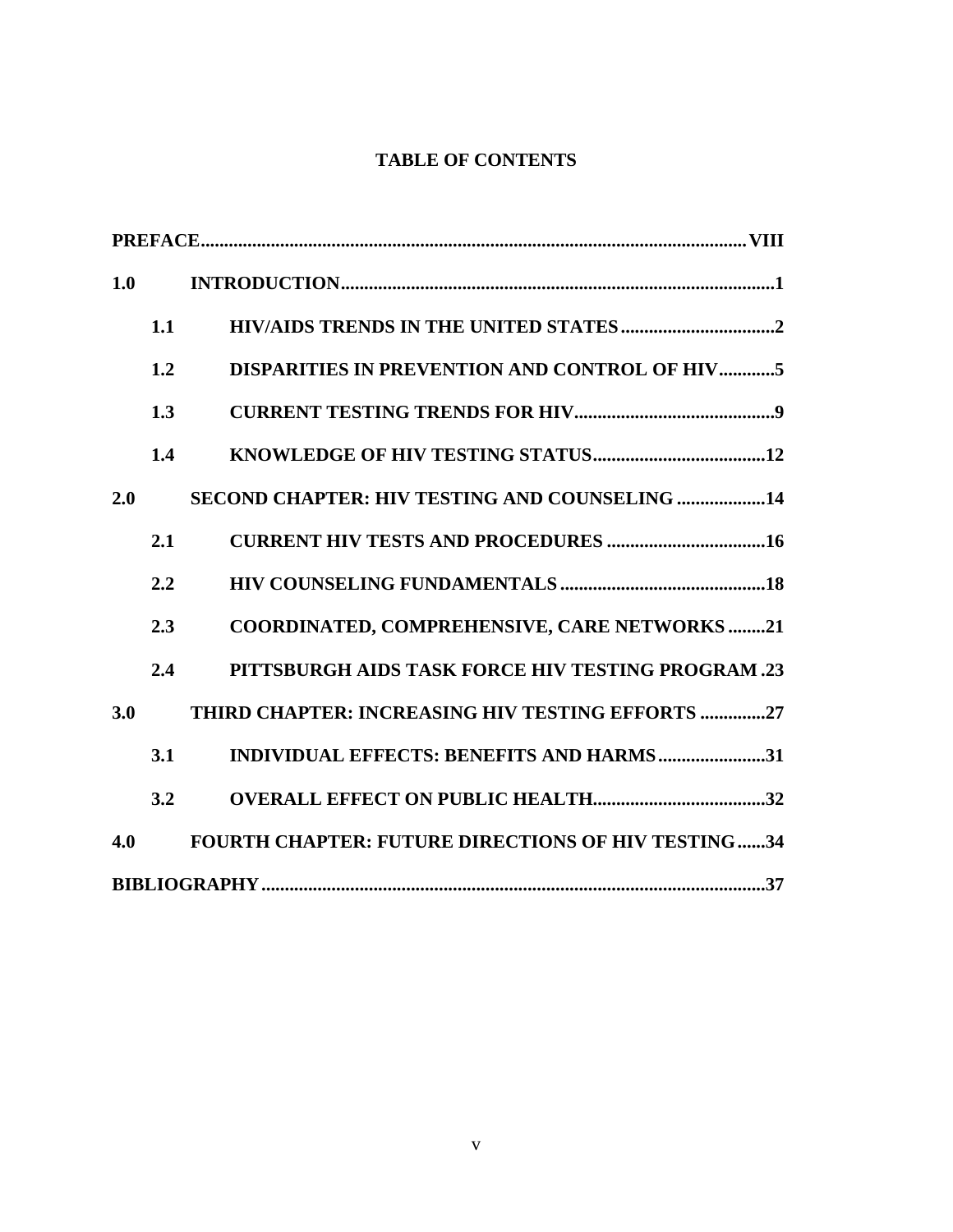# **LIST OF TABLES**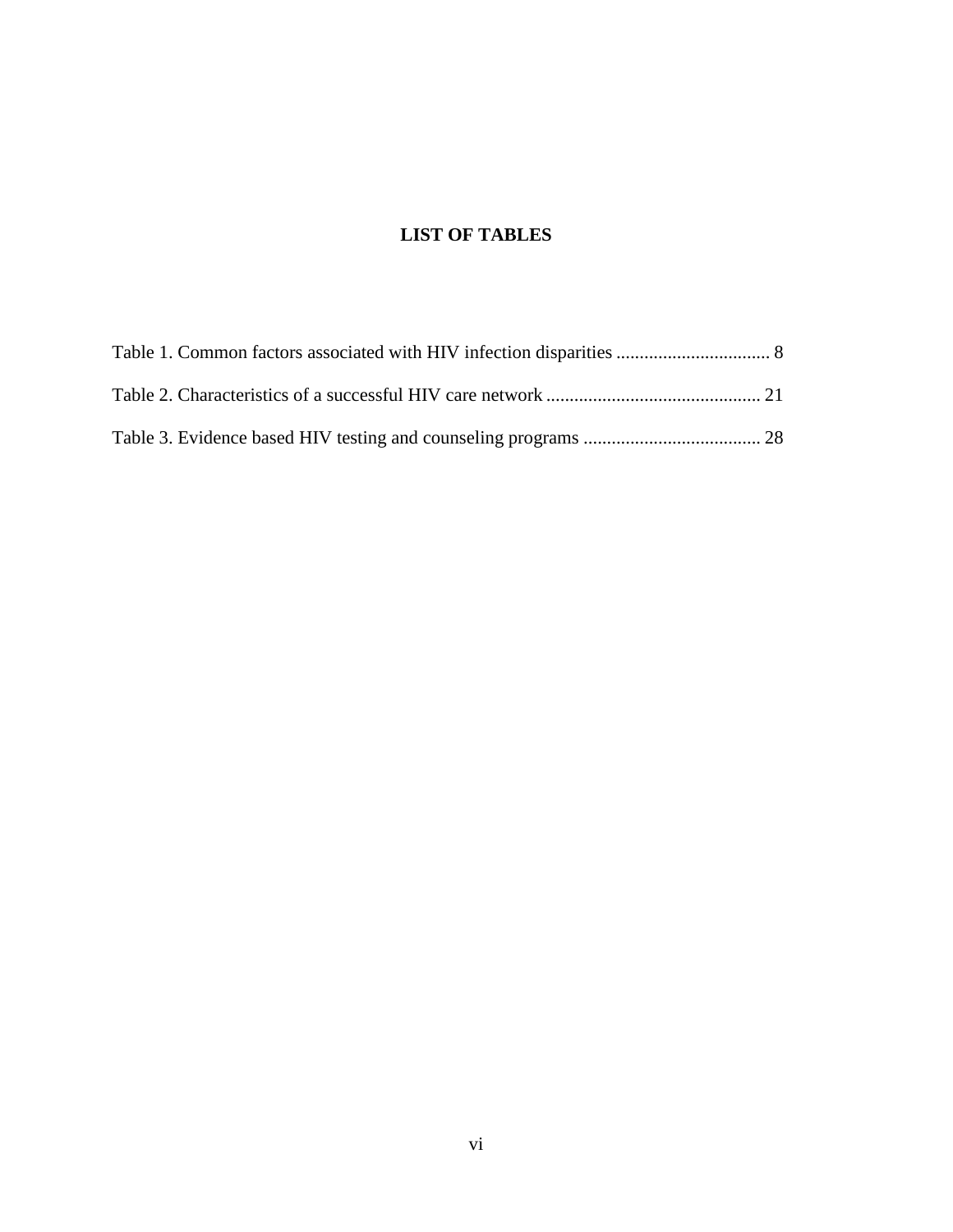# **LIST OF FIGURES**

[Figure 1. Estimated HIV diagnoses among adults and adolescents by race and ethnicity](#page-10-0) . 3 [Figure 2. Estimated HIV diagnoses among adults and adolescents by transmission](#page-11-0) ......... 4 [Figure 3. Estimated HIV diagnoses among adults and adolescents by age](#page-12-1) ........................ 5 [Figure 4. HIV infection estimates for most affected subpopulations in the U.S.](#page-14-0) ............... 7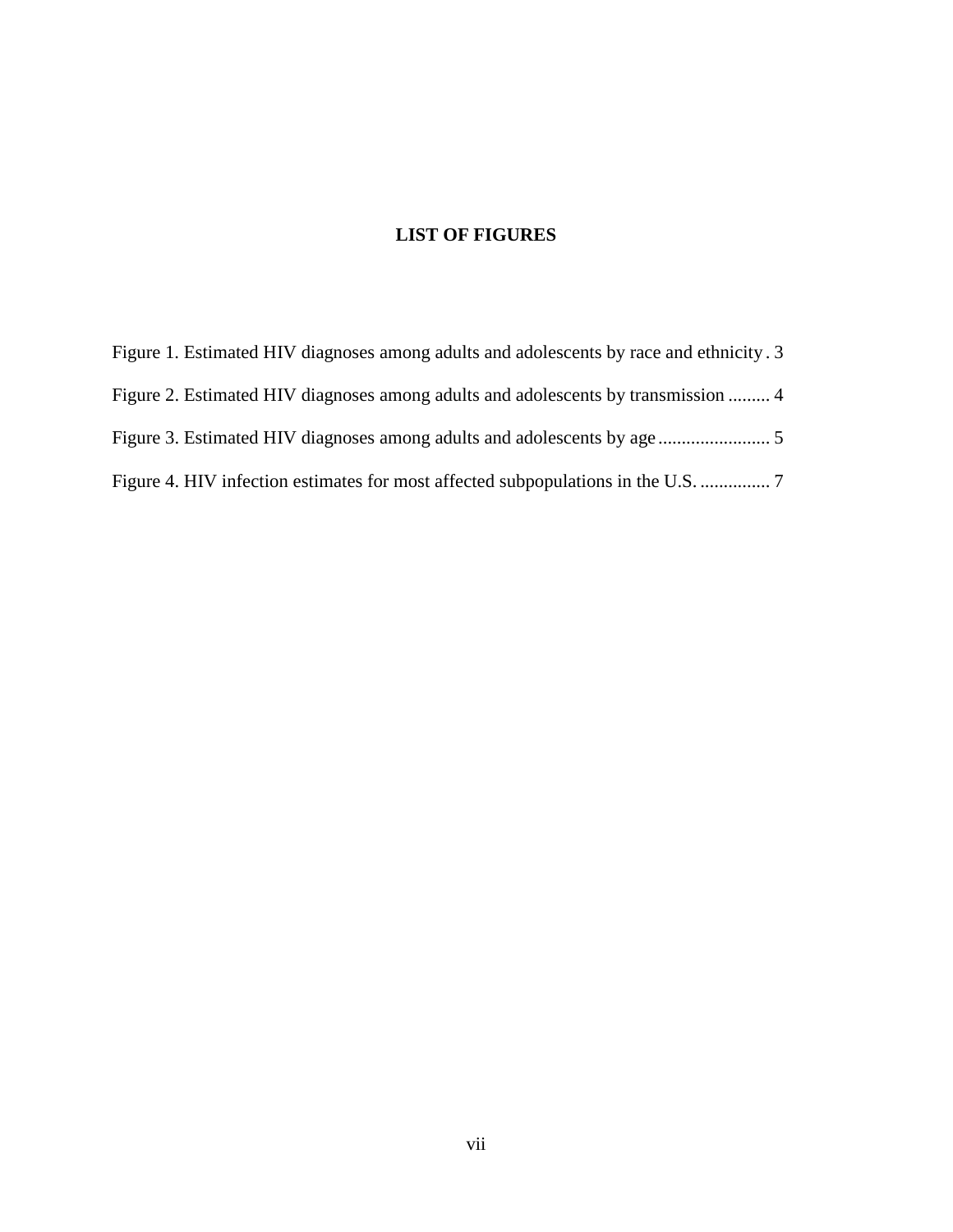# **PREFACE**

<span id="page-7-0"></span>I would like to acknowledge the Pittsburgh AIDS Task Force (PATF) for allowing me the opportunity to gain experience in HIV testing and counseling practice in a public health setting, Dr. Frank and Dr. Friedman for their invaluable feedback and contribution to this work, Dr. Barratt-Boyes for his guidance and mentoring, and the Department of Infectious Disease & Microbiology, Graduate School of Public Health for the opportunity to study, practice, and present public health.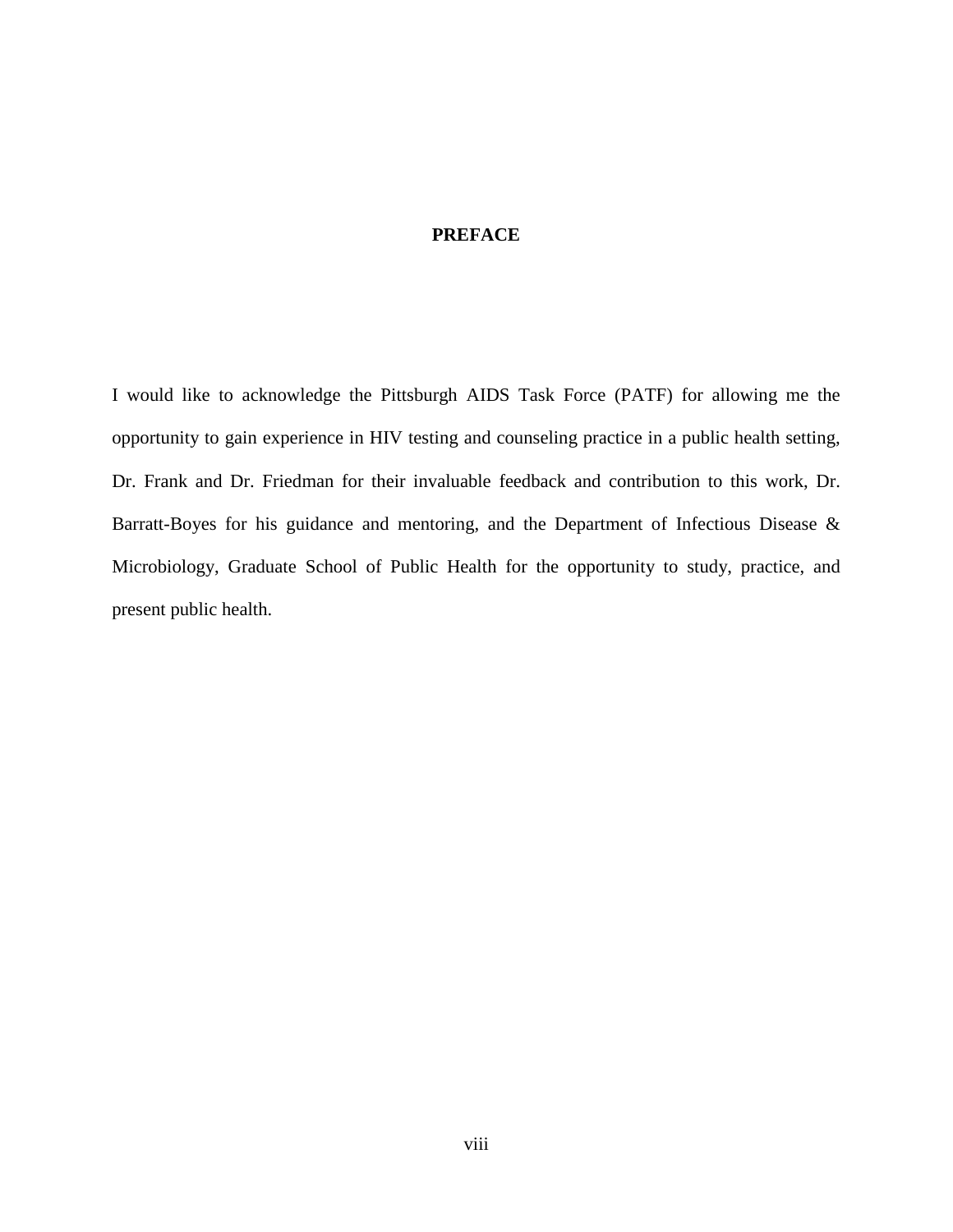#### <span id="page-8-3"></span><span id="page-8-2"></span><span id="page-8-1"></span>**1.0 INTRODUCTION**

<span id="page-8-0"></span>In the United States an estimated 15.8% of individuals living with human immunodeficiency virus (HIV) infection are unaware of their status and many continue to propagate the HIV epidemic by unknowingly spreading the virus to others.<sup>[1,](#page-45-0)[2](#page-45-1)</sup> In 2009, 32% of individuals newly diagnosed with HIV infection progressed to acquired immunodeficiency syndrome (AIDS) within one year, suggesting these individuals have been living with HIV for years and gone undiagnosed.<sup>[3,](#page-45-2)[4](#page-45-3)</sup> Identifying and diagnosing HIV positive individuals at the earliest stage possible is crucial to not only benefit the individual by getting them into care, but to benefit public health by controlling HIV transmission by those unaware they are positive. Broadening and increasing HIV testing to identify HIV positive individuals promotes early entry into care and faster time to highly active anti-retroviral treatment (HAART) to improve health outcomes. Knowledge of one's HIV positive status has been shown to significantly reduce high risk behavior lowering the likelihood of transmitting HIV, thus controlling the spread of infection.<sup>[5](#page-45-4)</sup> In addition, HIV negative individuals can benefit from HIV prevention education to practice risk reduction or to avoid acquiring HIV infection. Currently there is no cure for HIV and AIDS. Vaccines and microbicides offer hope, yet none exist to date that effectively prevent infection.

Prevention of HIV relies heavily on identifying at risk individuals and confirming their HIV status to implement behavioral changes that can lead to healthier lives and prevent HIV transmission, which begins with HIV testing. This review aims to summarize HIV testing and counseling as a mechanism to prevent and control HIV among vulnerable populations in the U.S.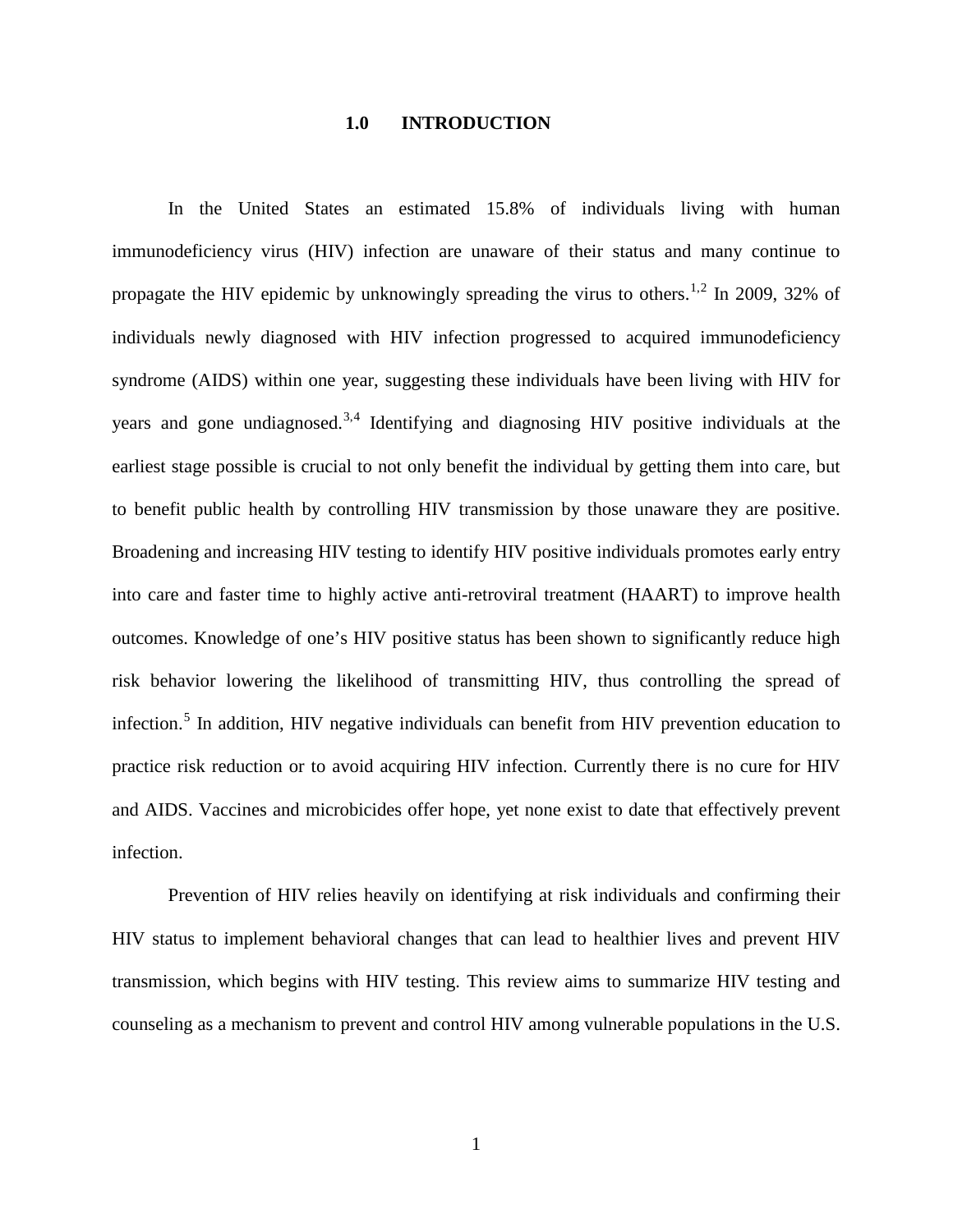and to provide an example of a coordinated care approach at the Pittsburgh AIDS Task Force in Pittsburgh, PA.

### <span id="page-9-6"></span><span id="page-9-5"></span><span id="page-9-4"></span><span id="page-9-3"></span><span id="page-9-2"></span><span id="page-9-1"></span>**1.1 HIV/AIDS TRENDS IN THE UNITED STATES**

<span id="page-9-0"></span>In the U.S., approximately 1.1 million people aged 13 and older are living with HIV and nearly 50,000 new infections occur each year.<sup>[6](#page-46-0)</sup> In 2011, the Centers for Disease Control and Prevention (CDC) estimated 49,2[7](#page-46-1)3 incident HIV infections.<sup>7</sup> Mortality due to HIV progression to AIDS has declined dramatically since the initiation of  $HAART$ ;  $8,9,10,11$  $8,9,10,11$  $8,9,10,11$  $8,9,10,11$  $8,9,10,11$  $8,9,10,11$  however AIDS-related deaths still occurred in over 15,000 individuals in 2010[.](#page-9-1)<sup>7</sup> The cumulative estimation for total AIDS-related deaths in the U.S. reaches over  $635,000$ .<sup>7</sup> Southern U.S. has the highest percentage (48%) of total AIDS-related deaths. When factoring in population size, the Northeastern region of the U.S. accounted for the highest rates of individuals living with AIDS and AIDS-related deaths.<sup>[12](#page-46-6)</sup> HIV tends to localize to urban areas, with most cases in metropolitan areas defined as greater than or equal to 500,000 people. In 2011, California, Florida, Texas, and New York had the greatest number of cases with HIV infection diagnosis. The District of Columbia, Louisiana, Maryland, and Florida had the highest rates of new HIV diagnosis.<sup>[13](#page-46-7)</sup>

Racial and ethnic groups differ with respect to the impact from the HIV epidemic (Figure 1). African Americans account for the highest number of new HIV diagnosis followed by whites, Hispanic and Latino, Asian, Multiple Race, American Indian and Alaska Native, and Native Hawaiian and Other Pacific Islander.<sup>7</sup> This view changes with respect to the rates of HIV infection diagnosis for each racial or ethnic group's representation of the U.S. population.<sup>3</sup> African Americans remain the most affected by HIV, especially young men who have sex with men (MSM). Hispanic and Latinos are disproportionately affected by HIV infection and account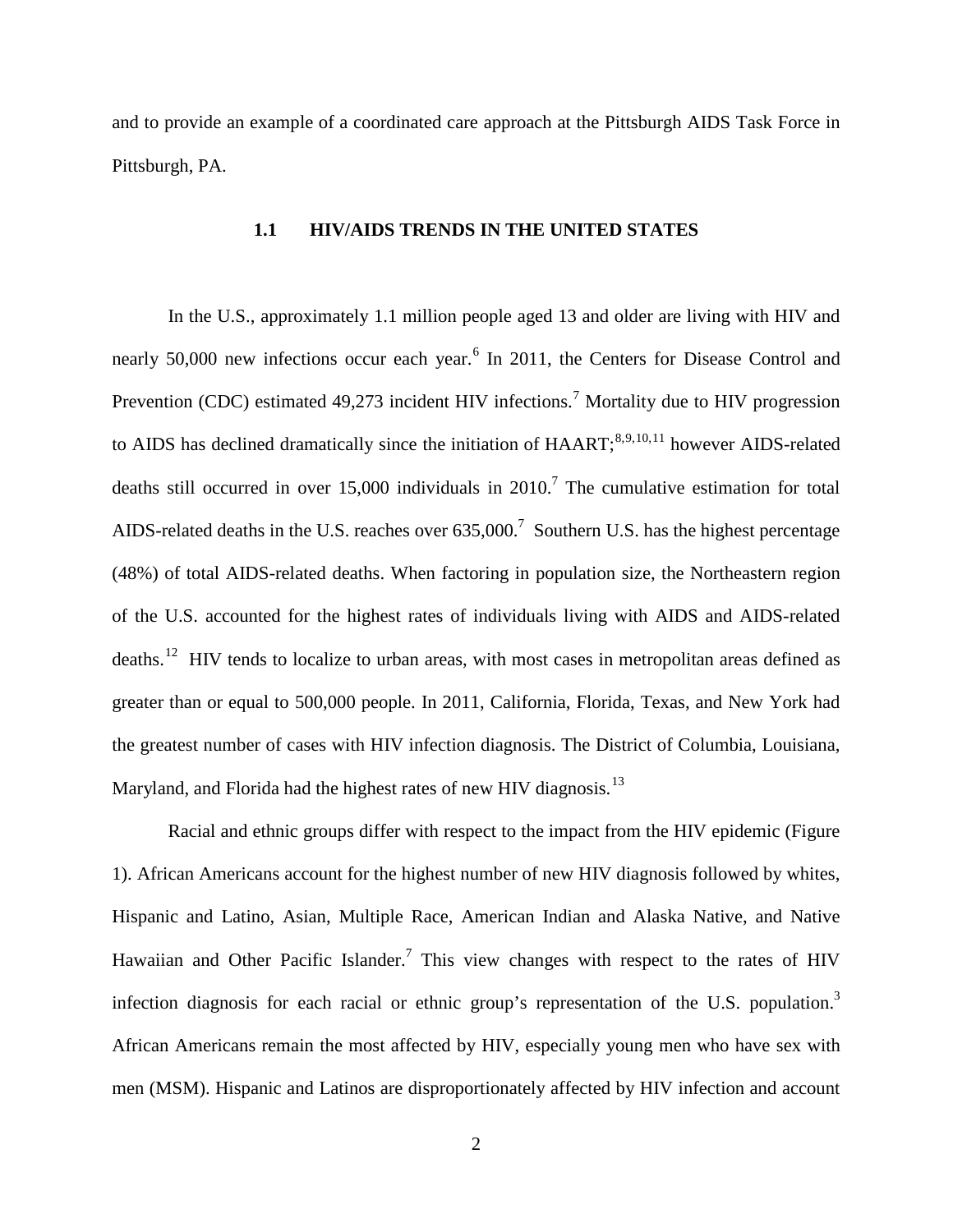for approximately 21% of all new infections.<sup>3,[7](#page-9-1)</sup> Native Hawaiians and Other Pacific Islanders account for a small percent of the overall population, though have a higher estimated rate of individuals unaware of their HIV positive status and the highest proportion of late HIV diagnosis, defined as progression to AIDS within one year. American Indians and Alaska Natives have the second highest proportion of late HIV diagnosis. Whites and Asians have the lowest rates of new HIV infection and late diagnosis when their representation of the U.S. population is factored. [3,](#page-8-1)[7](#page-9-1)



<span id="page-10-0"></span>**Figure 1. Estimated HIV diagnoses among adults and adolescents by race and ethnicit[y](#page-9-1)**<sup>7</sup>

Transmission of HIV occurs through infected blood, semen, vaginal and cervical fluid, and breast milk. The major modes of transmission are unprotected anal and vaginal sex or use of HIV contaminated shared needles for injection drug use (IDU). Transmission categories can be defined as male to male transmission, high risk heterosexual contact, and IDU of shared needles, as shown in Figure 2. Other modes of transmission include perinatal exposure or blood transfusion with HIV infected blood. HIV transmission has been significantly reduced in the U.S. due to universal HIV screening of all blood donations. The availability of antiretroviral treatment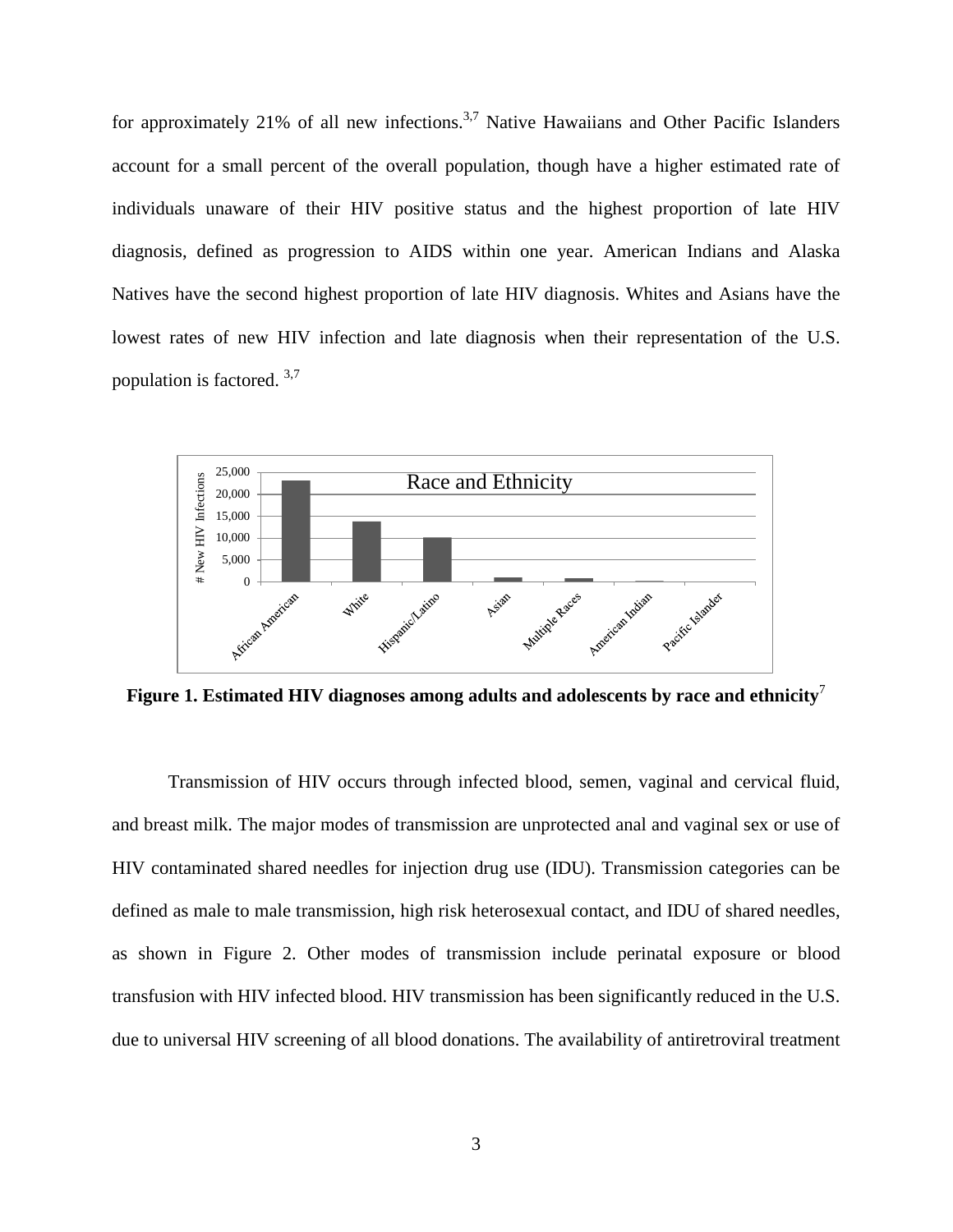<span id="page-11-1"></span>for HIV positive pregnant women has significantly decreased cases of perinatal acquired HIV infection. $14,15$  $14,15$  $14,15$ 

Overall, men account for a higher proportion of HIV incidence and prevalence than women. In 2010, males represented 76% of individuals living with HIV and 69% considered themselves gay, bisexual, or MSM, representing the most significantly affected group by the HIV epidemic in the U.S. Sexual activity between men is the primary route of transmission (78% of new HIV infection in men,  $63\%$  of total new HIV infections).<sup>[7](#page-9-1)</sup> Approximately 1 in 4 individuals living with HIV are female and high risk heterosexual contact is the primary route of transmission (84% of new HIV infections in women). High risk heterosexual contact includes unprotected sex, sex with multiple partners, sex with a person who is HIV positive or highly at risk for HIV infection.



<span id="page-11-0"></span>**Figure 2. Estimated HIV diagnoses among adults and adolescents by transmission**[7](#page-9-1)

In most cases, the risk for acquiring and transmitting HIV begins at the onset of high risk sexual activity or IDU and continues as long as such behavior continues. The impact of HIV diagnosis on different age groups is varied (Figure 3), but estimates show younger individuals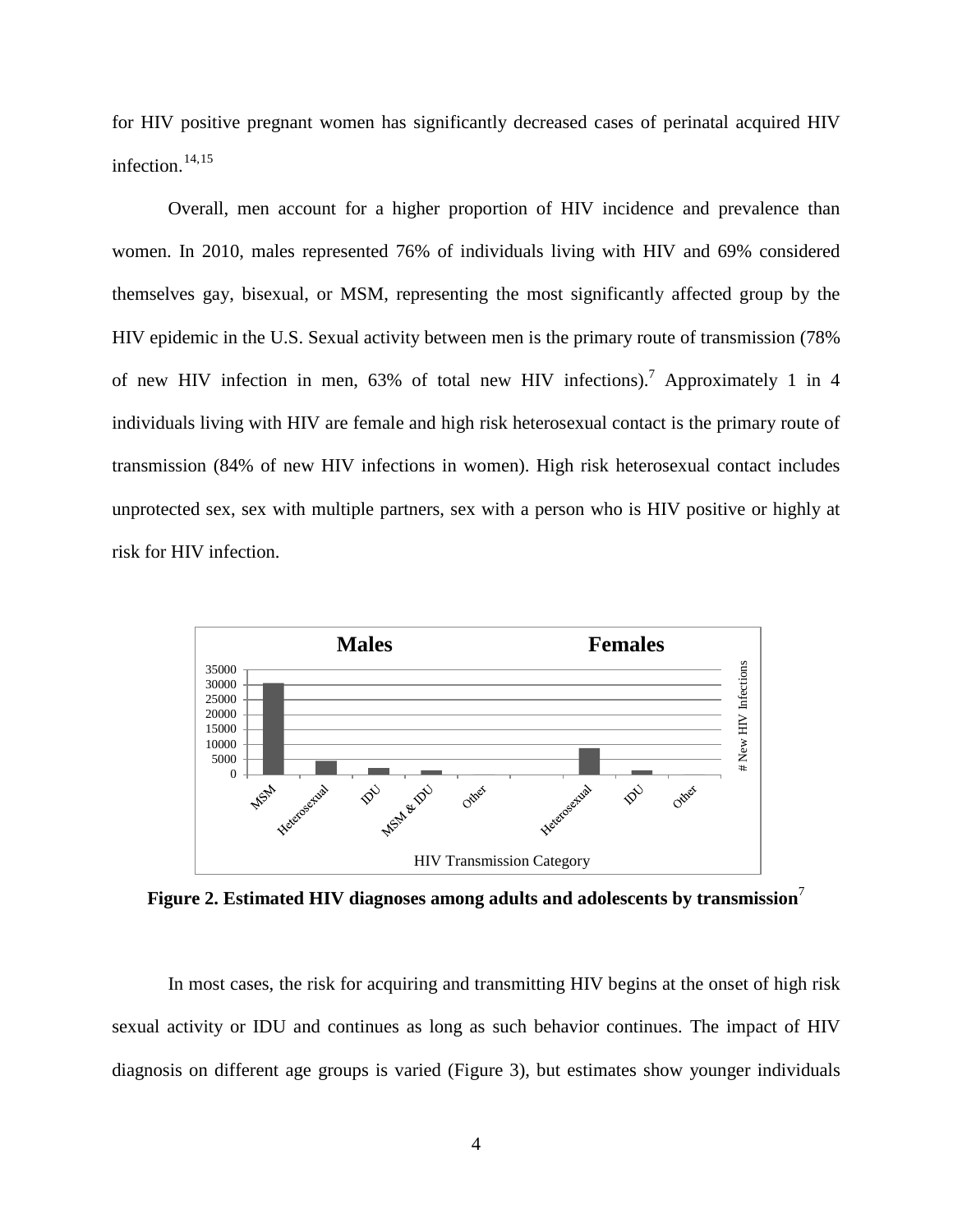aged 13-29 are at an increased risk for new infection, especially young African American and Hispanic/Latino MSM. In 2009, MSM aged 13-29 represented 69% of incident HIV infections among MSM and 27% of all new HIV infections.<sup>7</sup> Children less than 13 years of age mainly acquired HIV via mother-to-child transmission, and in 2011 an estimated 127 children acquired HIV.<sup>[7](#page-9-1)</sup> In the U.S., perinatal transmission has been greatly reduced by screening pregnant women for HIV and treating HIV positive pregnant women with HAART to reduce viral load to undetectable levels.<sup>15,[16](#page-47-2)</sup> HIV positive pregnant mothers often deliver through caesarean section to reduce HIV transmission and do not breast feed.<sup>[17,](#page-47-3)[18](#page-47-4)</sup>



<span id="page-12-1"></span>**Figure 3. Estimated HIV diagnoses among adults and adolescents by age**[7](#page-9-1)

#### **1.2 DISPARITIES IN PREVENTION AND CONTROL OF HIV**

<span id="page-12-0"></span>HIV incidence among subpopulations in the U.S. based on gender, race/ethnicity, and transmission category are shown in Figure 4. The impact of HIV on certain subpopulations is disproportionate to their representation of the U.S. population. These vulnerable groups represent small portions of the population, yet over represent the burden of HIV infection. Disparities in HIV infection among subpopulations can be viewed by race/ethnicity and sexual orientation,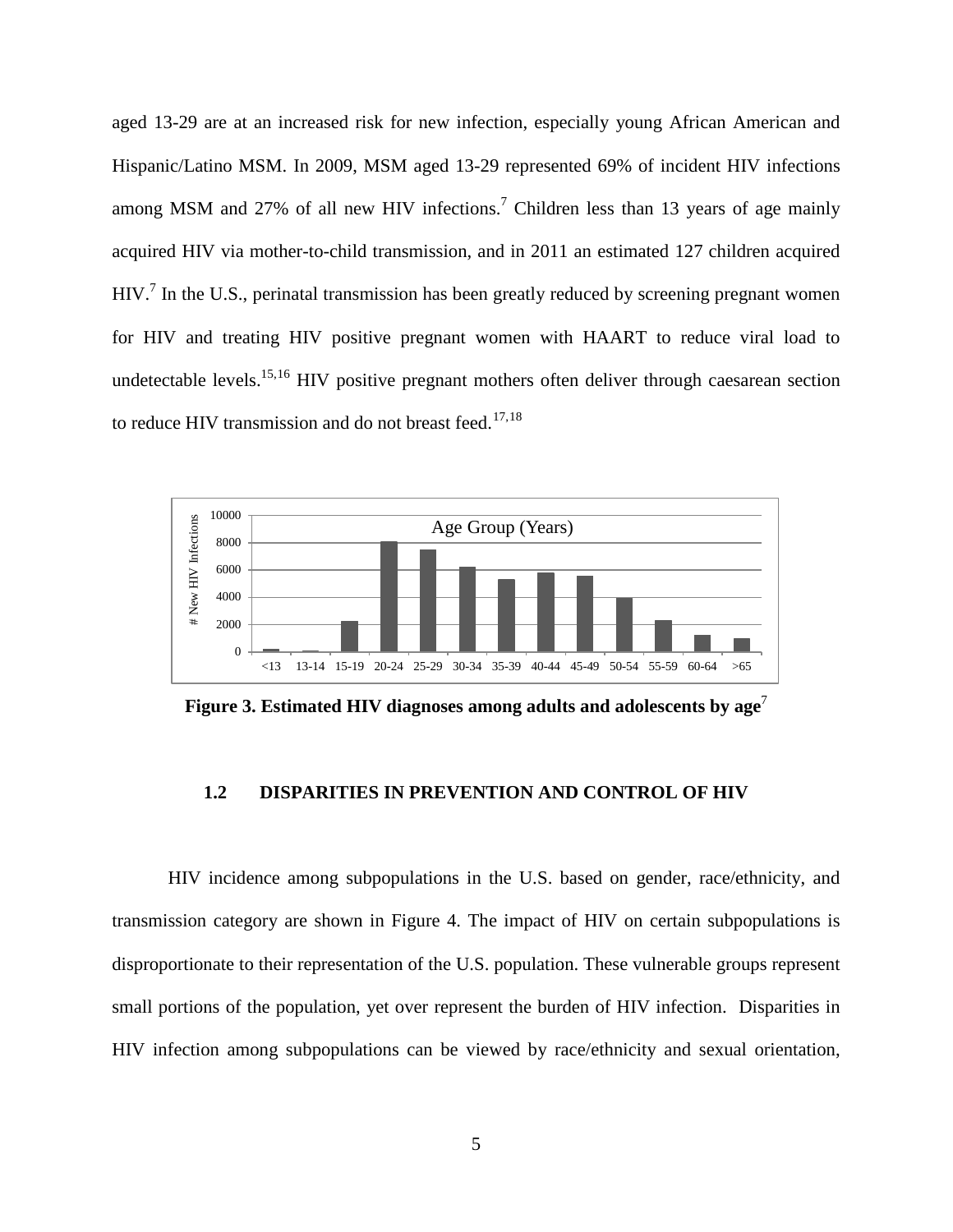though there is overlap among groups. Vulnerable populations highly susceptible to contracting and spreading HIV present a unique challenge to HIV testing efforts.<sup>[19,](#page-48-0)[20](#page-48-1)</sup>

<span id="page-13-0"></span>Racial and ethnic minorities are highly impacted by HIV/AIDS. African Americans, who represent 12% of the U.S. population, account for 44% of Americans living with HIV/AIDS, 44% of new HIV infections, and 40% of total HIV-related deaths.<sup>3[,7](#page-9-1)</sup> Racial disparities exist in the percent estimated lifetime risk of becoming HIV-infected where 1 in 70 white Americans compared to 1 in 22 African Americans will become infected with HIV.<sup>[21](#page-48-2)</sup> African American males are 6 times more likely to acquire HIV than white males and African American females are 16 times more likely than white females.<sup>21</sup> MSM transmission is the number one cause of new HIV infection in African American males (73%) and heterosexual contact is the most common cause of new infection in females  $(85\%)$ .<sup>6</sup> African Americans are most affected by HIV/AIDS compared to other races with 475,000 cumulatively diagnosed with AIDS, an estimated 20,000 will be diagnosed with HIV, and 16,000 will be newly diagnosed with AIDS. <sup>[3](#page-8-1)[,6](#page-9-2)</sup> Among youths aged 13-24, HIV disparately affects African Americans where 20% of new HIV infections occur in all youths, 65% of youth HIV diagnosis occurs in African Americans with an increased risk in youth MSM.<sup>6</sup> Hispanics and Latinos are also disproportionately affected by HIV, representing 17% of the U.S. populations, but accounting for 21% of all new HIV infections and 19% of persons living with HIV/AIDS.  $3,6,22$  $3,6,22$  $3,6,22$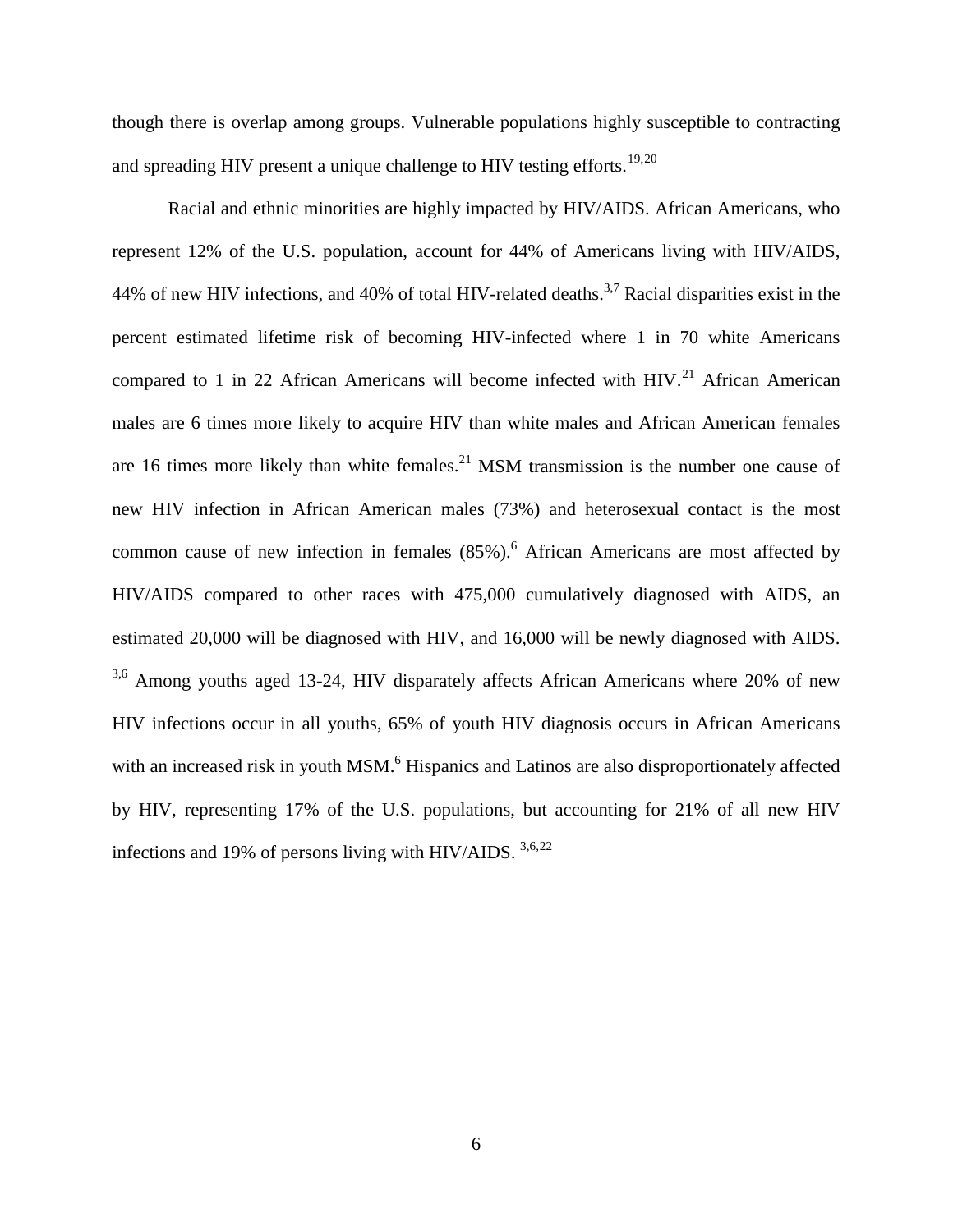

<span id="page-14-0"></span>**Figure 4. HIV infection estimates for most affected subpopulations in the U.S[.3](#page-8-1)**

<span id="page-14-1"></span>An investigation of 91,307 HIV-related deaths in individuals aged 25-64 from 1993-2007 assessed HIV mortality trends among racial and ethnic minorities by gender and education level.<sup>[23](#page-49-0)</sup> This study defined socioeconomic status by least education ( $\leq$ 12 years high school), some education (13-15 years some college), and most education (>16 years graduate or postgraduate). HIV caused mortality was highest in least educated African American males (53 per 100,000 black men compared to 5 per 100,000 white men). HIV caused mortality rates in least educated African American women were 30 per 100,000 pre-HAART compared to 27 per 100,000 post-HAART.<sup>23</sup> Higher mortality rates were observed in African Americans, especially with low income and less education. The study found no improvement in HIV mortality rates among African American women despite the advent of antiretroviral therapy.<sup>23,[24,](#page-49-1)[25](#page-49-2)</sup>

Based on sexual orientation, MSM remain the number one most vulnerable population affected by HIV in the U.S., and HIV infection among this population has significantly increased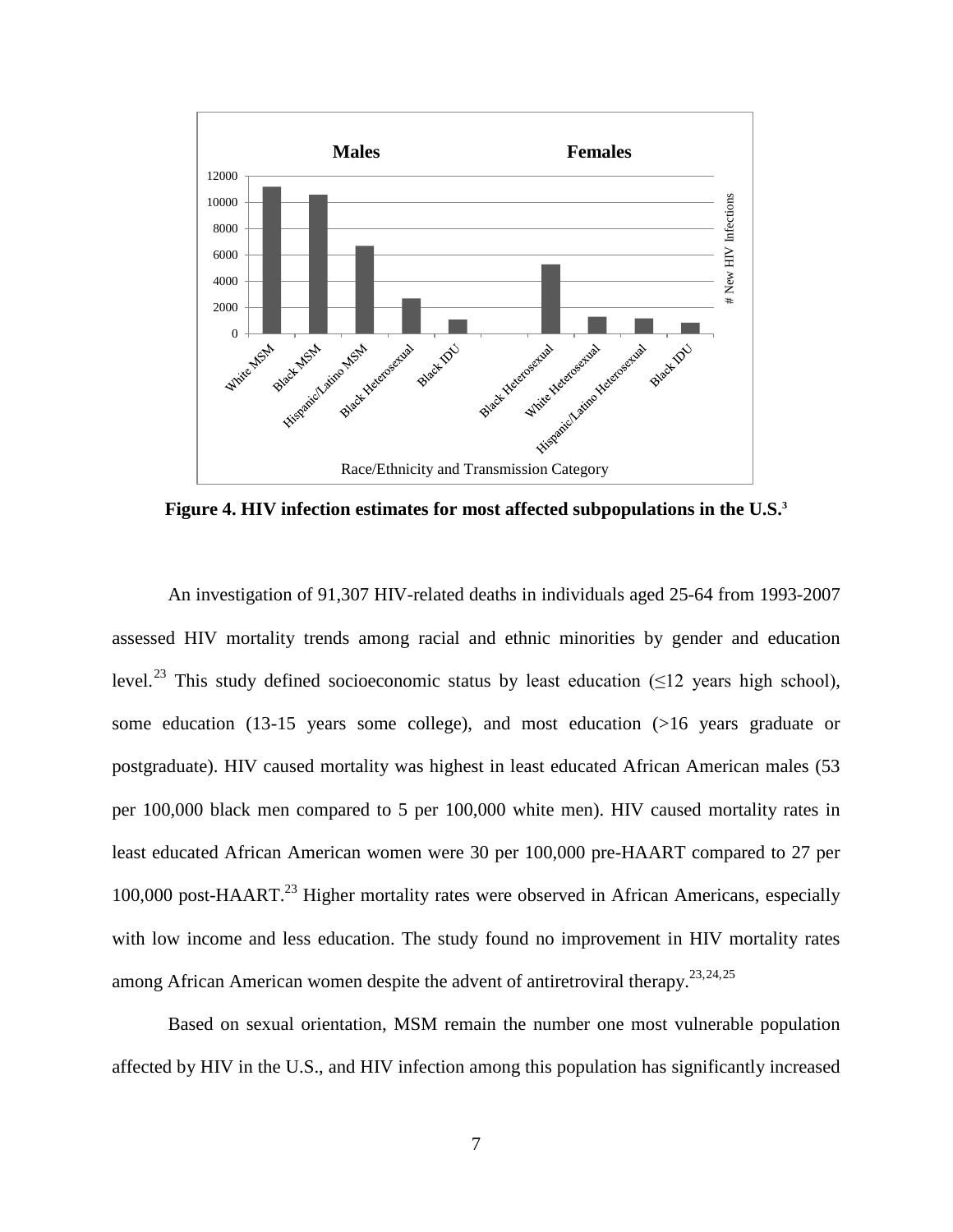12% from 2008 to 2010.<sup>7</sup> The CDC estimates MSM represent only 4% of the male population, yet account for 63% of all new HIV infections.<sup>[26](#page-50-0)</sup> HIV infection increased 22% among MSM 13-24 years old, with African Americans disproportionately affected. From 2008 to 2010, HIV infections among young African American MSM increased by  $20\%$ <sup>3,[7](#page-9-1)</sup> Among MSM, Hispanics and Latinos accounted for 22% of new HIV infections, with 39% of new infections occurring in young MSM aged 25-34. While not disproportionally affected, white MSM are greatly impacted by HIV accounting for 38% of new HIV infections, of which 29% of new infections were seen in MSM aged 25-34. Long-term data are lacking about the HIV impact on male to female transgender women and female to male transgender men; however, recent statistics suggest male to female transgender women are at an increased risk for new HIV infection.  $27.28$  $27.28$  Even less data exist on the impact of HIV infection on transgender men, though focus is increasing. There are many factors contributing to disparities in HIV infection among vulnerable populations, as summarized in Table 1.

<span id="page-15-0"></span>

| <b>HIV Disparity Causes</b>  | <b>Individual and Societal Factors</b>                |  |
|------------------------------|-------------------------------------------------------|--|
| Socioeconomic status         | Lack of permanent housing and homelessness            |  |
|                              | Intravenous drug use or active substance abuse        |  |
|                              | Incarceration                                         |  |
|                              | Limited education                                     |  |
| Limited access to healthcare | Gaps in employment with medical coverage              |  |
|                              | Limited access to mental and behavioral health care   |  |
|                              | Language barriers                                     |  |
|                              | Lack of permanent housing and homelessness            |  |
|                              | Incarceration                                         |  |
|                              | Foster care                                           |  |
|                              | Welfare system                                        |  |
| Differences in infection     | Tendency to have sex partners within the same race    |  |
| rates                        | Higher rates of STIs in minorities that increase risk |  |
|                              | Possible unknown genetic mechanism                    |  |
| Lack of physician awareness  | Not practicing routine testing                        |  |

Table 1. Common factors associated with HIV infection disparities<sup>[23,2](#page-14-1)9-[39](#page-50-13)</sup>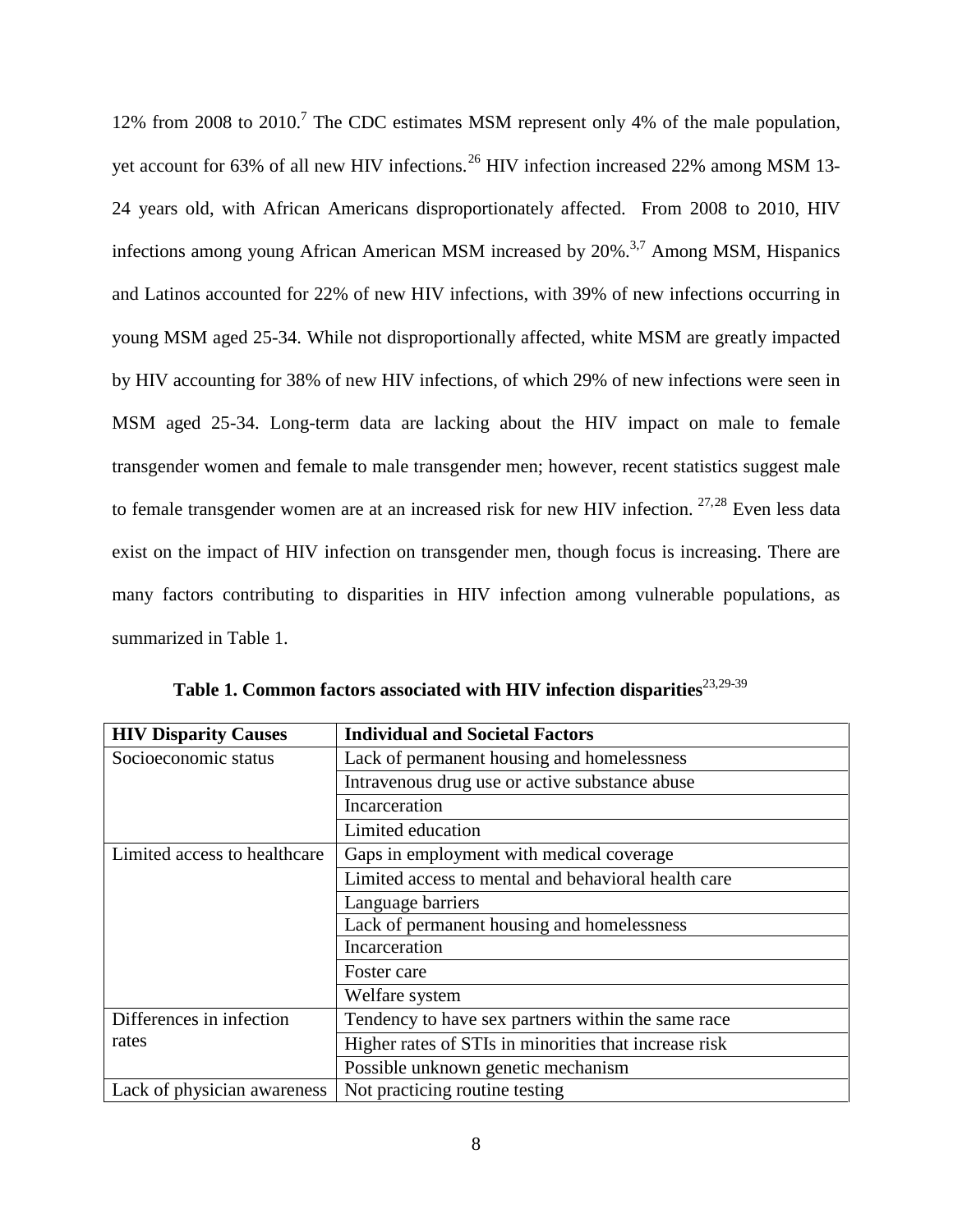# **Table 1** Continued

| of high risk groups                    | Overwhelmed workload                                              |  |  |
|----------------------------------------|-------------------------------------------------------------------|--|--|
|                                        | Avoidance of uncomfortable topics (e.g. sex, LGBT, drug use)      |  |  |
|                                        | Cultural incompetence for minority familial and relationship      |  |  |
|                                        | values, community influence, and historical perspectives          |  |  |
|                                        | Cultural incompetence for minority and gender risk behaviors      |  |  |
|                                        | (e.g. sexual abuse, physical abuse, violence)                     |  |  |
|                                        | Lack of racial and ethnic minority investigators                  |  |  |
| Historical impact<br>Social stigma and |                                                                   |  |  |
| marginalization                        | Social, economic, and political inequality                        |  |  |
|                                        | Fear, discrimination, homophobia still exist                      |  |  |
|                                        | Magnified in LGBTQI and IDU populations                           |  |  |
| Lack of HIV prevention                 | Cultural, religious, or philosophical beliefs do not support open |  |  |
| knowledge                              | sex or risk behavior discussion                                   |  |  |
|                                        | Lack of risk reduction education                                  |  |  |
|                                        | Institutional and historical barriers                             |  |  |
| Unknown testing status                 | Not-routinely offered in health care settings                     |  |  |
|                                        | Fear of health insurance or job loss                              |  |  |
|                                        | Stigma and social issues                                          |  |  |
|                                        | Privacy concerns                                                  |  |  |
|                                        | Distrust of practitioners                                         |  |  |
|                                        | Fear of disclosure                                                |  |  |
| Delays in diagnosis and                | HIV testing is not routinely offered in health care settings      |  |  |
| length of time to begin                | Lack of focus directed on high risk individuals                   |  |  |
| <b>HAART</b>                           | Misconceptions surrounding medical insurance coverage             |  |  |
|                                        | Poor treatment from health care professionals                     |  |  |
|                                        | Substance abuse, mental health conditions, or homelessness        |  |  |
| Poor adherence to                      | Fear of health care settings and social stigma                    |  |  |
| medications                            | Medication side-effects                                           |  |  |
|                                        | Substance abuse, homelessness, psychological issues               |  |  |
|                                        | Other needs trump own medical needs                               |  |  |
|                                        | Lack of social and peer support systems                           |  |  |
| Comorbid conditions                    | Symptoms mask HIV symptoms and lead to misdiagnosis               |  |  |
|                                        | Patients with co-conditions not being routinely HIV tested        |  |  |

# **1.3 CURRENT TESTING TRENDS FOR HIV**

<span id="page-16-0"></span>HIV testing is conducted at a variety of settings.[40](#page-50-14) Healthcare settings include hospital, emergency room, private doctor, outpatient clinic, public health department clinic, drug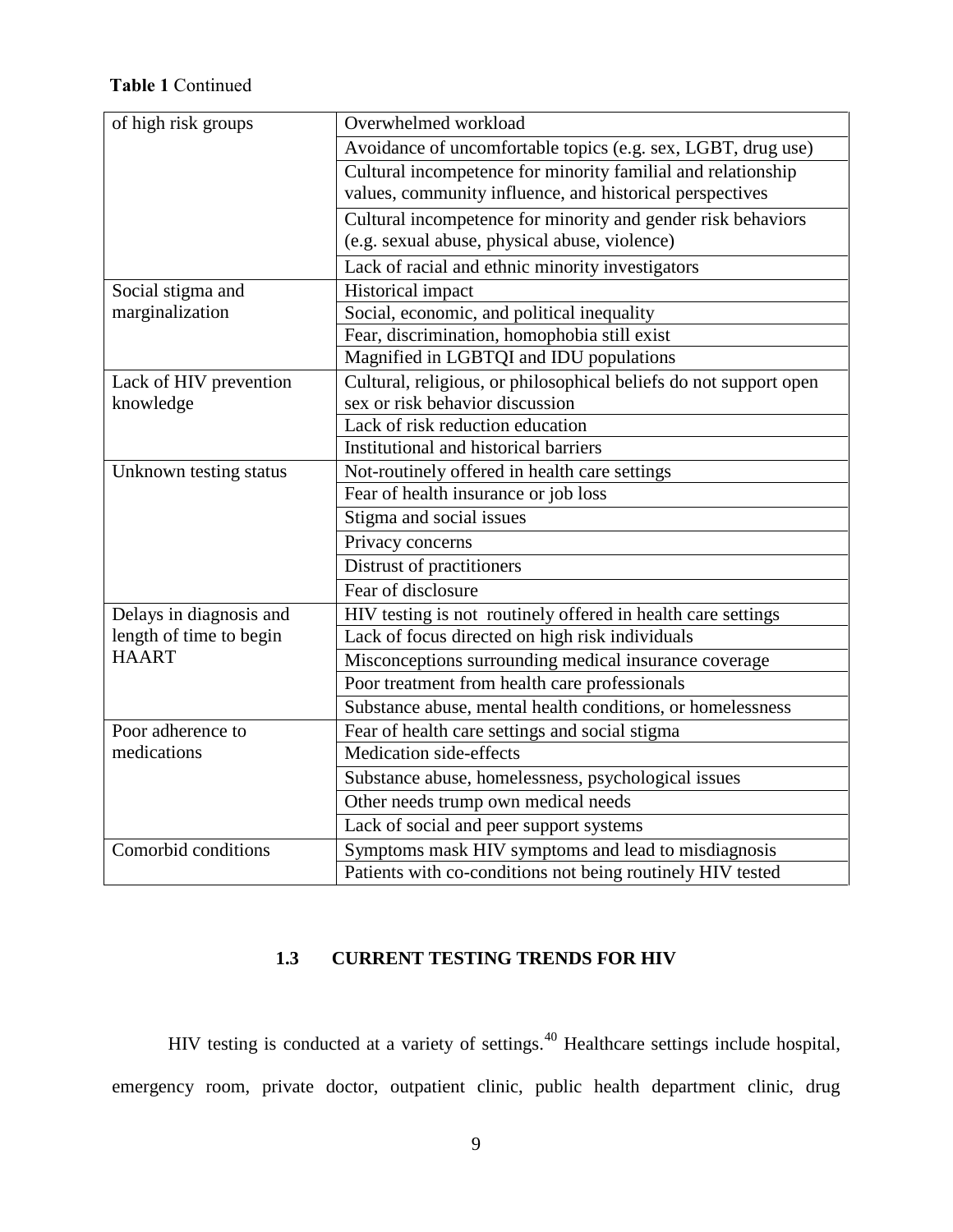treatment facility, correctional facility, family planning clinic, prenatal clinic, sexually transmitted disease (STD) clinic, or community health clinic. Non-healthcare settings include AIDS counseling and testing site, employer or insurance company clinic, military service site, immigration site, home, and other non-clinical setting such as bars, community organizations, or mobile testing sites. Both healthcare and non-healthcare settings can be publicly funded and include public health departments, drug treatment facilities, family planning centers, prenatal clinics, STD clinics, community health clinics, AIDS testing and counseling sites, while hospitals and emergency rooms are primarily privately funded.

Over the past decade, HIV testing trends in the U.S. were assessed for ever been tested or been tested in the last 12 months.<sup>[41](#page-51-0)</sup> Results varied depending on the data source. Primarily, trends for gender, race and ethnicity showed significant increases or no change in HIV testing ever or in the last 12 months; however significant decreases were observed for tested in the last 12 months for white race and other race/ethnicity. Increased testing or no change was also seen in all age groups except for young adults 18-24 years of age. Trends for HIV infection are high for individuals aged 13-29, yet younger persons were less likely to have been HIV tested. Data from National Health and Nutrition Examination Survey (NHANES) found a significant decrease in ever been tested for this age group. The National Health Interview Survey (NHIS) reported significant decreases for ever been tested and tested in the last 12 months in nonhealthcare settings.

<span id="page-17-0"></span>Cost analyses have found overall, HIV testing in both healthcare and non-healthcare settings is cost effective.<sup>[42,](#page-51-1)[43](#page-51-2),[44](#page-51-3)</sup> The *Assessment of 2010 CDC-funded Health Department HIV Testing Spending and Outcomes* found testing in non-healthcare settings required more cost than healthcare settings; however, non-healthcare settings diagnosed more HIV positive individuals.<sup>[45](#page-51-4)</sup>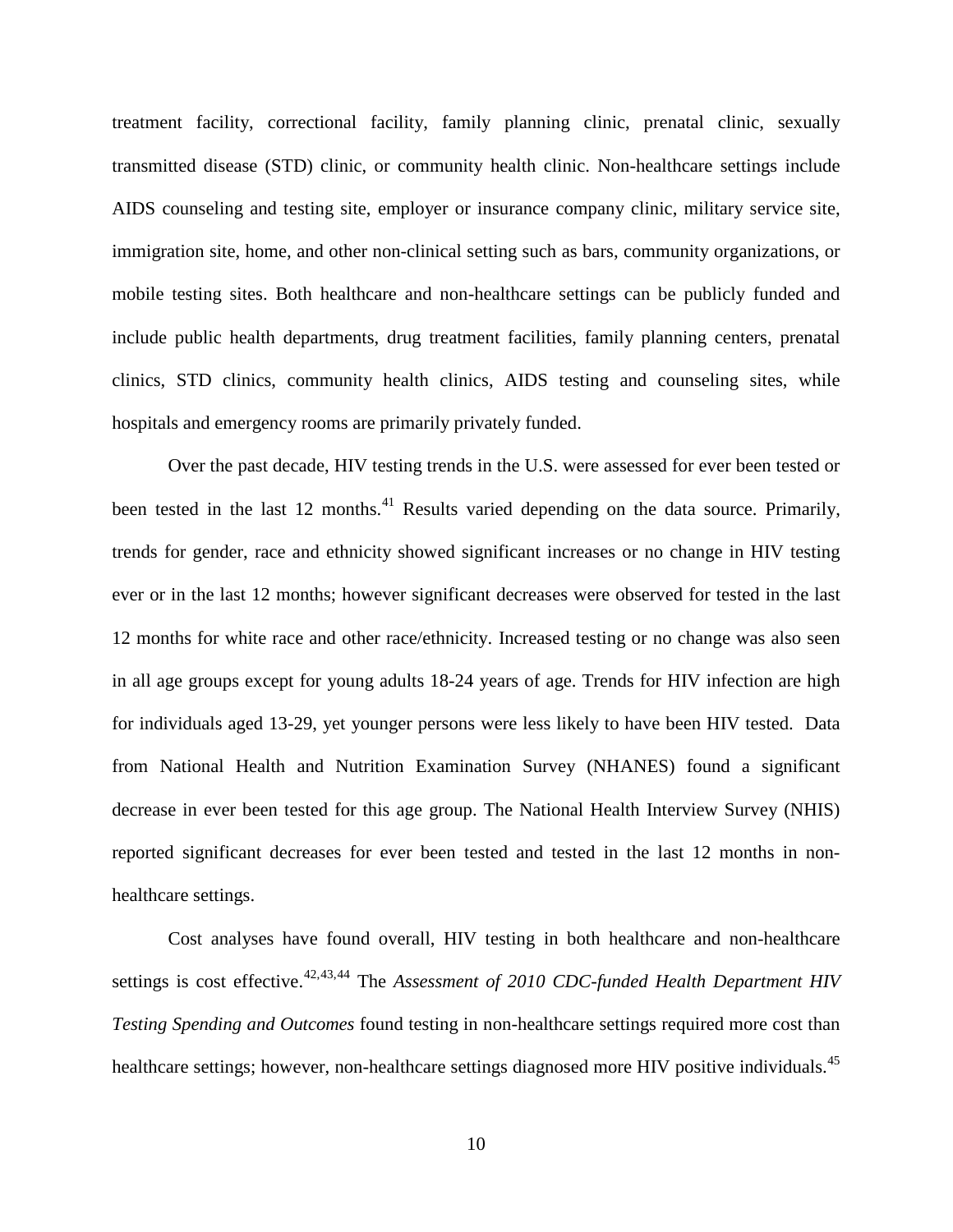In non-healthcare settings, costs were 9 times higher per testing event and 5 times higher per newly identified confirmed HIV positive diagnosis. Costs were higher due to infrastructure expenses and recruitment costs associated with reaching high risk populations who do not regularly seek clinical care. Non-healthcare settings cast a wider net than healthcare settings, which is crucial for reaching populations who do not actively seek out providers to identify HIV positive individuals and link them to care.

<span id="page-18-1"></span>In healthcare settings, the CDC recommends HIV screening for patients aged 13-64 given the patient is notified testing will be performed and given the option to decline or opt-out.<sup>[46](#page-52-0)</sup> HIV screening should be incorporated into general consent for medical care and separate written consent is not recommended. Prevention counseling as part of HIV testing programs in healthcare settings is also not recommended; however, jurisdiction over consent, pre-test and post-test counseling is regulated at the state level and not all states have adopted opt-out HIV screening.

<span id="page-18-0"></span>In July of 2010, the White House released the National HIV/AIDS Strategy (NHAS), the first U.S. comprehensive and coordinated HIV/AIDS roadmap with measurable goals to be achieved by  $2015.^{47}$  $2015.^{47}$  $2015.^{47}$  The CDC supports efforts to implement the NHAS, which include action steps to reduce new HIV infection, increase access to care and improve health outcomes for people living with HIV, reduce HIV related disparities and health inequities, and achieve a more coordinated national response to the HIV epidemic. One of the measurable goals is to increase the number of individuals living with HIV who are aware of their status from 79% to 90%. Another strategy is to improve monitoring, reporting, and coordination of HIV programs across and between the federal, state, tribal, and local governments and agencies.<sup>47</sup>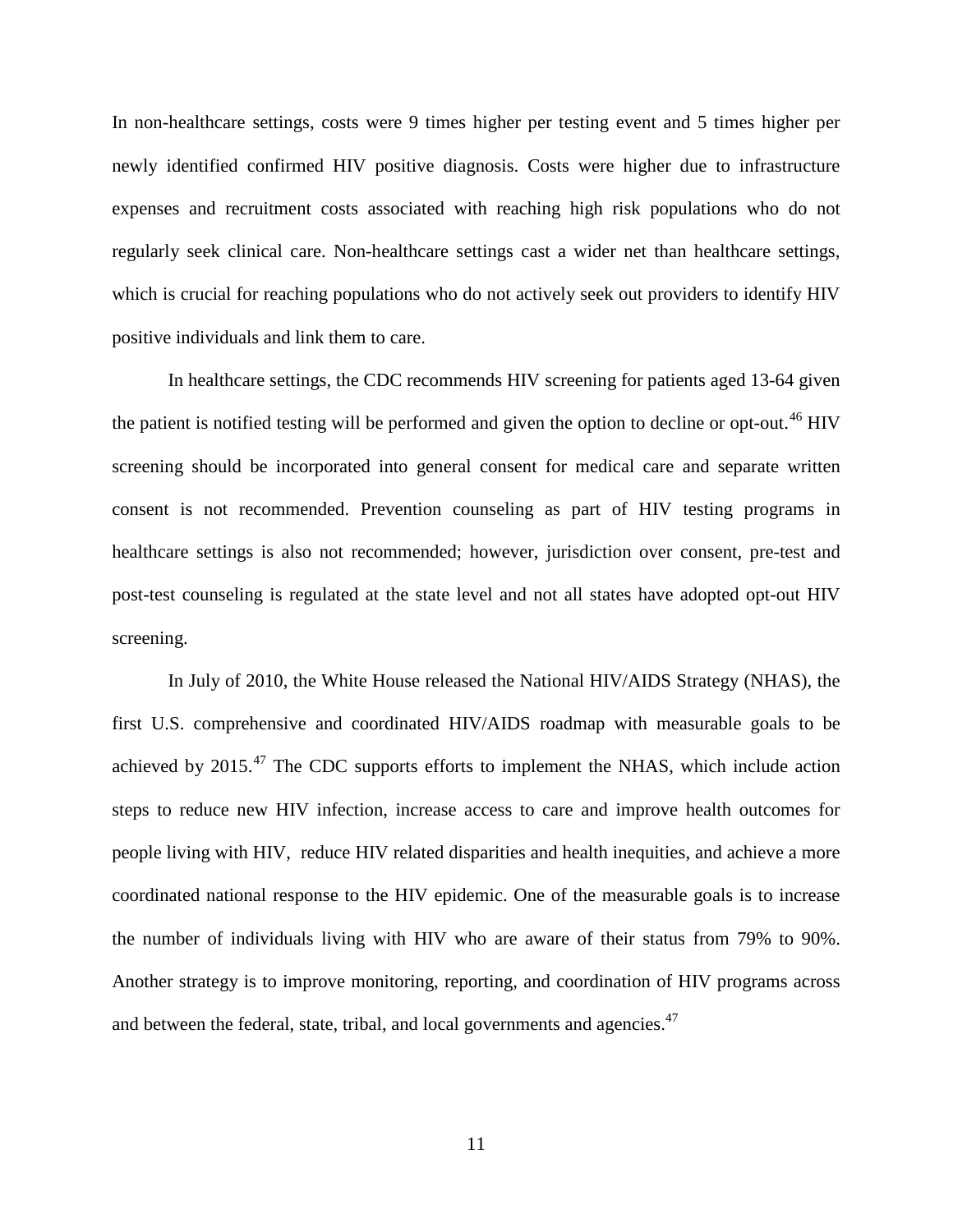#### <span id="page-19-7"></span><span id="page-19-6"></span>**1.4 KNOWLEDGE OF HIV TESTING STATUS**

<span id="page-19-0"></span>It is estimated that 15.8% of individuals living with HIV are unaware of their HIV positive status.<sup>[1](#page-8-2)</sup> The likelihood these individuals continue to unknowingly transmit the virus to others resulting in the spread of infection is high. HIV positive individual with unknown testing status are unlikely to reduce high risk behaviors such unprotected sex, sex with multiple partners, or IDU needle sharing.<sup>[48,](#page-53-0)[49](#page-53-1),[50](#page-53-2)</sup> Knowledge of HIV status has been linked to behavioral changes that decrease risky behavior practice and promote harm reduction to reduce transmission to sexual or needle-sharing partners.<sup>2,[51](#page-53-3),[52,](#page-53-4)[53,](#page-53-5)[54](#page-53-6),[55,](#page-53-7)[56,](#page-53-8)[57](#page-53-9)</sup> Primary HIV infection is the time after infection before an individual's immune system has generated HIV specific antibodies to combat the virus.[58](#page-53-10) Individuals in this acute stage of HIV infection are highly infectious and at an even higher risk of transmitting HIV.<sup>[59,](#page-53-0)[60](#page-53-11)</sup>

<span id="page-19-5"></span><span id="page-19-4"></span><span id="page-19-3"></span><span id="page-19-2"></span><span id="page-19-1"></span>Over time, lack of HIV testing status awareness can lead to increased morbidity and mortality in HIV positive individuals. The majority of AIDS-related deaths occur from opportunistic infections that thrive due to the individuals weakened immune system. Treatment with antiretroviral therapy, primarily HAART, lowers HIV viral load by suppressing viral replication and increasing CD4+ T-lymphocytes thereby improving immune function to significantly delay progression to  $AIDS$ .<sup>8,[9,](#page-9-4)[10,](#page-9-5)[11](#page-9-6)</sup> By maintaining the immune system, HAART has dramatically reduced the number of opportunistic infections and improved survival rates for persons living with HIV. Viral load suppression also offers protection for sex partner, prevents mother-to-child transmission, and improves the quality of life for the person with HIV. Faster time to treatment results in better control of the HIV virus and better health outcomes; however,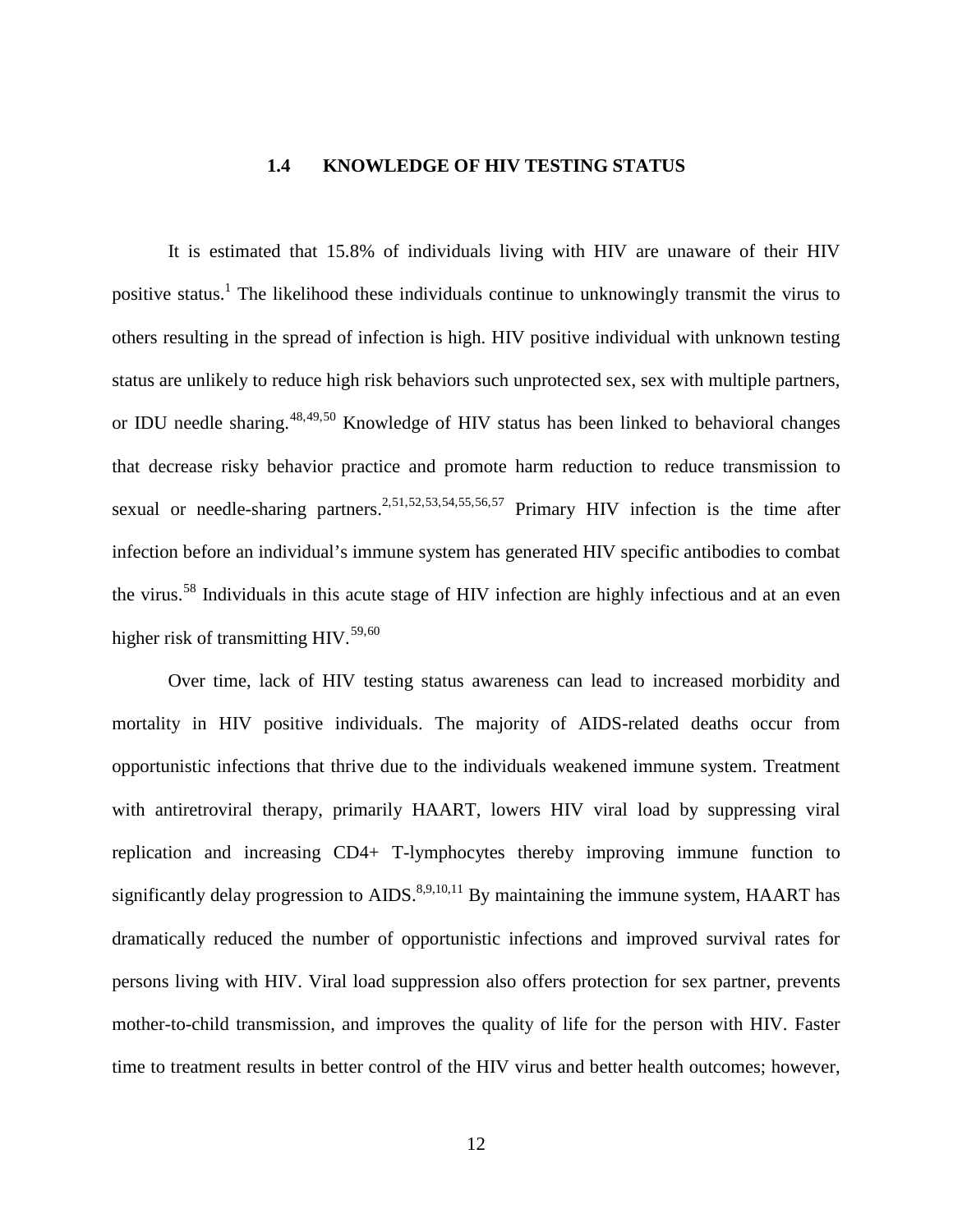to be able to take advantage of highly effective HIV therapy individuals must know their testing status first. $61$ 

<span id="page-20-0"></span>To increase awareness of HIV status the CDC established the *Expanded Testing Initiative (ETI)*, which included *PS07-768: Expanded and Integrated HIV Testing for Populations Disproportionately Affected by HIV, Primarily African American* (2007-2010), followed by *PS10-10138: Expanded HIV Testing for Disproportionately Affected Populations* (2010-2011), and currently *PS12-1201: Comprehensive HIV Prevention Programs for Health Departments*  $(2012-2017)$ .<sup>[62](#page-54-1)</sup> The purpose of the ETI is to significantly increase the number of individuals tested in regions with high rates of HIV among disproportionately affected populations and to support implementation of the CDC recommendations for HIV testing in healthcare settings. Through PS07-768, the CDC funded jurisdictions in high HIV burdened areas to increase HIV testing, linkage to medical care, and prevention services. Over a 3 year period, 2,786,739 HIV tests were conducted and 18,432 (0.7%) were newly identified confirmed HIV positive, of which 74.3% were linked to HIV medical care.<sup>62</sup> PS10-10138 and PS12-1201 were designed to continue the progress made under PS07-768 and expand routine HIV testing services for other high risk populations, including Hispanic men and women, MSM and IDU by funding more jurisdictions.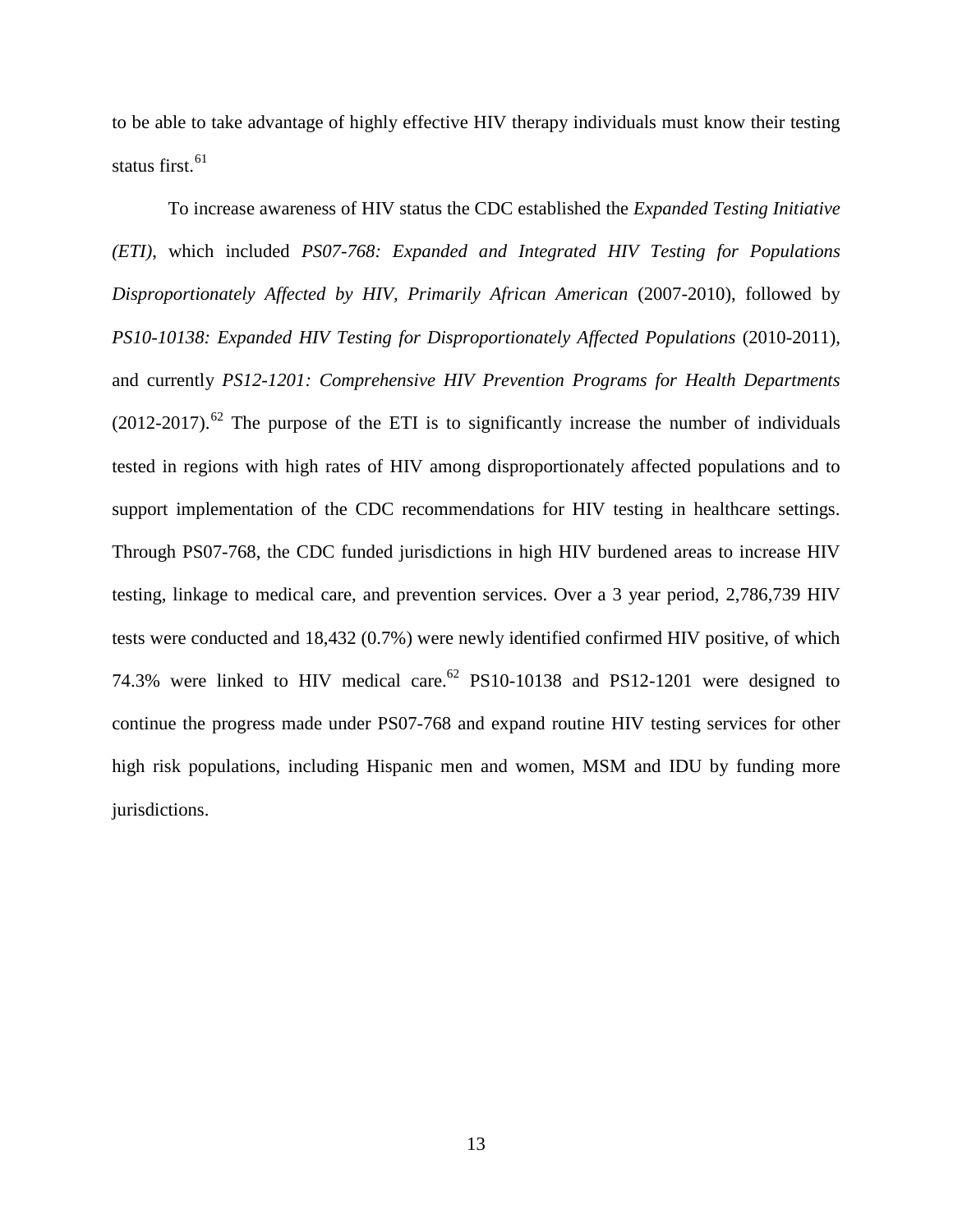#### <span id="page-21-0"></span>**2.0 SECOND CHAPTER: HIV TESTING AND COUNSELING**

HIV testing was first introduced in 1985 to screen blood donors and reduce transmission via blood transfusions. By 1987 the implications of testing HIV positive became apparent and the first set of guidelines were established by the U.S. Public Health Service (USPHS) calling for routine testing and counseling among high risk individuals seeking STD treatment.<sup>[63](#page-55-0)</sup> Six years later, the CDC extended recommendations for voluntary HIV testing and counseling to hospitals, acute care settings, and emergency departments. Dependent on HIV/AIDS rates, hospitals were encouraged, not required, to routinely offer voluntary counseling and HIV testing to all patients 15-54 years of age. Voluntary and confidential testing, documented informed consent, and explanation of testing was recommended. $64$  Client-centered counseling to assess high risk behaviors, develop tailored prevention plans, and safer goal strategies was introduced in 1994.<sup>65</sup>

<span id="page-21-1"></span>Voluntary HIV testing and counseling was recommended in all pregnant women in 1995 by the USPHS after treatment with anti-retroviral medication resulted in significant reduction in perinatal HIV transmission.<sup>[66,](#page-55-3)[67](#page-55-4)</sup> To reduce barriers of HIV testing in pregnant women, the CDC modified these recommendations in 2001 simplifying counseling and the consent process.<sup>[68](#page-55-5)</sup> Health-care settings were expanded to include private and publicly funded clinics to improve access of HIV testing. The 2001 guidelines also suggested testing be routinely offered to all patients in high HIV prevalent settings, and targeted HIV testing by doing risk assessment be implemented in areas with low HIV prevalence.<sup>[69](#page-55-6)</sup>

<span id="page-21-2"></span>Providers and patients found that discomfort discussing sensitive topics, time restrictions, and written informed consent presented as barriers to HIV testing.<sup>[70,](#page-55-7)[71](#page-55-8)</sup> To combat this issue, the CDC created a new initiative in 2003 called *Advancing HIV Prevention: New Strategies for a*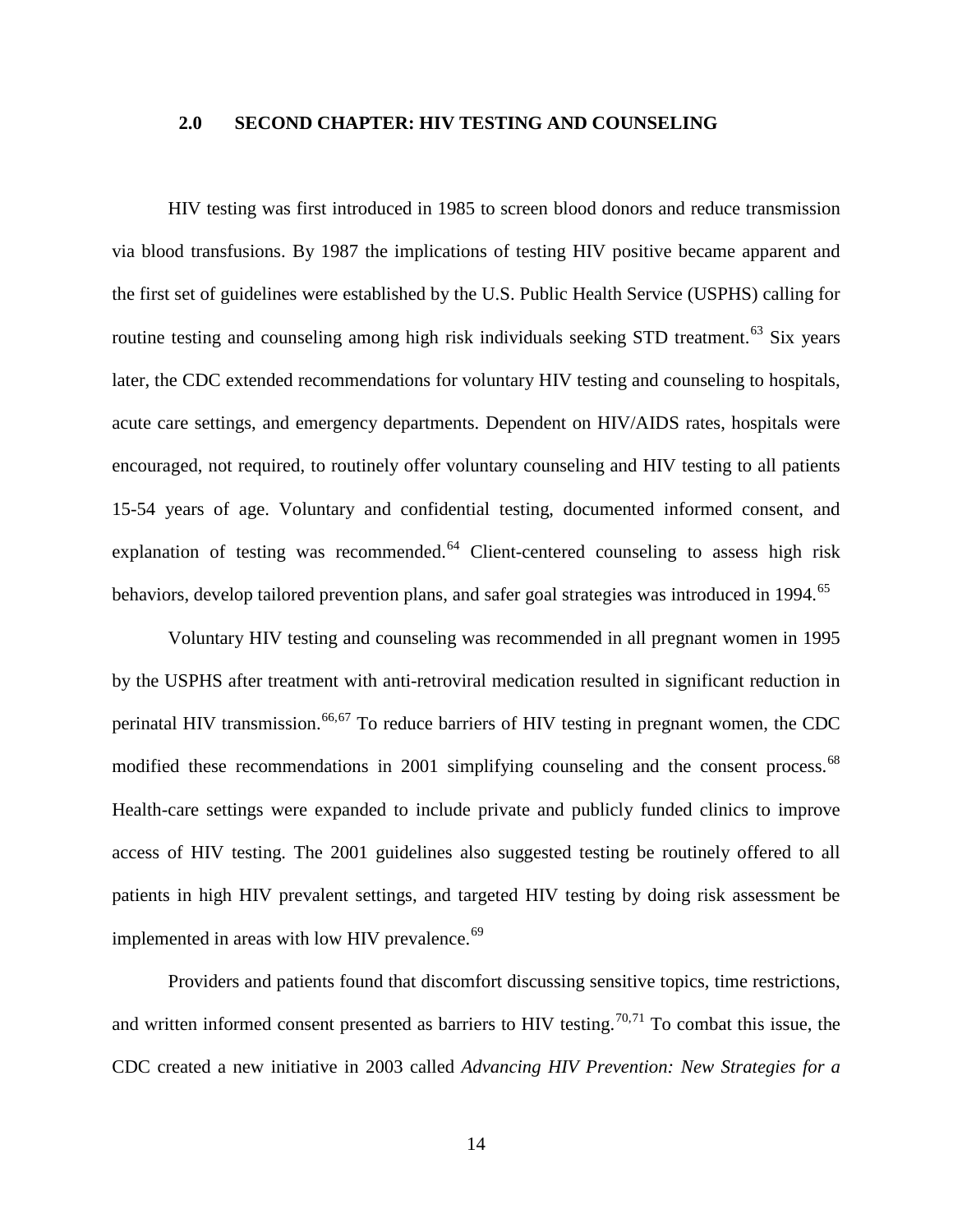*Changing Epidemic*, to make routine voluntary HIV testing part of medical care at the same level as other diagnostic and screening tests, implement new models for diagnosing HIV outside medical settings, focus prevention on HIV-infected persons and their partners, and decrease perinatal HIV transmission by universal rapid testing of all pregnant women, prenatally, during labor and delivery, or postpartum.<sup>[72](#page-56-0)</sup> HIV prevention counseling was considered desirable for high risk individuals, but not always feasible.<sup>[73](#page-56-1)</sup>

<span id="page-22-0"></span>The CDC *Revised Recommendations for HIV Testing of Adults, Adolescents, and Pregnant Women in Health-Care Settings, 2006, are in circulation today.*<sup>[74](#page-56-2)</sup> From 2004-2006, the CDC utilized a multi-disciplinary approach and solicited the aid of health-care providers, professionals, local health officials, public health agencies, researchers, clinicians, community organizations, HIV specific care givers and persons living with HIV to provide feedback on how broaden and increase HIV testing, especially for those at high risk. The final recommendations were produced in response to evidence that feasibility of increased HIV testing would improve by simplifying the process, which would also lower costs. Of note, the CDC does not recommend prevention counseling with HIV testing in healthcare settings because it is seen as a barrier to testing; however, prevention counseling is recommended for persons at high risk for HIV and in non-medical settings. The CDC also recommended utilization of opt-out HIV testing, where the individual is notified the HIV test will be performed and consent is inferred unless the individual declines. Opt-in HIV testing requires an individual explicitly consents in writing to receive an HIV test.

The 2010 CDC *Sexually Transmitted Disease Treatment Guidelines* recommendations for *Detection of HIV Infection: Screening and Establishing a Diagnosis* include opt-out HIV screening part of routine healthcare for all individuals aged 13-64 years.<sup>46</sup> The CDC also calls for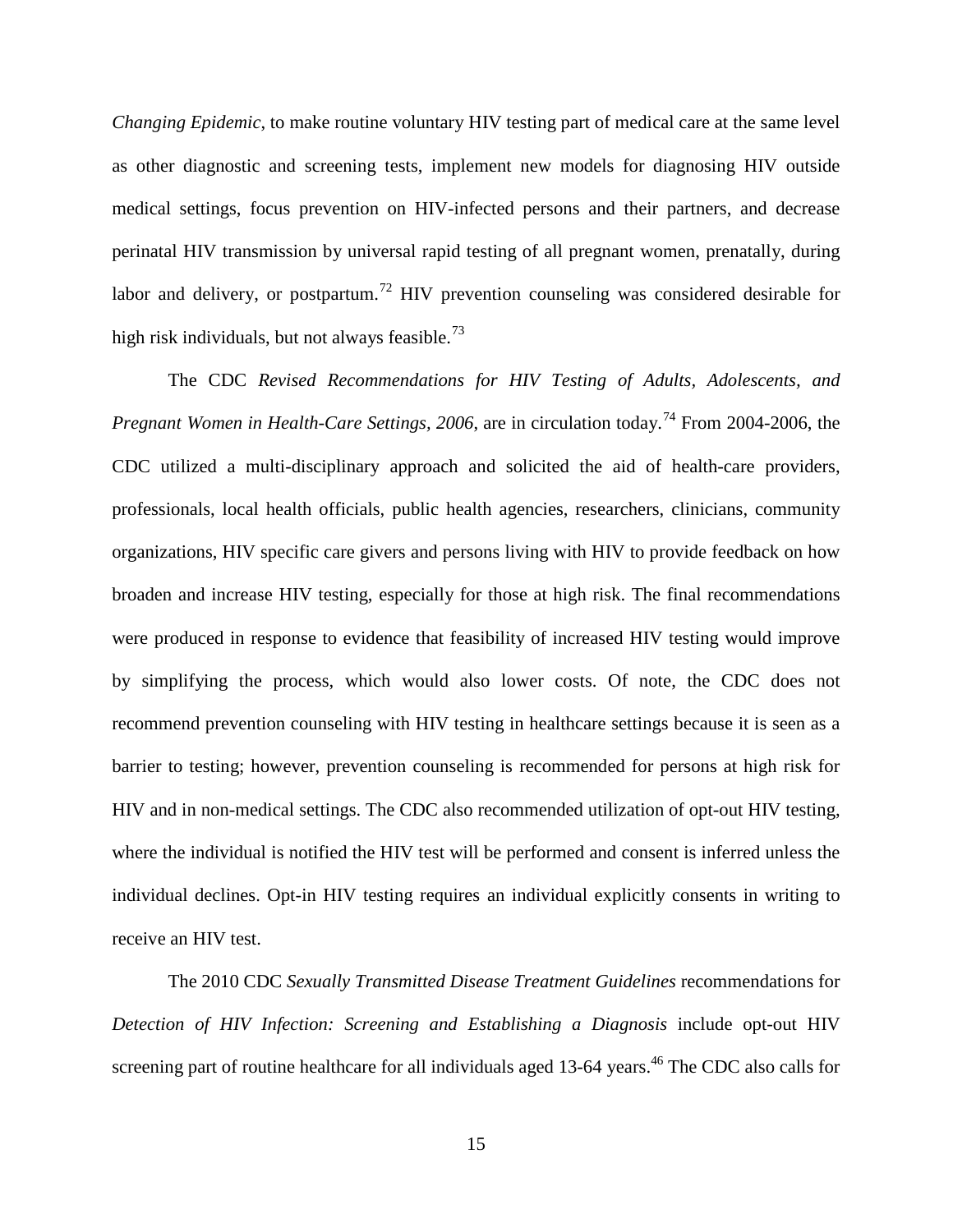routing screening for all individuals seeking STD evaluation regardless of specific HIV risk behavior and re-screening high risk individuals every 3-6 months. The guidelines suggest routinizing HIV testing in combination with other tests, such as blood pressure and cholesterol, will aid in identifying and diagnosing HIV positive individuals and help reduce stigma that may present as a barrier to testing. The U.S. Preventive Services Task Force (USPSTF) recommends routine HIV screening for everyone aged 15-65 years and targeting screening in those aged less than 15 and greater than 65 years who are at high risk for HIV infection.

In the U.S., mandates and laws regarding HIV testing and counseling are governed by laws enacted at the state level.<sup>[75](#page-56-3)</sup> Although the federal government does not have jurisdiction over state mandates regarding HIV testing, 90.2% of states adopted or revised testing laws considered compatible with the 2006 CDC recommendations.<sup>[76](#page-56-4)</sup> Variations among HIV testing laws occur from state to state for opt-in versus opt-out informed consent, HIV pre- and post-test counseling, availability of anonymous testing, required partner notification, implementation of routine HIV testing, rapid and confirmatory testing, and provisions regarding minor and adolescent testing.<sup>[77](#page-56-5)</sup> Mandates around HIV testing also vary between states for different settings such as healthcare facilities, correctional institutions, substance abuse or mental health treatment centers.

#### **2.1 CURRENT HIV TESTS AND PROCEDURES**

<span id="page-23-0"></span>Advances in HIV testing have improved the simplicity, reliability, and safety of conducting testing in healthcare and non-healthcare settings. There are two different modes of detection for HIV tests: HIV antibody production and HIV viral load. Conventional antibody tests are enzyme immunoassays (EIA) or enzyme-linked immunosorbent assays (ELISA) and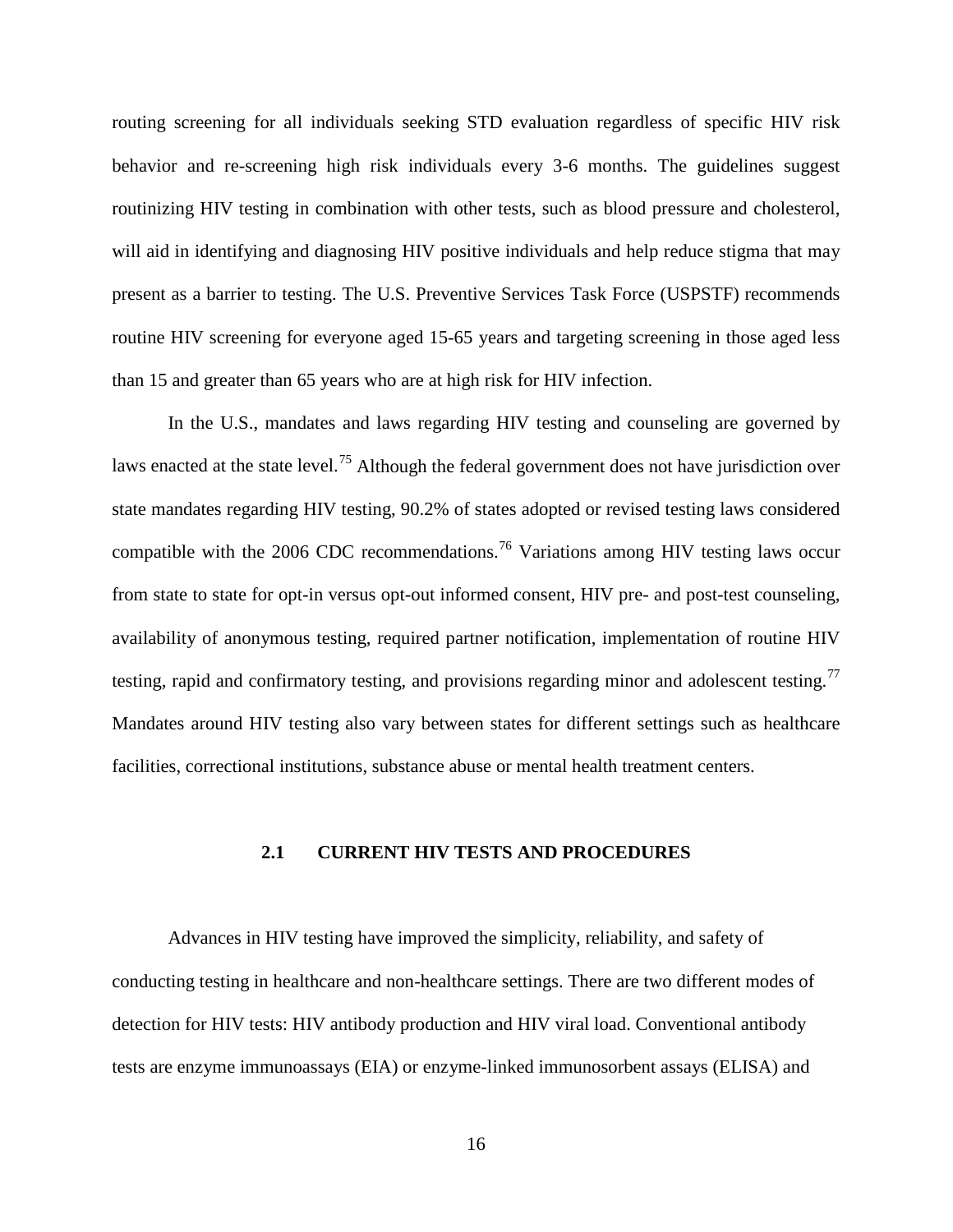<span id="page-24-0"></span>can be performed on blood or oral fluid in a laboratory. Test results are usually available between 2-14 days. Rapid antibody tests are point-of-care tests that can also be performed on blood by finger prick or oral fluid with a result turnaround time of 20-40 minutes and are highly sensitive.<sup>[78,](#page-57-0)[79](#page-57-1)</sup> Antibody tests can be classified as  $1<sup>st</sup>$ ,  $2<sup>nd</sup>$ ,  $3<sup>rd</sup>$ , and  $4<sup>th</sup>$  generation based on the antibodies they detect:  $2<sup>nd</sup>$  generation detects IgG antibodies;  $3<sup>rd</sup>$  generation detects IgM and IgG antibodies; and  $4<sup>th</sup>$  generation detects HIV antibodies and the HIV viral p24 antigen.<sup>78</sup>

Antibody test negative results indicate the test did not detect HIV antibodies and are considered definitive for no HIV infection given the time point of exposure. The window period, which is the time it takes for HIV antibodies to develop after infection, can take up to 3 months after exposure to HIV. $^{80,81}$  $^{80,81}$  $^{80,81}$  $^{80,81}$  This is critical for a HIV antibody tests to be definitive. Individuals seeking antibody testing, should be made aware of the window period and advised to retest 3 months after the point of known or possible exposure, such as unprotected sex or shared needle IDU. Antibody test positive results are considered preliminary positive for detection of HIV antibodies and require confirmatory testing. HIV confirmatory testing should also be conducted for inconclusive antibody test results.

Confirmatory tests are typically Western blot, HIV viral load test, or an antibody test of a different brand.<sup>[82](#page-57-4)</sup> HIV antibody tests tend to be highly sensitive and less specific, which means they can produce false-positive results. A Western blot, the most common confirmatory test, is a highly specific antibody test that has a lower likelihood of yielding a false-positive result. HIV viral load tests detect viral RNA by polymerase chain reaction (PCR) and measure the level of HIV in blood, which is also commonly performed to monitor viral suppression in HIV positive individuals on anti-retroviral medication. If Western blot or HIV viral load tests are not feasible, a second antibody test from a different manufacturer can be performed.

17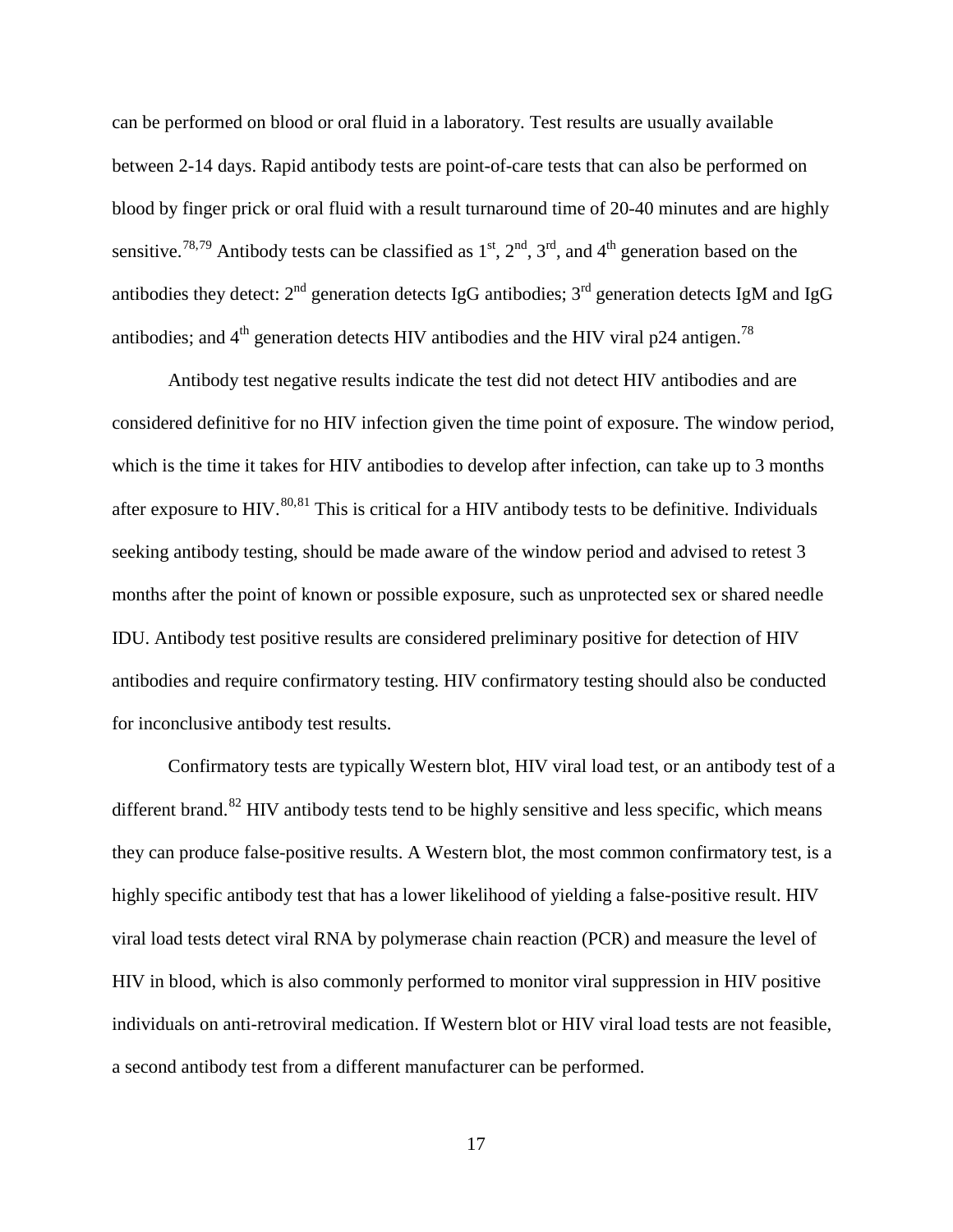#### **2.2 HIV COUNSELING FUNDAMENTALS**

<span id="page-25-0"></span>HIV counseling arms individuals with tools to reduce their risk of acquiring or transmitting HIV. Counseling provides an opportunity to confront myths about HIV and empower individuals with facts surrounding transmission, infection, and treatment. Individuals also have the opportunity to bring up concerns and ask questions. The current CDC guidelines do not recommend HIV prevention counseling in healthcare settings due to lack of evidence for effectiveness.[46](#page-18-1) While the CDC provides national recommendations, requirements for HIV testing, consent, and counseling vary under state law and some states require pre- and post-test counseling. Non-healthcare settings may be more likely to use risk reduction counseling targeted at high risk individuals who do not regularly seek medical care. Both healthcare and nonhealthcare settings may benefit from having staff trained in HIV prevention counseling to ensure they give information and answer questions correctly. The procedure for HIV prevention counseling using a client centered approach is outlined below. <sup>[65](#page-21-1)[,69](#page-21-2)[,74](#page-22-0)</sup>

#### Pre-test Procedure

- 1. Offer the test
- 2. Explain the test, how it is used and its limitations
- 3. Explain how the results are interpreted
- 4. HIV prevention, exposure, and treatment information must be available
- 5. Obtained written consent, which can be part of a general medical consent

#### Post-test Procedure

- 1. Provide results for both positive and negative individuals
- 2. Explain what the results mean
- 3. For test positive patients, a second confirmatory test is necessary and they should avoid behavior that could put others at risk (i.e. use condoms during sex or refrain from sex altogether)
- 4. Provide information about preventing transmission
- 5. Explain the benefits of contact tracing or partner services
- 6. For test positive individuals: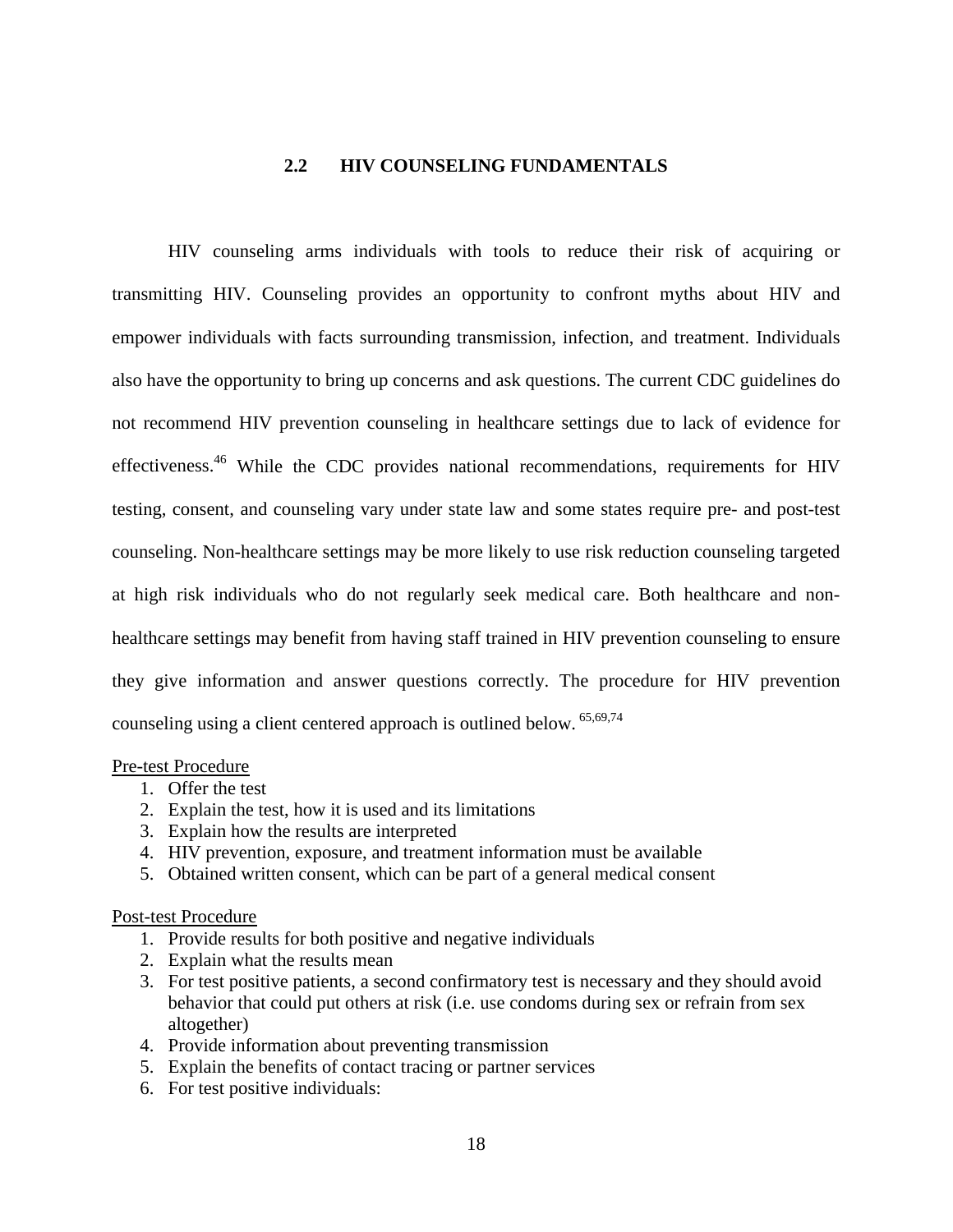- a. Provide referrals for proper health care providers and services
- b. Provide referrals for community and case management services
- c. Provide information regarding HIV
- <span id="page-26-1"></span><span id="page-26-0"></span>d. Test results are confidential; however, confirmatory test positive results are reported to the health department

*Consent:* First and foremost, counselors should address with the individual seeking testing that all information will remain confidential under the Health Insurance Portability and Accountability Act of 1996 (HIPAA) and will not be disclosed to any employment or insurance agencies under the Confidentiality of HIV-Related Information Act.<sup>[83](#page-57-5),[84](#page-57-6)</sup> Second, they should explain that some of the discussion to follow will surround personal information and sensitive topics may be uncomfortable, and that no judgment or assumptions will be made. The goal is to inform about the facts on HIV and create a plan to eliminate or reduce HIV risk so they remain healthy. If required under state laws, counselors should inform the individual seeking testing that in order to perform the HIV test and disclose the results; the individual must sign a consent form. This form may contain demographic information useful not only for reporting, but so the counselor may gather information such as age, race/ethnicity, and gender useful for assessing risk. Counselors should urge the individual to interrupt at any time he or she may feel uncomfortable and reassure that information will remain confidential and used to provide the best outcome for the individual.

*Assessing risk*: Clients may not be aware of their own behaviors that put them at risk for HIV infection. By asking open ended questions, such as "What brings you to get testing today?," allows the individual to direct the discussion to suit their needs. Common reasons an individual may seek HIV testing include an unprotected sex act, drug use with shared needles, or a healthcare professional accidental needle stick. If the individual is hesitant to offer information readily, use a combination of open ended questions or direct yes or no questions to gather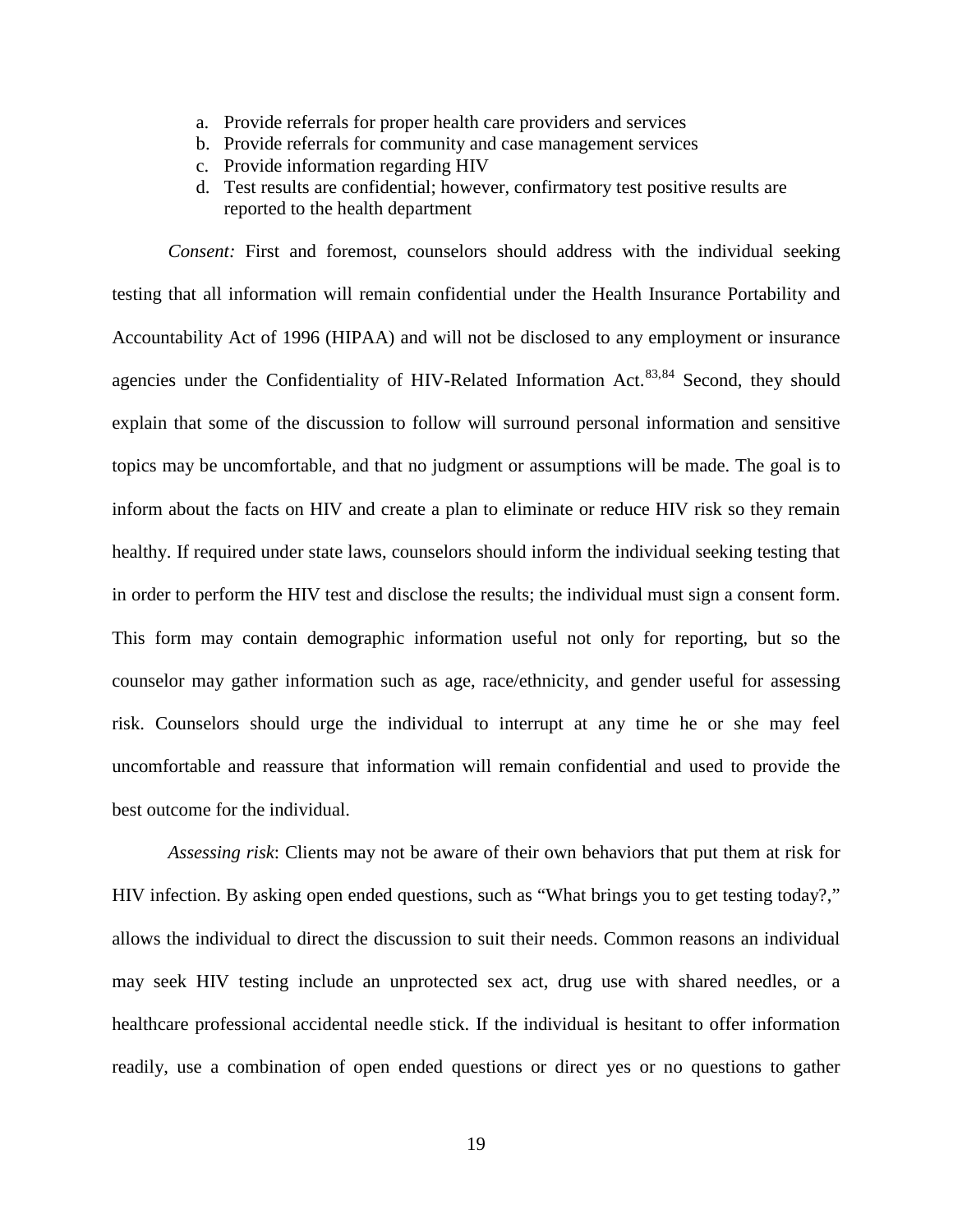information on sexual orientation or IDU. The next series of open ended questions should focus on the individuals' circumstance that brought them to seek HIV testing. Circumstances may include current and past sexual practices including number of sex partners, gender of each partner, condom usage, ever had unprotected sex, forms of birth control, past pregnancy, any chance of pregnancy, STI history, substance abuse including tobacco and alcohol use/quantity, illegal or prescribed drugs for recreational purposes, and were they injectable or needles were used or shared.

*Identify safer goal behaviors*: Counselors should help the client understand how a specific behavioral change directly links to their risk behavior. For example, always using condoms, abstaining from sex acts, always using clean syringes during IDU, or abstaining from IDU virtually eliminates the risk of HIV infection. The goal behavior must be attainable and the client must be willing to adopt. This may not always be sufficient to eliminate risk for HIV infection. If the client is unwilling to completely eliminate a risk factor, identification of alternate goals will reduce HIV risk such as reducing the number of sex partners or keeping clean works for IDU. Counselors should also discuss previous successes and barriers.

*Create client centered risk elimination or harm reduction plan*: Together the counselor and client design a specific plan with incremental steps the client can carry out to help adopt safer goal behaviors based on the *Transtheoretical Model*. [85](#page-57-7) In this model, behavior modification occurs through progression of 5 stages: pre-contemplation, contemplation, preparation, action, and maintenance. Ideally individuals reach termination and eliminate the unhealthy behavior or they may relapse and cycle through the stages several times before termination. At first it may seem obvious to simply summarize the safer goal behaviors and tell the client to implement them; however, creating a realistic, achievable plan must take into account other circumstances.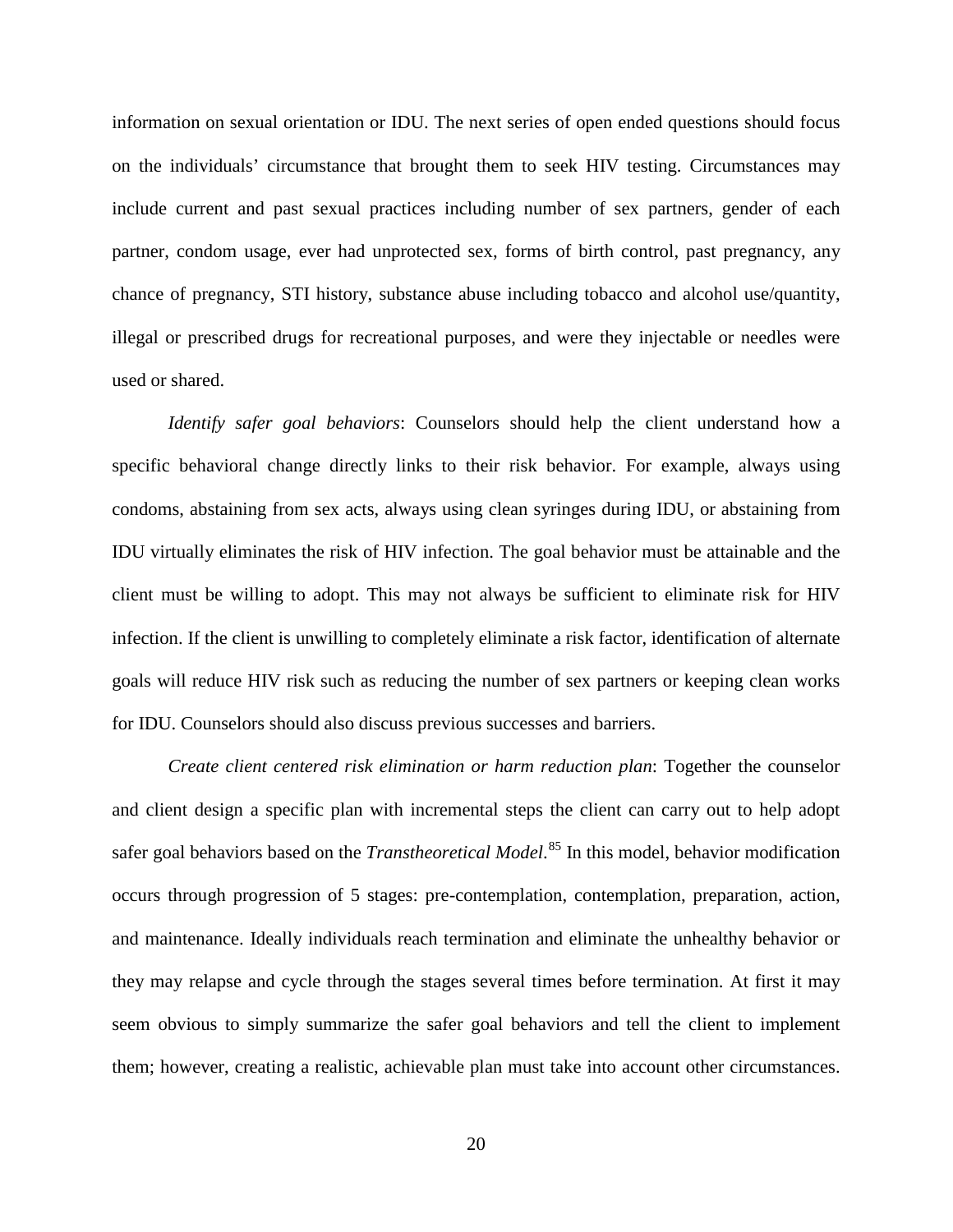Clients may have other needs that take prioritization over their own health and risk reduction behavior including domestic violence, alcohol and substance abuse, lack of housing, lack of transportation, need for childcare, unemployment, mental illness, and incarceration. If warranted, referrals should be provided to help guide clients to the proper sources specific for the challenges they are facing. Ancillary services are an important link for entry into and retention in HIV care including case management, mental health support, substance abuse treatment, transportation, childcare, or housing assistance.<sup>[86](#page-57-8),[87](#page-57-9)</sup> Such services aid in efforts to improve the client's quality of life, thus assist in their HIV care and prevention.

# **2.3 COORDINATED, COMPREHENSIVE, CARE NETWORKS**

<span id="page-28-0"></span>The most successful HIV prevention networks offer programs that are coordinated, comprehensive, and care-focused. $88,89,90,91$  $88,89,90,91$  $88,89,90,91$  $88,89,90,91$  $88,89,90,91$  Coordination involves effective communication among many disciplines including providers, researchers, counselors, case management, community organizations, referral services, insurance agencies, and the client. A comprehensive approach includes a wide-range of care services that covers a majority of needs to reach as many individuals as possible. The patient or client care should be held to the utmost professional standard, making sure resources are reliable, making appropriate and adequate recommendations, and integrating the needs of the individual seeking care into the services provided.

<span id="page-28-1"></span>

| A comprehensive and coordinated HIV care program should include: |  |                                                |  |
|------------------------------------------------------------------|--|------------------------------------------------|--|
| Dedicated and                                                    |  | · HIV care coordinators                        |  |
| experienced team of                                              |  | · Physician (an HIV expert clinician is ideal) |  |
| professionals                                                    |  | <b>Nurses</b>                                  |  |

**Table 2. Characteristics of a successful HIV care network**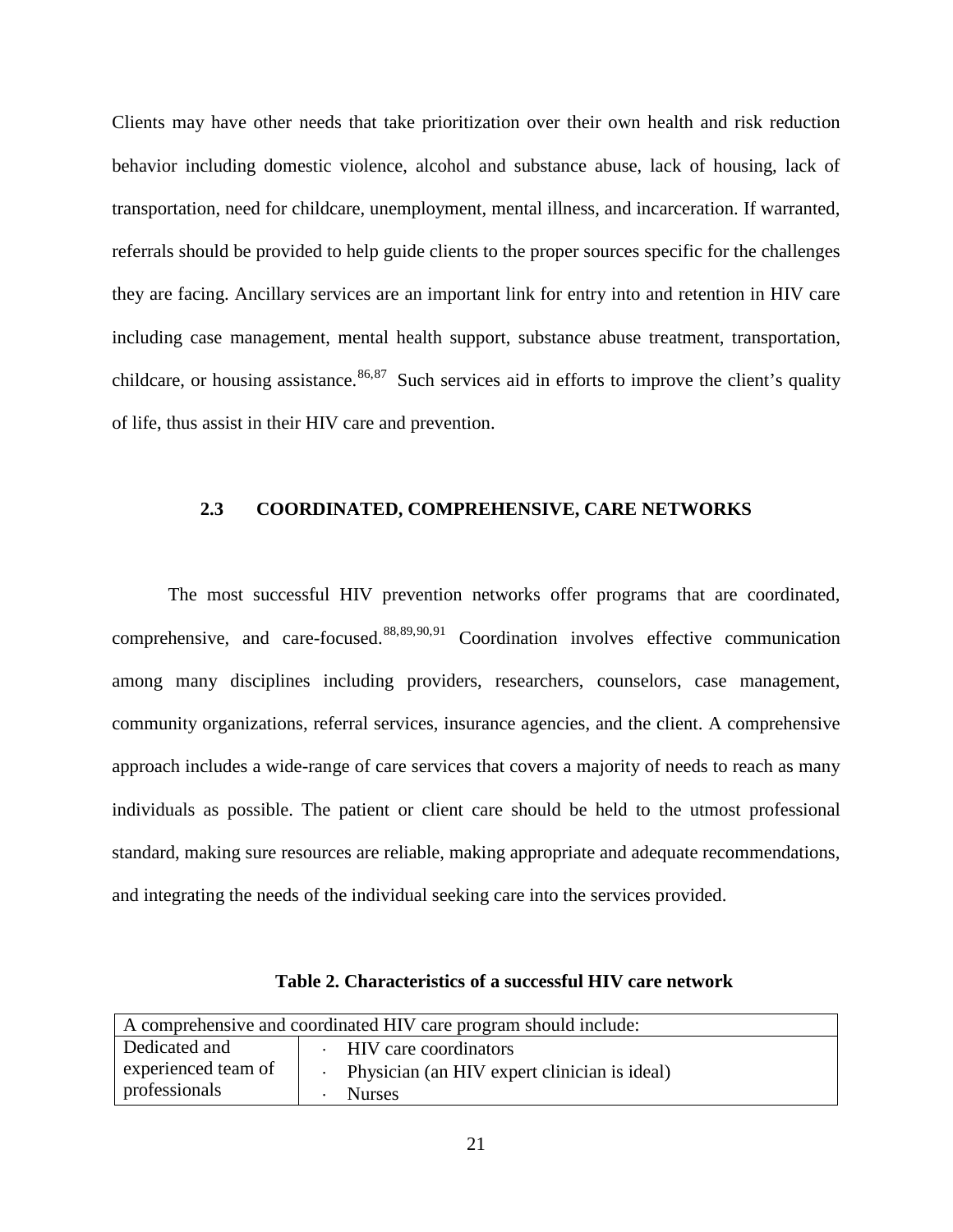# **Table 2** Continued

|                         | Pharmacist                                                          |  |  |
|-------------------------|---------------------------------------------------------------------|--|--|
|                         | Counselors trained in HIV prevention                                |  |  |
|                         | Case-manager                                                        |  |  |
|                         | Administrative staff<br>$\bullet$                                   |  |  |
| Cover all aspects of    | Offer HIV testing, prevention and education counseling<br>$\bullet$ |  |  |
| HIV care                | HIV diagnosis confirmation                                          |  |  |
|                         | Promote early entry into care and fast time to treatment            |  |  |
|                         | Focus on follow-up and retention in care                            |  |  |
|                         | Implement and adhere to current HIV prevention and treatment        |  |  |
|                         | guidelines and recommendations                                      |  |  |
| Patient confidentiality | Implement and adhere to HIPAA guidelines<br>$\bullet$               |  |  |
|                         | No breach of confidentiality will be tolerated                      |  |  |
|                         | Legal repercussions and expulsion will be dealt                     |  |  |
|                         | Teach standards and guidelines to reduce opportunities for          |  |  |
|                         | patient information leaks                                           |  |  |
|                         | Utilize electronic medical records to eliminate paper charts        |  |  |
|                         | Explain how patient trust is imperative to successful HIV care      |  |  |
|                         | Constant measures to assess in-house care by evaluation and         |  |  |
|                         | quality improvement                                                 |  |  |
| Cultural competence     | Culture differences among minority and ethnic groups<br>$\bullet$   |  |  |
|                         | LGBTQI community<br>$\bullet$                                       |  |  |
|                         | Women's issues                                                      |  |  |
|                         | Self-cultural view                                                  |  |  |
|                         | Increase awareness of cultural values and ethics                    |  |  |
|                         | Increase communication skills across cultures                       |  |  |
|                         | Multi-lingual staff to overcome language barriers                   |  |  |
|                         | Culture friendly waiting and exam rooms<br>$\bullet$                |  |  |
| Strong referral and     | Mental health services<br>$\bullet$                                 |  |  |
| linkage system to       | Ob-Gyn providers                                                    |  |  |
| alternate medical and   | Family planning                                                     |  |  |
| support service         | Substance abuse treatment                                           |  |  |
| providers               | Homeless services                                                   |  |  |

Clinicians, supervisors, and care coordinators should lead their team and develop workplace policies to improve the quality of care based on the *U.S. Department of Health and Human Services: Health Resources and Services Administration (HRSA)* guidelines for HIV/AIDS clinical care and the *National Institutes of Health* HIV/AIDS related medical practice guidelines.<sup>[92,](#page-57-13)93</sup> Policies should implement guidelines for cultural competence and patient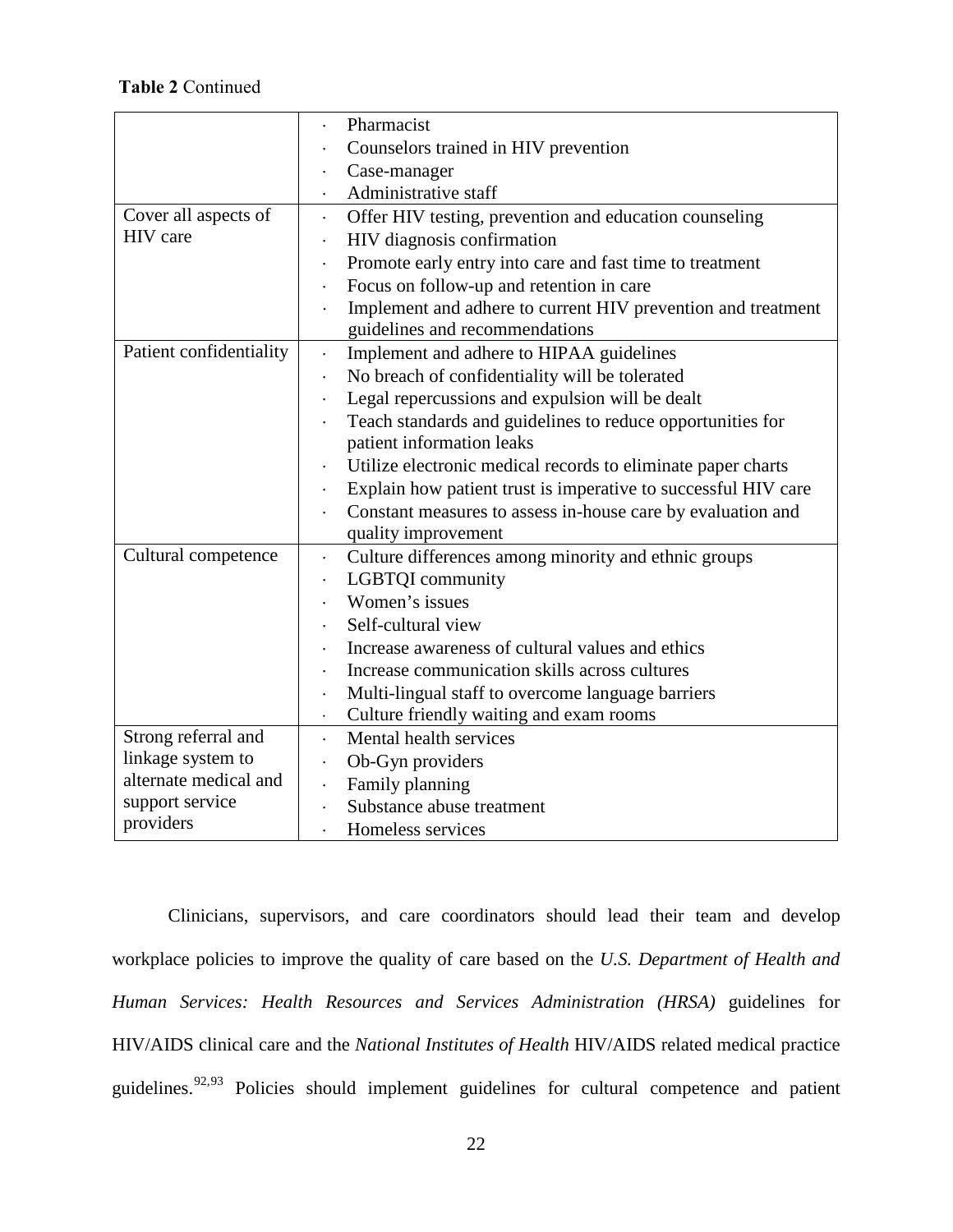confidentiality practices for no tolerance work zones and enforce strict repercussions in the event of a confidentiality breach. Clinic staff should be educated on addressing different cultures or backgrounds without using judgment. In regions with high immigration, hire or make available as needed bi-lingual or multi-lingual staff members specific for that demographic. Programs should enforce HIPAA guidelines and confidentiality practices. Focus should be placed on the imperative role that the patient-clinic relationship factors in HIV care and affects not only the patient, but the community including the staff themselves. Evaluation measures should be in place to monitor quality of care such as annual completion of competence and confidentiality modules, tracking patient follow-up data for improvements, and obtaining patient feedback.

#### <span id="page-30-0"></span>**2.4 PITTSBURGH AIDS TASK FORCE HIV TESTING PROGRAM**

The Pittsburgh AIDS Task Force (PATF) is a not-for-profit 501(c) (3) organization with a mission *dedicated to supporting and empowering all individuals living with HIV/AIDS and preventing the spread of infection*. [94](#page-57-4) The PATF excels as a HIV/AIDS prevention agency that incorporates in house free and confidential HIV testing and counseling with community prevention and education outreach. The PATF serves as a model for coordinated and comprehensive care from the first stop for individuals seeking HIV testing, case management, linkage to care, and discounted pharmaceuticals for HIV positive individuals who qualify under the Ryan White CARE Act.<sup>[95](#page-57-15)</sup> Ancillary to HIV specific care and treatment, the PATF provides comprehensive services including a food pantry, transportation and emergency fund assistance, transitional and permanent housing, pro bono legal services, support groups, and advocacy.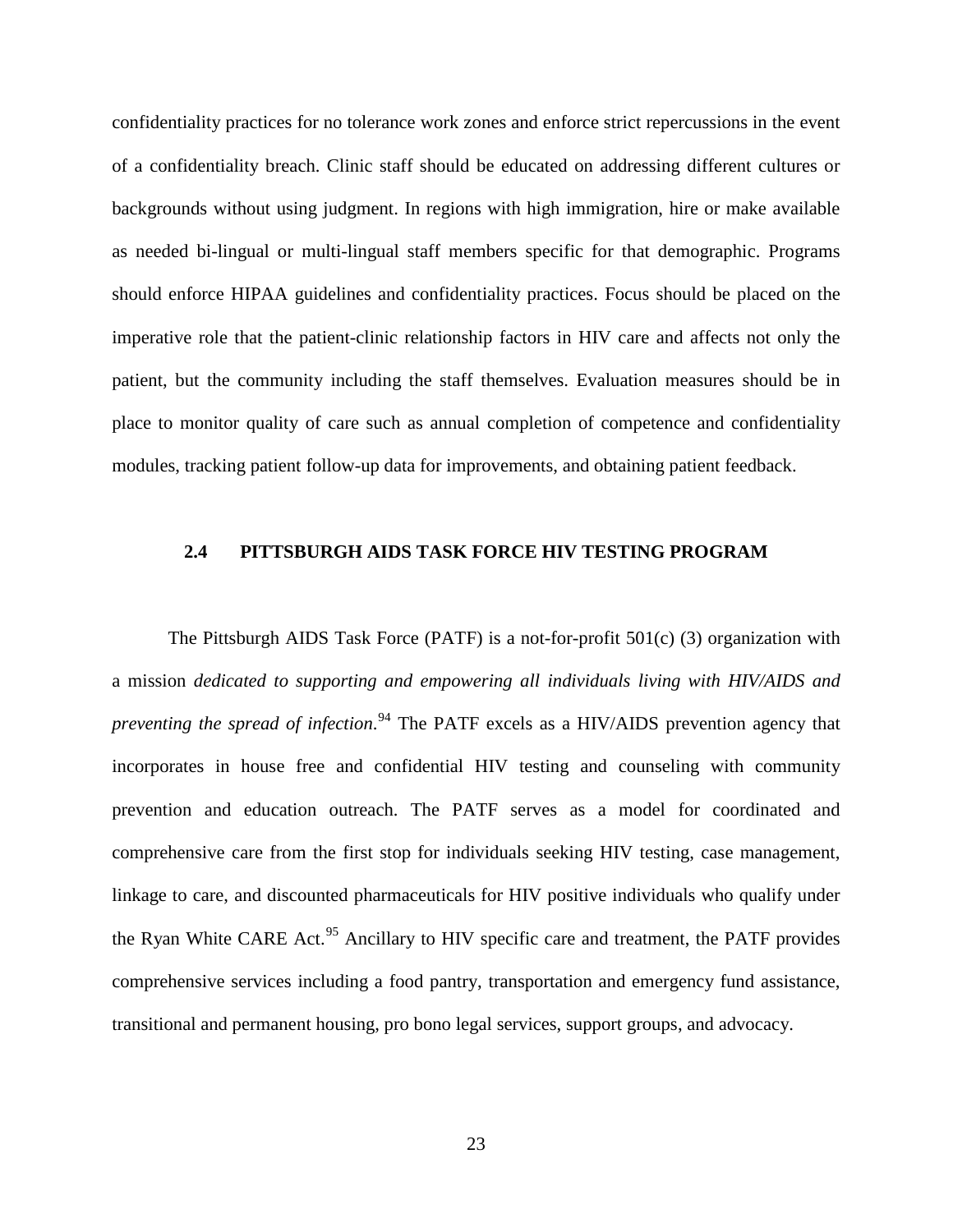The PATF conducts free and anonymous HIV testing Sunday through Friday at a location accessible to public transportation and at various offsite locations commonly frequented by high risk groups.<sup>[83](#page-26-0)[,84](#page-26-1)</sup> They perform approximately 2,000 HIV tests annually and provide medical case management for over 650 HIV positive individuals. The case management program is critical to provide medication assistance and ensure adherence among vulnerable populations who may not seek healthcare otherwise. In addition, the PATF has provided housing for 50 individuals living with HIV/AIDS. Of those seeking HIV care services, 57% identified as gay, lesbian, or bisexual and the majority live below the poverty line.

In addition to walk-in HIV testing, the PATF has developed a strong network in the community and continuously works to expand outreach and opportunities to provide HIV testing and prevention education throughout. The PATF targets outreach and recruitment efforts at populations who are high risk and underserved in the Greater Pittsburgh Area and Western Pennsylvania. HIV transmission rates are highest in men who have sex with men (MSM, 53.9%), followed by high risk heterosexual transmission (21.1%), and intravenous drug users (IDU, 11.6%), with minorities over representing persons living with HIV/AIDS.<sup>[96](#page-57-16)</sup>

# HIV/AIDS in Allegheny County, Pennsylvania, 2010<sup>96</sup>

- <span id="page-31-0"></span>• Incidence: 12.51 per 100,000
- New Diagnosis: 98 HIV & 55 AIDS cases
- Persons living with HIV/AIDS: 2344 individuals (78% of Western PA)
	- ⋅ 80.7% Male, 19.3% Female
	- ⋅ 51.5% White, 39.1% Black, 3.6% Hispanic

To intervene in these vulnerable yet differing populations, the PATF coordinates HIV prevention programs including GirlTalk aimed at adolescent females 13-18 years of age, GirlFriends aimed at adult females, and the M2M project to reach those at highest risk for HIV transmission in the MSM population. The GirlTalk and GirlFriends programs center on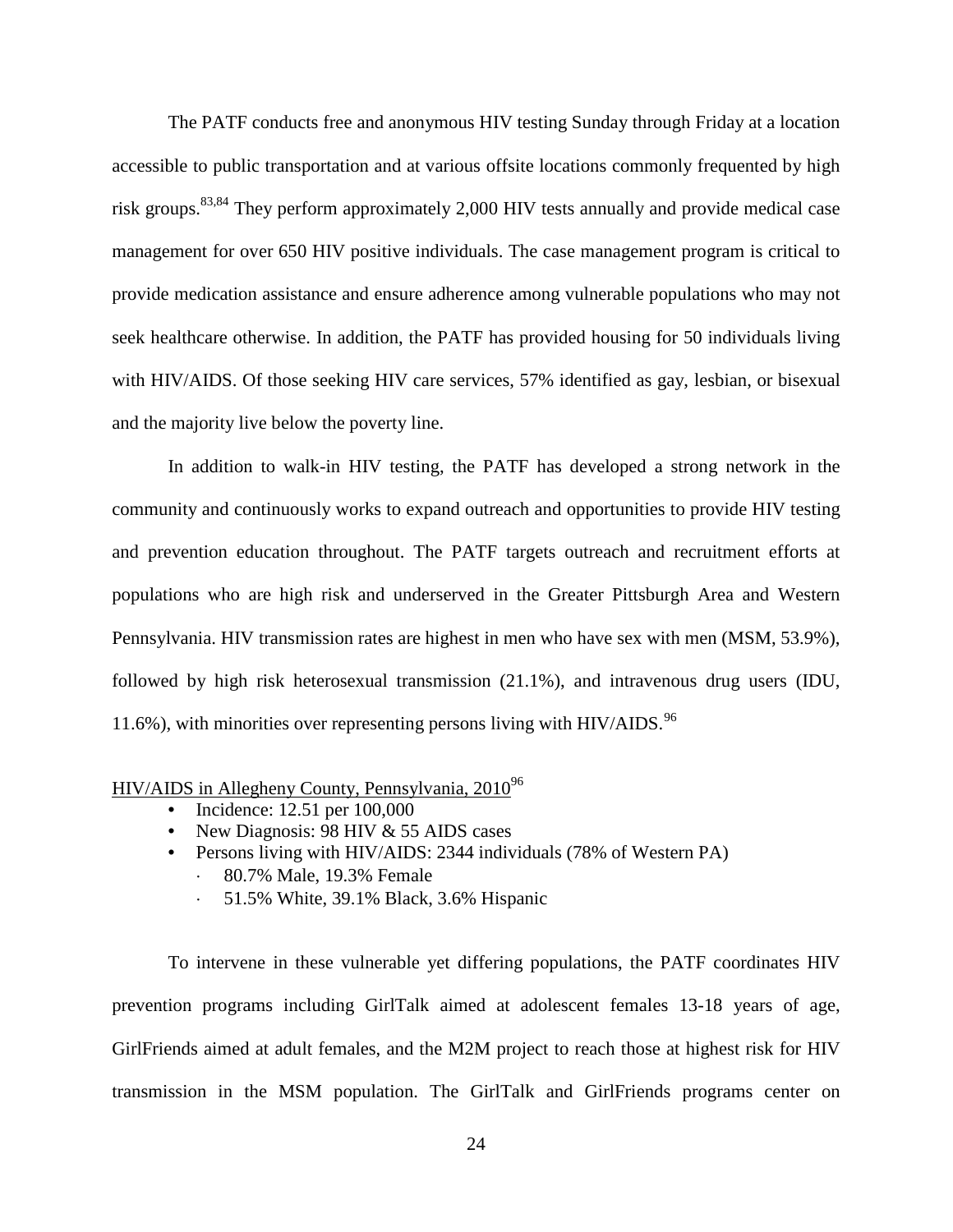empowering women to make healthy and safe lifestyle choices. These projects create a safe and fun environment for teen or adult women to come together and discuss health education topic including sexual health, HIV, STI's, substance abuse, peer pressure for teens, domestic violence and basic prevention knowledge in a small group setting. HIV knowledge is assessed and before and after education interventions using questionnaires. The GirlTalk program recently increased efforts to reach out and recruit girls who are less feminine or more masculine, a vulnerable population that has previously gone under the radar with respect to HIV prevention efforts. The M2M  $1<sup>st</sup>$  Wednesday and  $4<sup>th</sup>$  Tuesday outreach projects offered a safe haven for lesbian, gay, bisexual, transgender, queer or questioning, and intersex (LGBTQI) individuals to feel comfortable to discuss topics around HIV and sexual orientation while having fun. Workshops were designed to aid individuals with employment resources, resume building, interview practice, career development, and other topics deemed relevant by the participants.

All outreach projects aimed to educated high risk individuals and offer free and confidential HIV testing. HIV testing is performed using the OraQuick ADVANCE® Rapid HIV-1/2 Antibody Test and results are available in 20 minutes for detection of HIV-1 and HIV-2 antibodies with 99.3% sensitivity (CI=98.4-99.7%) and 99.8% specificity (CI=99.6-99.9%).<sup>[97](#page-57-17)</sup> The OraSure® HIV-1 Oral Specimen Collection Device is conducted as a follow-up confirmatory test for reactive or invalid OraQuick® Rapid test. This confirmatory test also uses an oral fluid sample that is sent out for a laboratory-based enzyme immunoassay (EIA) screening test and Western Blot, the current gold standard for HIV testing.<sup>[98](#page-57-18)</sup>

HIV prevention often deals with sensitive topics that can be uncomfortable to some. Social stigma and stereotyping associated with HIV have marked this disease with shame masking efforts to promote prevention and testing. The PATF utilizes a variety of approaches to

25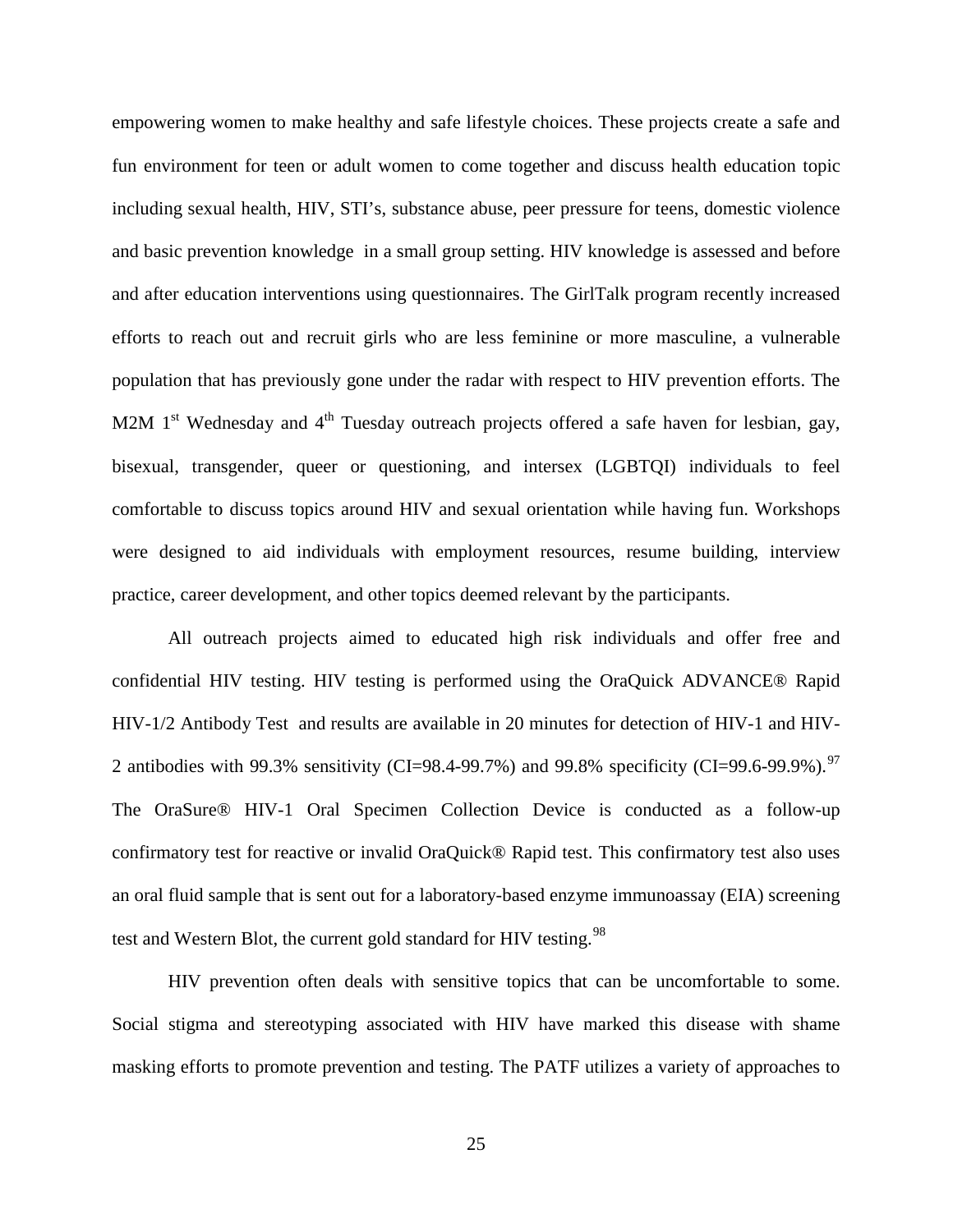overcome social fear to engage communities and marginalization to target populations difficult to reach. Much of HIV prevention and care is centered on the clients' needs. Just as no one individual is the same, no one program exists to encompass all individuals at risk for HIV, and the PATF is constantly evaluating and re-evaluating their programs to capture individuals who are underserved.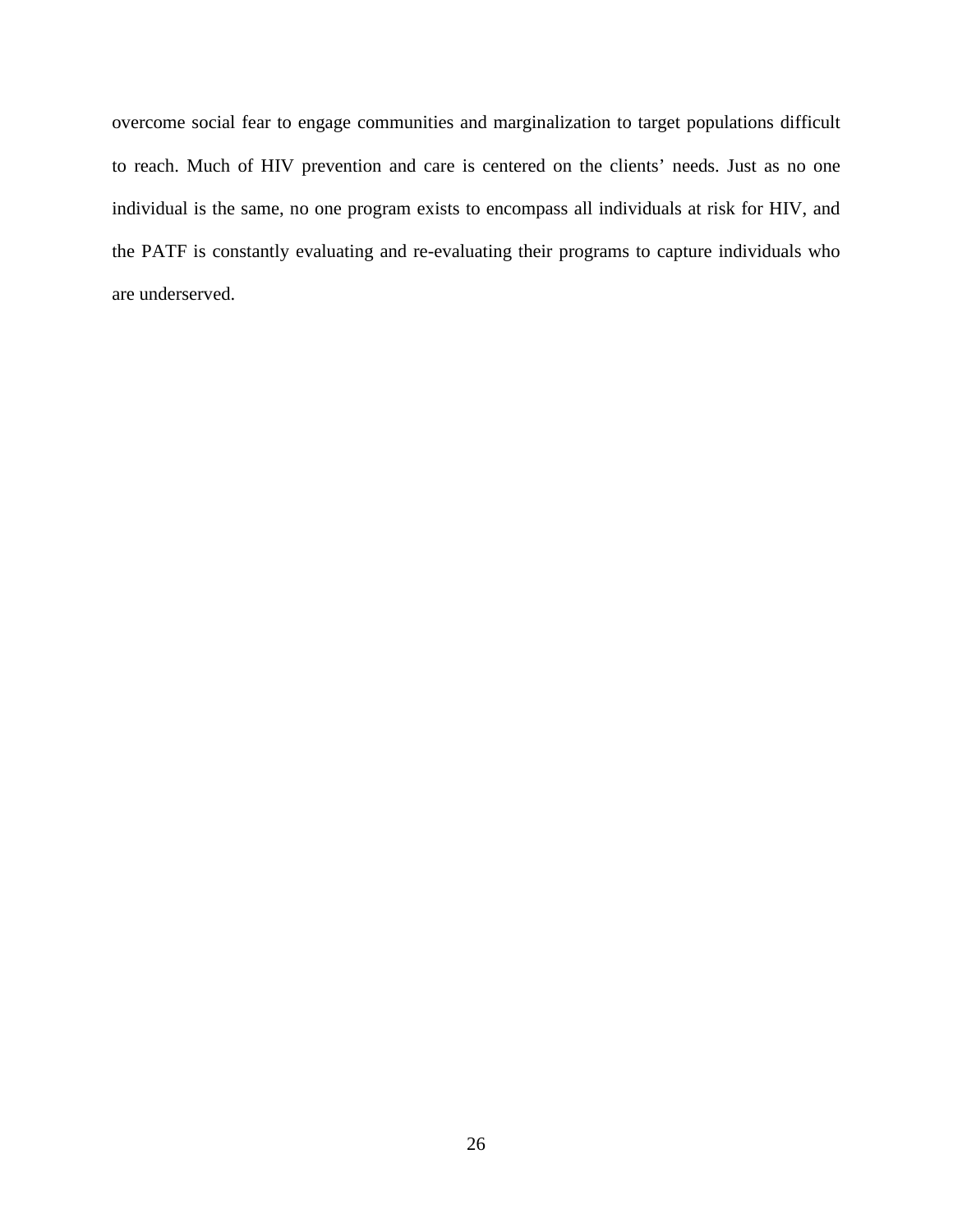#### <span id="page-34-5"></span><span id="page-34-3"></span><span id="page-34-2"></span><span id="page-34-1"></span><span id="page-34-0"></span>**3.0 THIRD CHAPTER: INCREASING HIV TESTING EFFORTS**

<span id="page-34-8"></span><span id="page-34-4"></span>National guidelines and policies call for improving early HIV diagnosis by increasing the number of HIV positive individuals unaware of their status that were offered testing and subsequent HIV care and prevention services.<sup>[99](#page-57-19)</sup> Healthcare settings are encouraged to implement routine HIV testing; however, widespread implementation has been slow.<sup>99,[100,](#page-57-20)[101](#page-57-21),[102,](#page-57-22)[103](#page-57-23),[104](#page-57-1)</sup> Rarely does an individual walk into a healthcare provider visit and is offered an HIV test. Barriers to increase testing efforts in healthcare settings include cost reimbursement, overwhelming provider schedules, lack of time to conduct risk assessment and counseling, and lack of HIV trained healthcare staff. $44,102,105,106,107$  $44,102,105,106,107$  $44,102,105,106,107$  $44,102,105,106,107$  $44,102,105,106,107$  Non-healthcare settings are better suited to provide targeted HIV prevention counseling and disseminate HIV education, though counseling is not required. Non-healthcare organizations can dedicate more time to each individual seeking HIV testing or education, yet there remains a population who do not utilize these services. Targeted testing programs in both healthcare and non-healthcare settings have been beneficial and acceptable by patients and clients, but still face time and follow-up barriers to identify HIV positive individuals[.103,](#page-34-3)[107,](#page-34-4)[108](#page-57-5),[109](#page-57-6)

<span id="page-34-7"></span><span id="page-34-6"></span>There are a number of evidence based interventions that aim to reduce high risk behavior and HIV infection, and some directly measure HIV testing rates. Most studies report reduced high risk behavior from brief patient centered risk reduction counseling; however evidence has shown mixed effects from risk reduction counseling on reducing HIV and other STI acquisition. Tailored interventions were shown to be effective among high risk populations such as MSM and African American or Latino minorities. Onsite rapid HIV testing was shown to be very well accepted and effective at increasing receipt of HIV test and results. A program designed to notify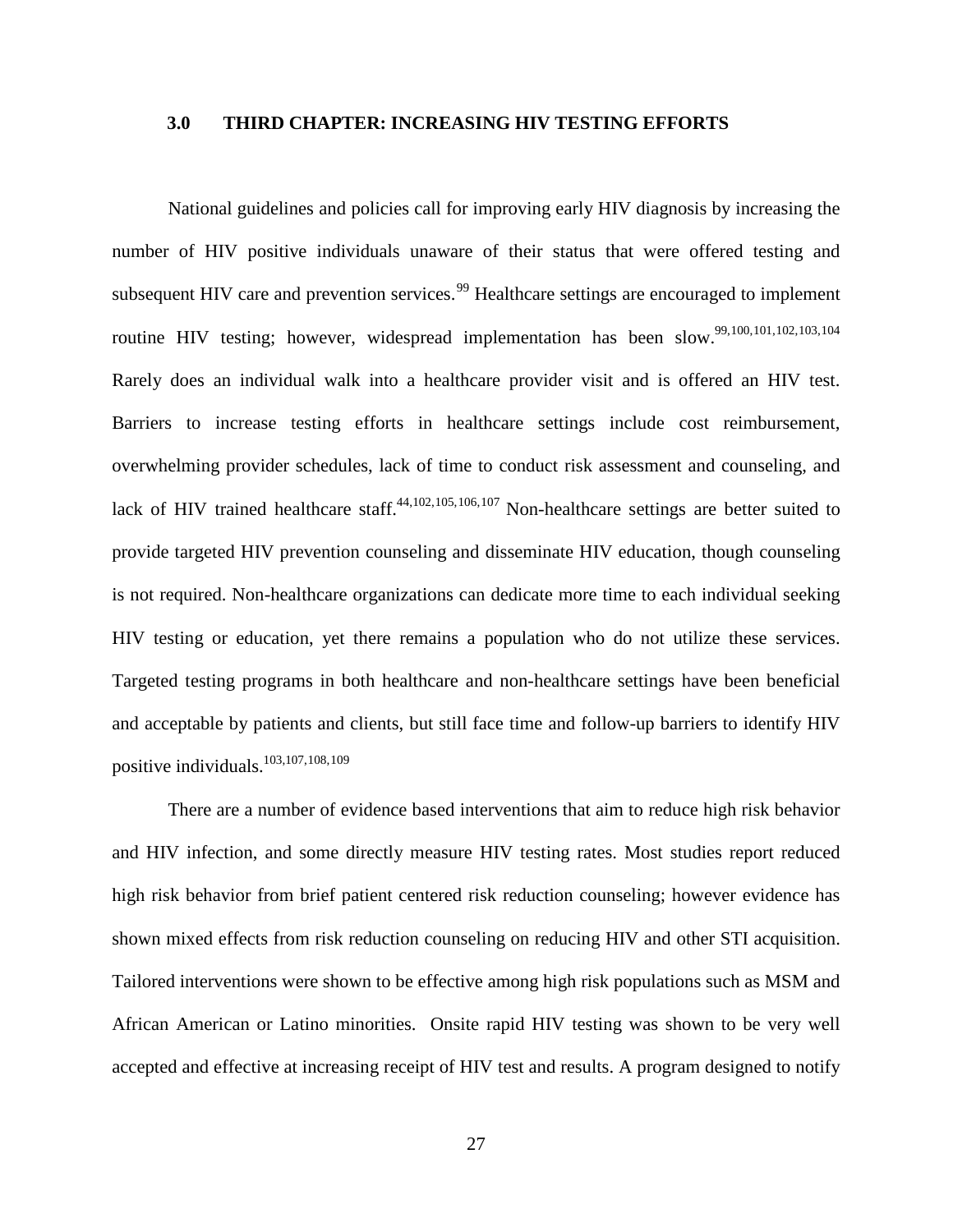sex and needle sharing partners of HIV positive individuals that they are at risk for transmission was also very effective in targeting and increasing HIV testing at high risk individuals and identifying HIV infection in individuals who were unaware. Evidence based HIV testing and counseling interventions are summarized in Table 3.

<span id="page-35-1"></span><span id="page-35-0"></span>

| <b>Study Name</b>                                                           | Intervention                                                                                                                                                                                                                                                                                                                                                                                                                       | Outcome(s)                                                                                                                                                                                                                                                                                                                                                                                                                                                                                                                           |
|-----------------------------------------------------------------------------|------------------------------------------------------------------------------------------------------------------------------------------------------------------------------------------------------------------------------------------------------------------------------------------------------------------------------------------------------------------------------------------------------------------------------------|--------------------------------------------------------------------------------------------------------------------------------------------------------------------------------------------------------------------------------------------------------------------------------------------------------------------------------------------------------------------------------------------------------------------------------------------------------------------------------------------------------------------------------------|
| The AWARE<br>Randomized<br>Clinical<br>Trial <sup>110</sup>                 | 5012 HIV negative patients aged >18<br>were randomized to 2 study arms to<br>assess the effect of brief risk reduction<br>counseling on STI acquisition:<br>1. Rapid HIV test with brief patient-<br>centered HIV risk reduction<br>counseling<br>2. Rapid HIV test with standard<br>testing information only                                                                                                                      | HIV & other STIs measured at 6 months:<br>Significant findings for intervention:<br>• No difference in 6 month STI incidence<br>between study arms<br>· Suggests no added benefit from brief<br>patient centered risk reduction counseling<br>in reducing STI incidence                                                                                                                                                                                                                                                              |
| Project<br><b>RESPECT</b><br>Randomized<br>Clinical<br>Trial <sup>111</sup> | 5758 HIV negative, heterosexual<br>patients aged >14 were randomized to<br>4 study arms to assess 2 counseling<br>interventions on STI acquisition and<br>risk behavior:<br>1. 4 enhanced interactive theory based<br>sessions<br>2. 2 brief interactive risk reduction<br>sessions<br>3. 2 brief didactic HIV test<br>information only sessions<br>4. 2 brief didactic HIV test<br>information only sessions with no<br>follow up | STIs measured at 6 and 12 months:<br>Significant findings for interventions:<br><b>Enhanced Counseling</b><br>• Lower rate of STI incidence<br>• Greater reported condom use, no<br>unprotected vaginal sex, $\leq 1$ sex partner<br><b>Brief Counseling</b><br>• Lower rate of STI incidence<br>• Greater reported no unprotected vaginal<br>$sex, \leq 1$ sex partner, no causal or new<br>partners<br>• Suggests brief counseling effectively<br>lowered STI incidence and had better<br>retention rates than enhanced counseling |
| Project<br>RESPECT-2<br>Randomized<br>Clinical<br>Trial <sup>112</sup>      | 3,297 HIV negative patients aged 15-<br>39 were randomized to 2 study arms to<br>assess the effect of a booster<br>counseling intervention on STI<br>acquisition and risk behavior:<br>1. 2 brief interactive risk reduction<br>sessions plus a $3rd$ booster session at<br>6 months<br>2. 2 brief interactive risk reduction<br>sessions<br>3. Participants were randomized to<br>receive a rapid or standard HIV test            | STIs measured at 3, 6, 9, 12 months:<br>Significant findings for intervention:<br>• Less reported $\geq$ 2 sex partners or<br>unprotected sex with non-primary partner<br>• No difference for incident STI<br>• Type of HIV test, rapid versus standard,<br>did not modify the intervention effects<br>• Suggests brief counseling+ booster was not<br>more effective at preventing incident STI,<br>but did reduce sexual risk behavior<br>compared to brief counseling only                                                        |

**Table 3. Evidence based HIV testing and counseling programs**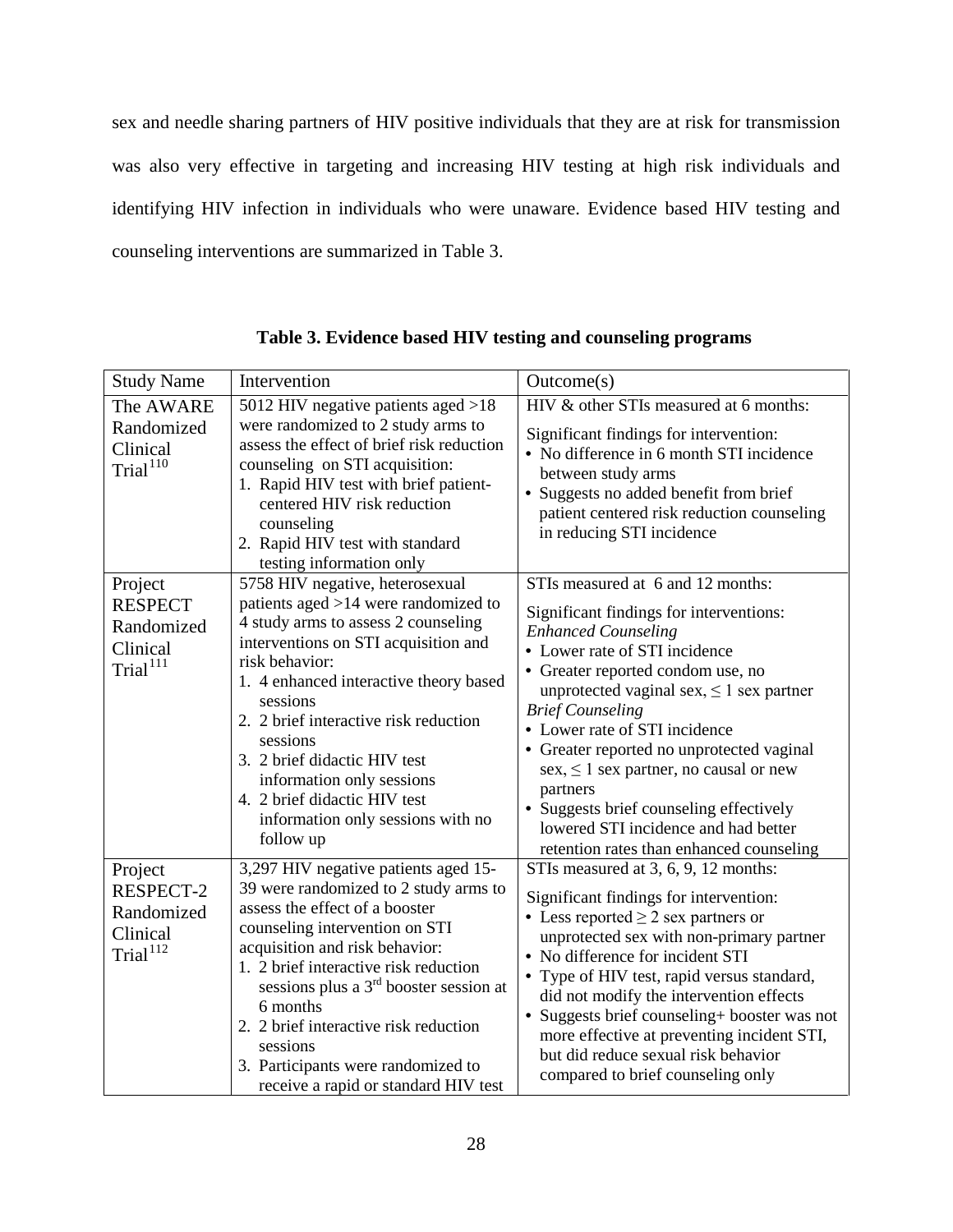# **Table 3** Continued

<span id="page-36-0"></span>

| <b>National Drug</b><br>Abuse<br>Treatment<br><b>Clinical Trials</b><br>Network: HIV<br><b>Rapid Testing</b><br>and<br>Counseling<br>Study (CTN<br>$0032)^{113}$ | 1281 HIV negative participants from<br>community based drug treatment<br>programs were randomized to 3 study<br>arms to assess HIV testing and risk<br>behaviors:<br>1. Onsite rapid HIV testing with HIV<br>risk reduction counseling<br>2. Onsite rapid HIV testing with<br>testing information only<br>3. Referral for offsite HIV testing                                            | Receipt of HIV test and results were<br>measured at 1 month and risk behaviors at 6<br>months.<br>HIV rapid test & confirmed positive cases:<br>• 2 onsite with counseling<br>• 1 onsite with information only<br>Significant findings for interventions:<br>• Greater receipt of HIV test and results in<br>onsite HIV testing groups than offsite<br>• No difference in receipt of HIV test and<br>results between onsite counseling and<br>onsite information only groups<br>• No difference in unprotected sex<br>• Suggest onsite rapid HIV testing increased<br>receipt of test and results and identified<br>HIV infection in drug treatment centers |
|------------------------------------------------------------------------------------------------------------------------------------------------------------------|------------------------------------------------------------------------------------------------------------------------------------------------------------------------------------------------------------------------------------------------------------------------------------------------------------------------------------------------------------------------------------------|-------------------------------------------------------------------------------------------------------------------------------------------------------------------------------------------------------------------------------------------------------------------------------------------------------------------------------------------------------------------------------------------------------------------------------------------------------------------------------------------------------------------------------------------------------------------------------------------------------------------------------------------------------------|
| The<br><b>EXPLORE</b><br>Randomized<br>Controlled<br>Study <sup>114</sup>                                                                                        | 4295 HIV negative MSM age $\geq 16$<br>were randomized to 2 study arms to<br>assess a behavioral intervention on<br>HIV acquisition and risk behavior:<br>1. 10 core counselling sessions every<br>4-6 months followed by 7 booster<br>sessions every 3 months<br>2. 2 bi-annual brief counseling<br>sessions using RESPECT model<br>3. Participants received HIV test every<br>6 months | HIV infection and risk behavior were<br>measured every 6 months.<br>HIV acquisition:<br>- 15.7% lower rate in intervention group<br>when adjusted for baseline covariates<br>Significant findings for intervention:<br>• Less reported any unprotected anal sex,<br>serodiscordant unprotected anal sex<br>• Drug and alcohol use was associated with<br>unprotected anal sex<br>• Suggests tailored behavioral intervention<br>was feasible to reduce HIV infection in<br>MSM; need for interventions to address<br>serodiscordant partner, drug and alcohol<br>risk                                                                                       |
| Men<br>Maintaining<br>Wellbeing and<br>Healthy<br>Relationships<br>(HoMBReS)<br>115                                                                              | 30 soccer teams comprised of 222<br>Latino men aged $\geq$ 18 were randomized<br>to 2 study arms to assess a lay health<br>advisor (LHA) intervention on HIV<br>testing and condom use:<br>1. 15 soccer teams elected and trained<br>LHAs work with teammates<br>2. 15 soccer teams served as the<br>control group with no LHA                                                           | HIV infection and condom use were<br>measured every 3 months.<br>Significant findings for intervention:<br>• More reported HIV testing at 18 months<br>• More reported consistent condom use with<br>all partners at 3 months<br>• Suggests LHA intervention was feasible to<br>increase HIV testing and condom use<br>among Latino men                                                                                                                                                                                                                                                                                                                     |
| Many Men,<br><b>Many Voices</b><br>$(3MV)^{116}$                                                                                                                 | 338 HIV negative African American<br>MSM ages $\geq$ 18 were randomized to 2<br>study arms to assess a small group<br>intervention on HIV testing and risk<br>behavior:<br>1. 6 consecutive 2-3 hour MSM<br>tailored HIV/STI prevention<br>sessions at a weekend retreat<br>2. Waitlist control group                                                                                    | HIV, STI, and risk behavior measured at 3, 6<br>months.<br>Significant findings for intervention:<br>• Less reported any unprotected anal sex<br>with casual partners<br>• Greater reported HIV testing<br>• Suggests tailored prevention intervention<br>was feasible to increase HIV testing and<br>reduce sex risk behavior among MSM                                                                                                                                                                                                                                                                                                                    |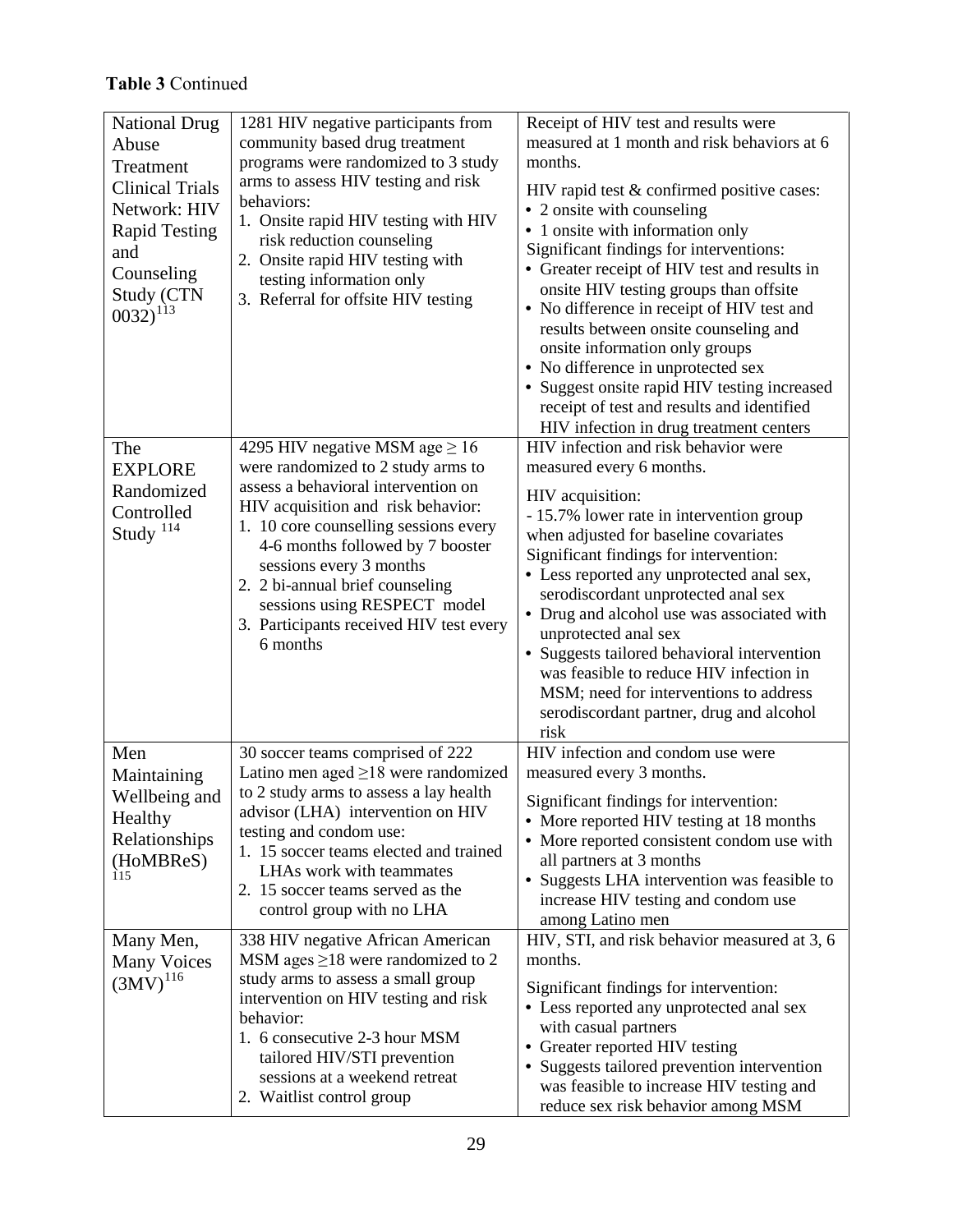# **Table 3** Continued

| Strength               | 81 young MSM of color (mean                        | HIV diagnosis for intervention group:                    |
|------------------------|----------------------------------------------------|----------------------------------------------------------|
| Through                | age=21) were enrolled into a social                | • 2/3 newly diagnosed                                    |
| Youth Livin'           | marketing campaign intervention to                 | 1/3 diagnosed during the acute stage                     |
| Empowered              | assess HIV acquisition:                            | Suggests a social network campaign is a                  |
| $(STYLE)^{117}$        | 1. Social marketing campaign,                      | feasible intervention to increase HIV                    |
|                        | targeted outreach and HIV testing,                 | diagnosis among young MSM of color                       |
|                        | and a strongly linked medical and                  |                                                          |
|                        | social support network                             |                                                          |
| Partner                | Systematic review of 9 studies to                  | Partner notification results:                            |
| Counseling             | assess partner notification, HIV testing           | • 67% partners located and notified                      |
| and Referral           | and acquisition:                                   | • 63% partners were HIV tested                           |
| Services               | Provider referral-HIV positive                     | • 20% partners tested HIV positive                       |
| $(PCRS)^{118}$         | patient voluntarily discloses partner              | PCRS delivery results:                                   |
|                        | information and provider notifies                  | • Little difference among 3 partner                      |
|                        | Patient referral-HIV positive patient<br>$\bullet$ | notification delivery methods                            |
|                        | notifies partners                                  | • Few studies assessed patient or contact                |
|                        | Contact referral-HIV positive<br>$\bullet$         | referral                                                 |
|                        | patient voluntarily discloses partner              | • Suggest provider referral PCRS effectively             |
|                        | information and agrees to notify                   | increased HIV testing and diagnosis among                |
|                        | partners; provider notifies partners               |                                                          |
|                        | if not completed within time period                |                                                          |
| Rapid HIV              | 23,900 rapid HIV antibody tests were               | HIV testing status                                       |
| Testing in             | administered to high risk individuals:             | • 30% never been tested                                  |
| Community-             | Trained CBO staff offered                          | • 43% not tested in past year                            |
| based                  | counseling and rapid HIV testing to                | Rapid HIV antibody test results:                         |
| Organizations          | clients either in mobile testing units             | • 331 (1%) preliminary positive                          |
| $(CBO)$ <sup>119</sup> | or inside venues that included parks,              | • 286 (86%) received confirmatory test                   |
|                        | shelters, hotels, clubs, health fairs,             | • 267 (93%) confirmed HIV positive                       |
|                        | syringe-exchange sites, and                        | 17 (6%) confirmed HIV negative                           |
|                        | community clinics.                                 | • 94% positive predictive value                          |
|                        |                                                    | Suggests rapid HIV testing conducted by                  |
|                        |                                                    | CBOs effectively identified HIV infection                |
|                        |                                                    | among high risk populations                              |
| Rapid HIV              | 372,960 rapid HIV antibody tests were              | Rapid HIV antibody test results:                         |
| Test                   | administered at 230 organizations by               | • 5,385 (1.4%) preliminary positive                      |
| Distribution           | 107 coordinators:                                  | $\bullet$ 4,650 (1.2%) confirmed HIV positive            |
| $(RTDP)^{120}$         | 121 state and local health                         | • 79.1% confirmed results were provided to               |
|                        | departments                                        | clients                                                  |
|                        | 101 medical centers and<br>$\bullet$               | 90% coordinators interviewed reported                    |
|                        | community-based organizations                      | increased HIV screening was due to:                      |
|                        | 8 correctional facilities<br>$\bullet$             | • RTDP providing additional tests (81%)                  |
|                        | 48 coordinators were interviewed                   | • Clients did not have to return for a second            |
|                        |                                                    | visit to receive results (79%)                           |
|                        |                                                    | Suggests rapid HIV testing increased client<br>$\bullet$ |
|                        |                                                    | acceptance and staff availability to conduct             |
|                        |                                                    | more testing                                             |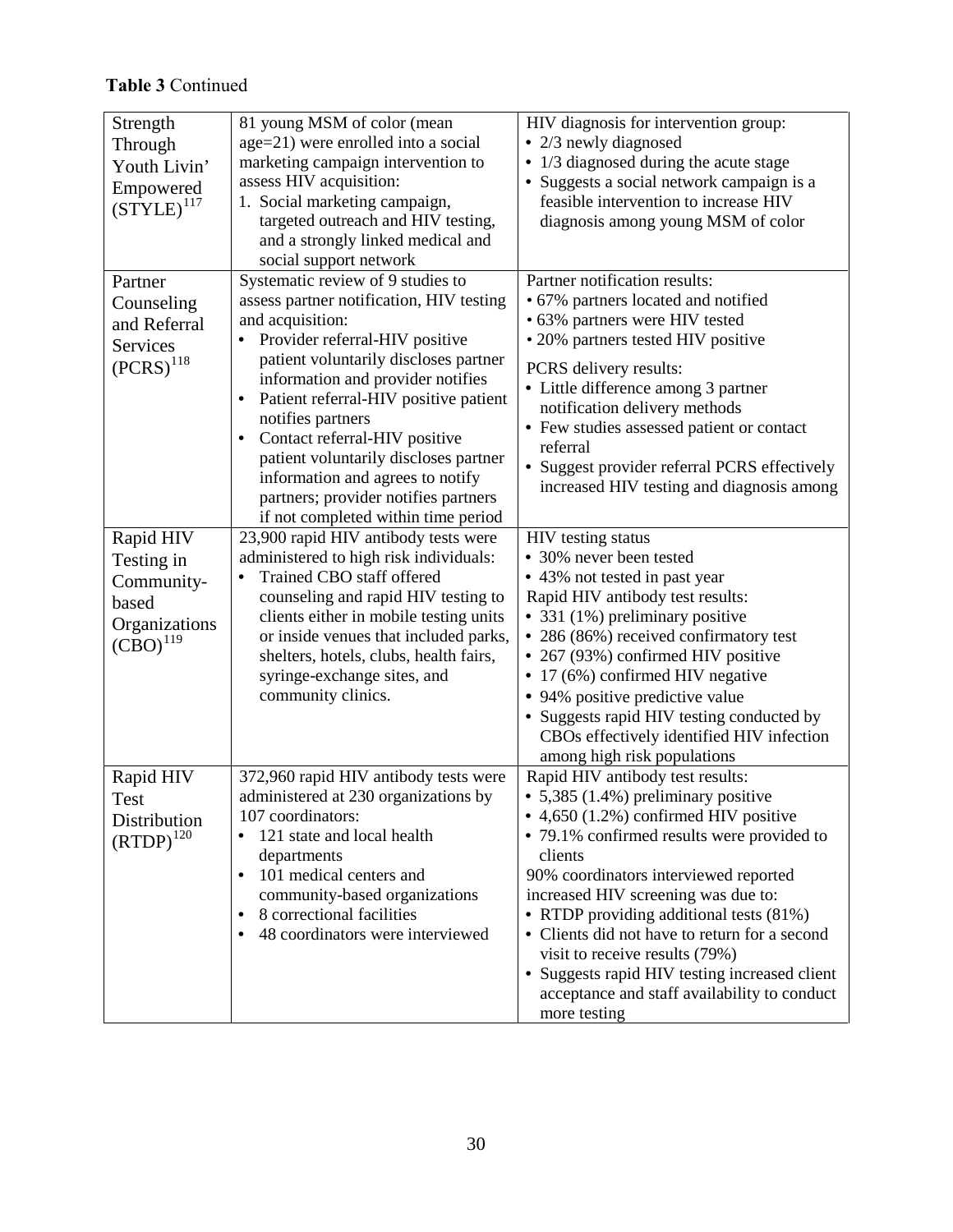Emergency departments offer a healthcare setting to implement non-targeted routine HIV testing and identify high risk individuals, yet the fast pace, urgent nature of this setting has hindered utilization. A survey of emergency department providers showed they rarely encourage patients seeking STD treatment to receive an HIV test during their visit. Slightly more providers (35%) referred patients to seek HIV testing at outside sources; however, lack of follow-up services and poor compliance of patients render referrals less effective.<sup>[104,](#page-34-5)[121](#page-57-34)</sup> Alternately, an analysis found emergency department testing identified more HIV infection than STD clinics and publicly funded sites.<sup>[122](#page-57-35)</sup> Providing HIV counseling in fast pace healthcare settings is less clear. HIV prevention counseling has been shown effective to reduce risk behavior in HIV positive individuals; but some studies have shown little effect of counseling on HIV negative individuals.<sup>[109,](#page-34-6)[123](#page-57-36)</sup> Two randomized controlled trials assessing prevention counseling found the nature and duration of prevention counseling might influence its effectiveness.<sup>[111,](#page-35-1)[114](#page-36-0)</sup> Routine testing in emergency departments may also help lift stigma and fear by normalizing HIV testing.[124,](#page-57-1)[125,](#page-57-2)[126](#page-57-37),[127](#page-57-38)

#### <span id="page-38-4"></span><span id="page-38-3"></span><span id="page-38-2"></span><span id="page-38-1"></span>**3.1 INDIVIDUAL EFFECTS: BENEFITS AND HARMS**

<span id="page-38-0"></span>Knowledge of HIV status by receiving testing is important for both HIV positive and HIV negative individuals. Prompt entry into care and time to treatment is critical for HIV positive individuals to promote better health outcomes, and getting HIV tested is the first step to identify and guide these individuals to the appropriate resources. HIV positive persons who are unaware of their diagnosis are a missed opportunity to intervene in HIV progression to AIDS, which results in increased susceptibility to opportunistic infections and cancers that cause severe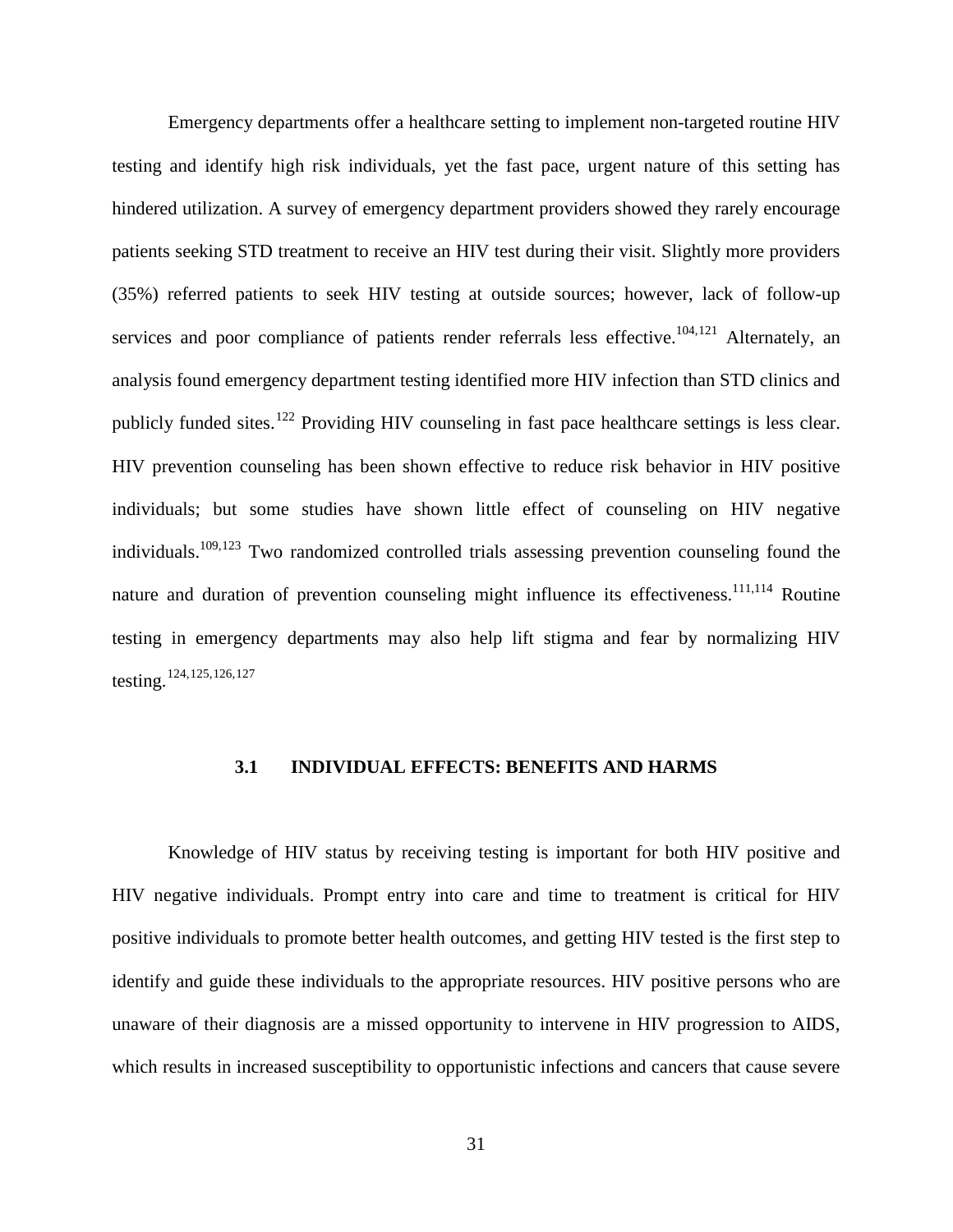disease and death. The sooner an HIV positive person receives treatment with HAART increases their likelihood for survival. HIV testing has the potential to diagnose individuals at an early stage before symptoms develop with routing testing programs. Studies have shown many HIV positive individuals seen in healthcare settings while they are unaware of infection were not tested or diagnosed.<sup>[103,](#page-34-3)[108](#page-34-7)</sup> Survival benefits for screening HIV positive patients and linking them to care has been shown to outweigh the substantial costs associated with HIV care.<sup>[44](#page-17-0)[,105,](#page-34-8)[128](#page-57-5)</sup>

Counseling and support groups help individuals cope with their HIV diagnosis. Becoming newly diagnosed with HIV can elicit many emotions such as fear, anger, sadness and concerns of death and stigma. Community organizations and peer groups for HIV support are excellent resources to alleviate individuals' fear and enlighten them on the positive steps they can take to embrace their diagnosis and lead a healthy fulfilling life. Prevention counseling arms individuals with the knowledge and resources to go back into the community and practice safe goal behaviors. Knowing HIV status is a tool that can promote healthy behaviors to reduce HIV acquisition among HIV negative individuals, though studies on prevention counseling among persons who are HIV negative have mixed results on the adoption of risk reduction behaviors[.103,](#page-34-3)[104,](#page-34-5)[111,](#page-35-1)[114,](#page-36-0)[123](#page-38-1) Regardless of HIV status, individuals who seek testing and counseling may take the HIV health education knowledge gained back to their partner, friends, family, or community thus spreading positive promotion to get tested and practice harm reduction.

#### **3.2 OVERALL EFFECT ON PUBLIC HEALTH**

<span id="page-39-0"></span>The benefit of early HIV diagnosis by testing is important for public health prevention efforts to reduce transmission to sex and needle sharing partners.<sup>[129](#page-57-6)</sup> Knowledge of HIV status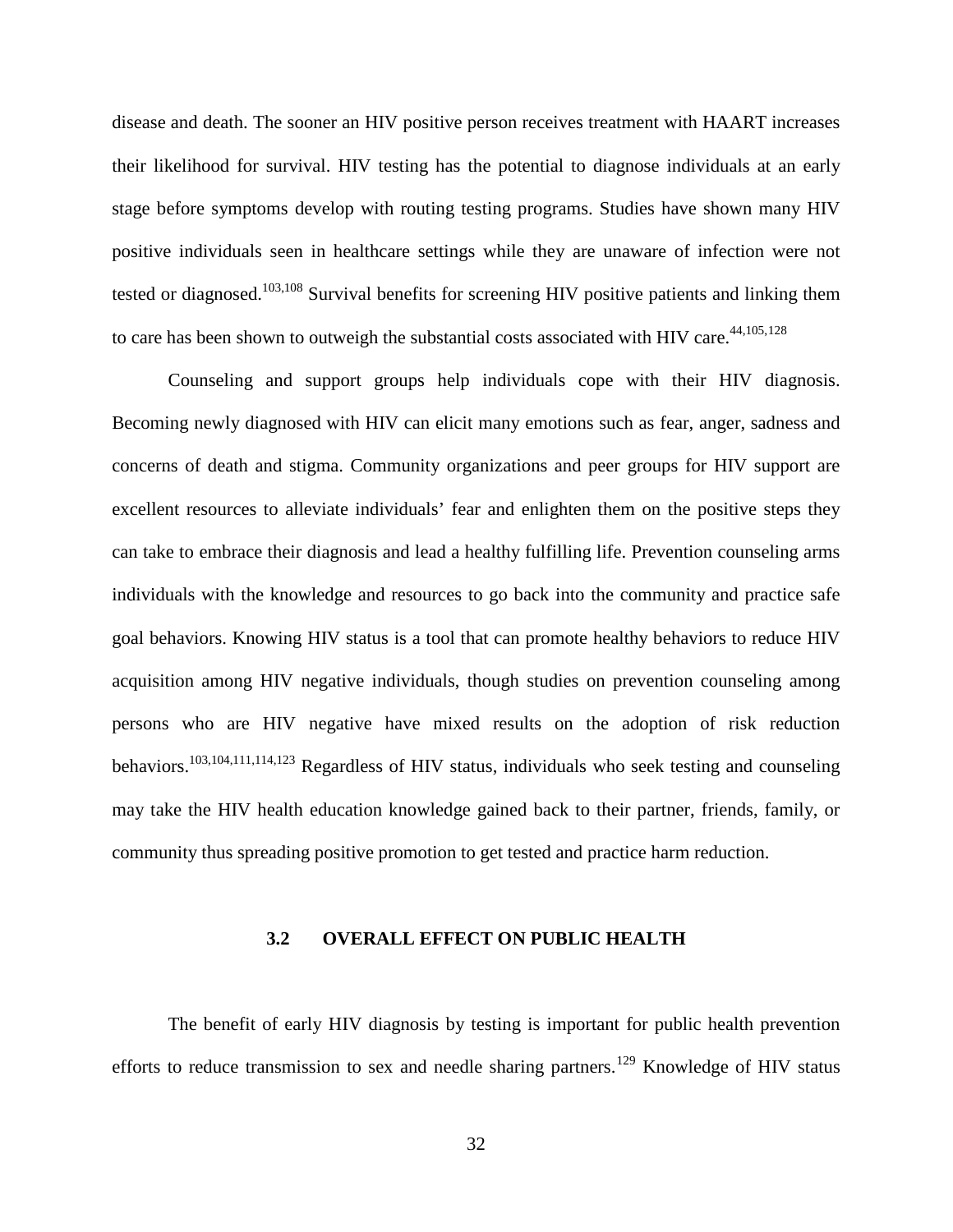has been shown to greatly promote risk reduction among HIV positive individuals, which aids in the prevention of transmission because persons who are aware of their HIV-positive status take precautions to avoid infecting others.<sup>[2](#page-8-3)</sup> Data have shown HIV positive individuals significantly reduce their risk of transmitting HIV infection to others.<sup>2[,51](#page-19-1)[,52](#page-19-2)[,53](#page-19-3)[,54](#page-19-4)[,55](#page-19-5)[,56](#page-19-6)[,57](#page-19-7)</sup> Identifying HIV infected individuals at the earliest stage possible serves as an opportunity to intervene and control the in the spread of HIV infection even further. Expanding HIV testing can also help reduce stigma that still exists and prohibits individuals from seeking HIV testing.<sup>124,[125,](#page-38-3)[126](#page-38-4)</sup> Increasing providers and healthcare professionals who practice routine HIV testing can increase acceptability among patients and normalize HIV testing.<sup>[104](#page-34-5)</sup>

The public health impact of universally screening the donated blood supply for HIV and screening and treating HIV positive pregnant women has been successful in significantly reducing blood donor recipient and perinatal transmission.<sup>[130](#page-57-24)</sup> Among pregnant women, screening has proven substantially more effective than risk-based testing for detecting unsuspected maternal HIV infection and preventing perinatal transmission.<sup>[131](#page-57-39),[132](#page-57-40),[133](#page-57-41)</sup> Public health interventions to reduce risk behaviors such as needle exchange programs have also had success among IDU; however reducing high risk sexual behavior, such as condom use, has not proven as effective.[134,](#page-57-42)[135](#page-57-1),[136](#page-57-13),[137,](#page-57-14)[138](#page-57-43) The public health impact of HAART treatment as prevention of HIV transmission rests on the identification of HIV infected at risk for transmitting and partners of HIV positive individuals at risk for acquisition.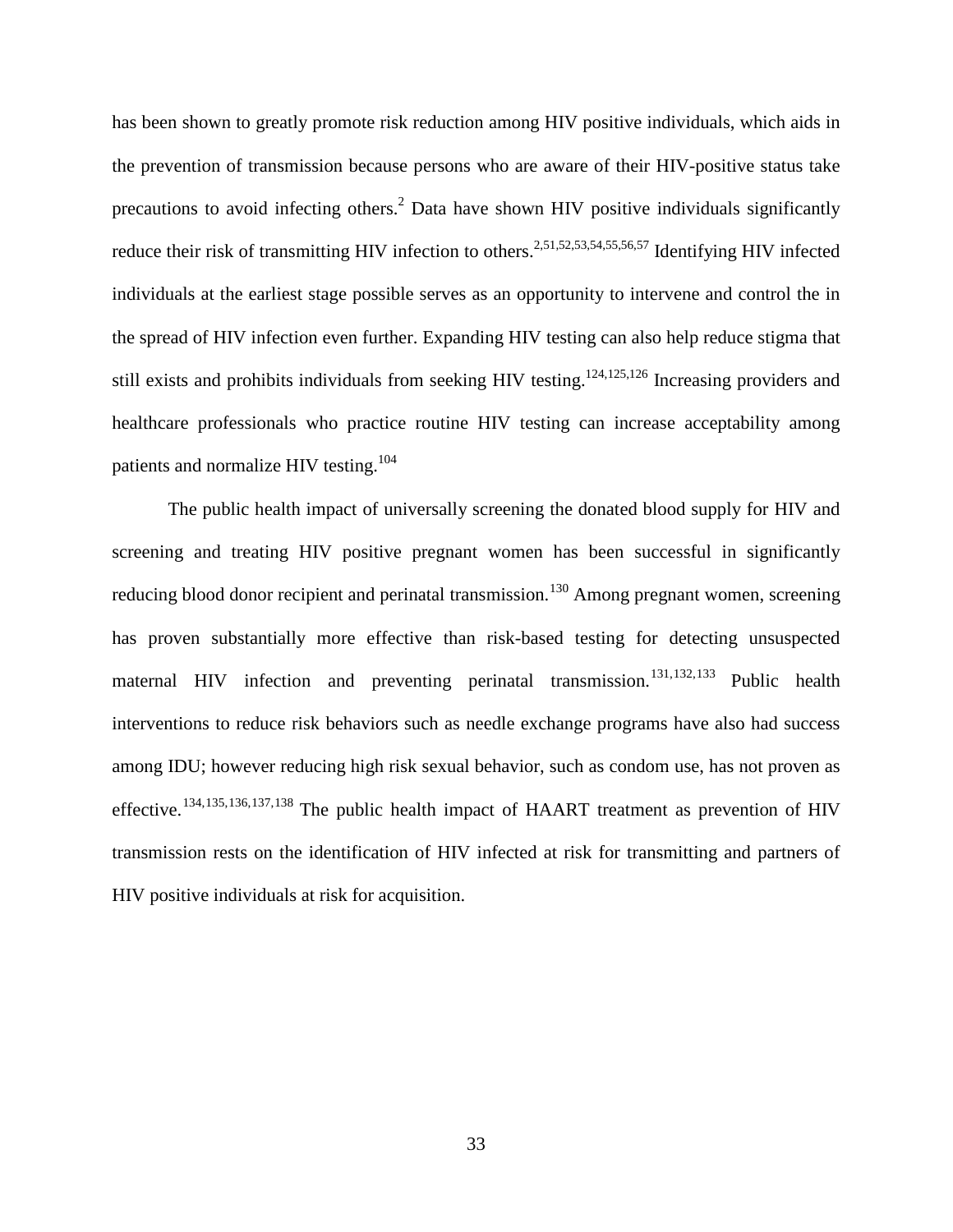### <span id="page-41-0"></span>**4.0 FOURTH CHAPTER: FUTURE DIRECTIONS OF HIV TESTING**

<span id="page-41-3"></span><span id="page-41-1"></span>Programs to increase HIV testing should identify high risk individuals, promote entry and retention into care, and retain follow up for continuing treatment. Comprehensive HIV programs, such as the Pittsburgh AIDS Task Force, include testing, prevention and education counseling, case management, and referral serves for diagnosis and treatment of HIV, treatment of coinfections, follow-up and retention in care. Despite the effectiveness of such programs, many HIV positive individual remain unaware they are infected. These individuals may benefit from non-targeted routine testing programs in healthcare settings such as emergency departments and urgent care providers. Studies have shown testing in emergency departments increase the number of early diagnosed HIV infection.<sup>[139](#page-57-15),[140](#page-57-6)</sup> Hospital emergency departments and urgent care centers offer an alternative setting to test a large number of individuals for HIV infection who normally would not seek testing.<sup>[141,](#page-57-24)[142,](#page-57-44)[143](#page-57-45)</sup> However, time restraints, lack of funding, and limited staff have hindered uptake of HIV testing in emergency departments.<sup>140</sup> Another major concern is linkage and subsequent follow up to ensure the patient enters into HIV care. Strategies need to be in place to collect or update correct contact information, establish provider-patient trust, and allocate staff effort to formulate linkage to care relationships with the patient and HIV specific provider.<sup>[143](#page-41-2)</sup> A cost-analysis found non-targeted HIV testing in an emergency department was less cost-effective, but identifies more HIV infection previously undiagnosed.<sup>139</sup> Improvements to reduce costs associated with HIV testing in emergency departments are needed.

<span id="page-41-2"></span>National recommendations have called for increased efforts to diagnose early HIV infection. The CDC recently released an algorithm shown to accurately detect HIV before antibodies have developed using 4th generation antibody tests that measure the HIV p24-antigen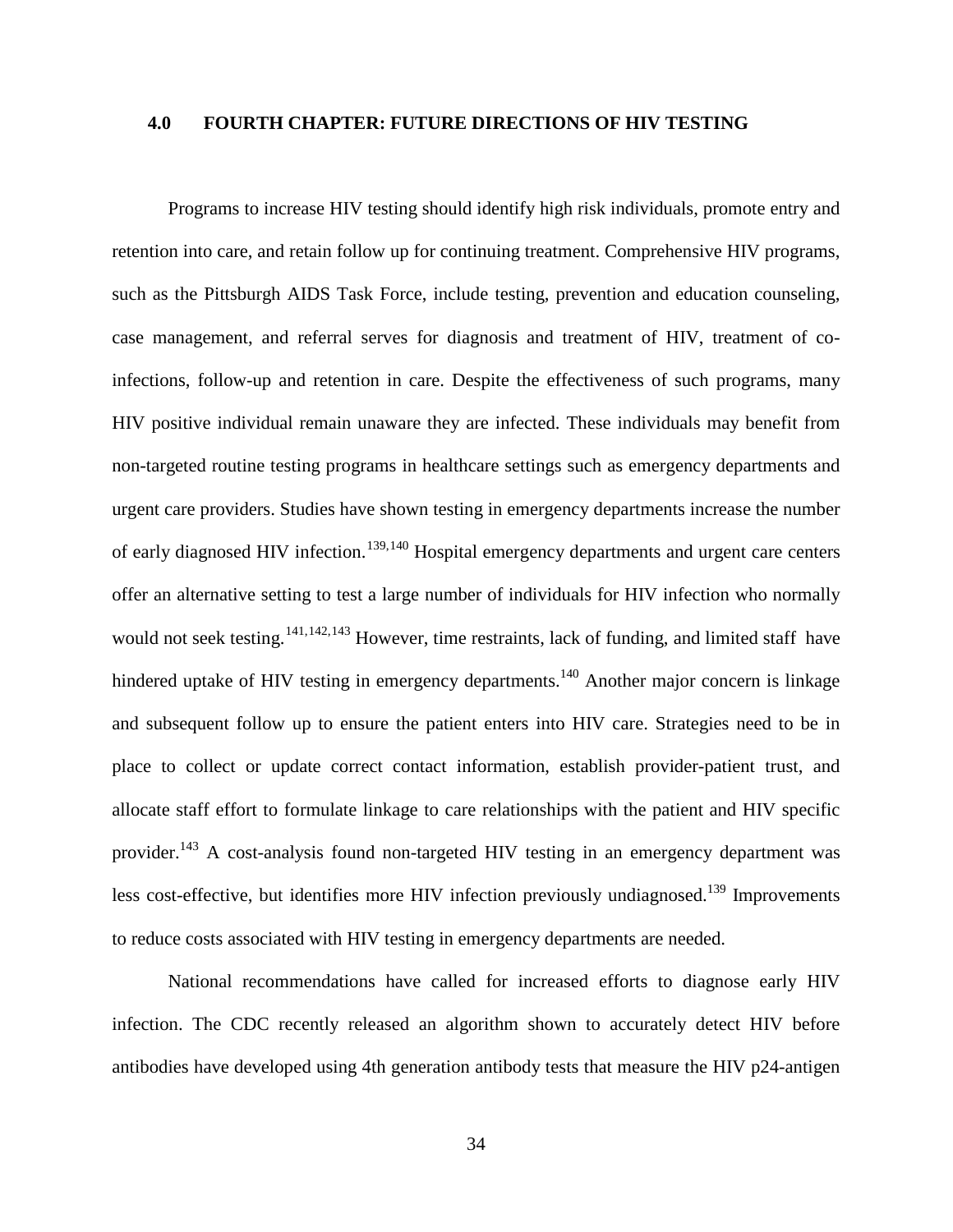<span id="page-42-0"></span>directly and confirming with HIV-1/HIV-2 differentiation tests.<sup>[144](#page-57-46),[145](#page-57-47)</sup> Studies demonstrated this algorithm performed better than the western blot at identifying acute phase HIV-1 infection and differentiating between HIV-1 and HIV-2 infection.<sup>[146](#page-57-1),[147](#page-57-13)</sup> The CDC reported results from two HIV screening programs evaluating this diagnostic algorithm.<sup>145</sup> Among patients aged 18-64 seen at an emergency department in Phoenix, Arizona, the CDC testing algorithm identified 37 undiagnosed HIV infections and 12 (34%) acute phase HIV infections. The *Screening Targeted Populations to Interrupt On-going Chains of HIV Transmission with Enhanced Partner Notification (STOP)* study program identified 654 (1.7%) of 37,876 patients aged 12 or older reactive for the 4<sup>th</sup> generation immune assay and further differentiated for HIV-1 (n=554: 84.7%) and for both HIV-1 and HIV-2 ( $n=1$ ; 0.2%). Of the remaining 99 patients with a negative or indeterminate differentiation test result, confirmatory testing found HIV-1 RNA present in 55 patients who were  $4<sup>th</sup>$  generation immune assay positive. Both screening programs conducted  $4<sup>th</sup>$ generation HIV testing with the Architect HIV Ag/Ab Combo Assay (Abbott Diagnostics) and HIV-1/HIV-2 antibody differentiation with the Multispot HIV-1/HIV-2 Rapid Test (Bio-Rad Laboratories). Analysis from these studies found this HIV testing algorithm reduced missed diagnoses in 32% of the HIV positive patients at the Phoenix, Arizona emergency department program and 9% of patients in the STOP programs. These finding suggest non-targeted HIV testing with a 4<sup>th</sup> generation immune assay in emergency departments and acute care settings can improve diagnosis of acute HIV infection.

Home HIV rapid tests are now available for purchase and can be conducted in the privacy of ones' own home with the hopes of attracting individuals at risk for HIV who would not normally seek testing.<sup>[148](#page-57-14),[149](#page-57-43)</sup> Studies have shown untrained participants were able to easily perform the test, accurately interpret the results, and understood the need for confirmatory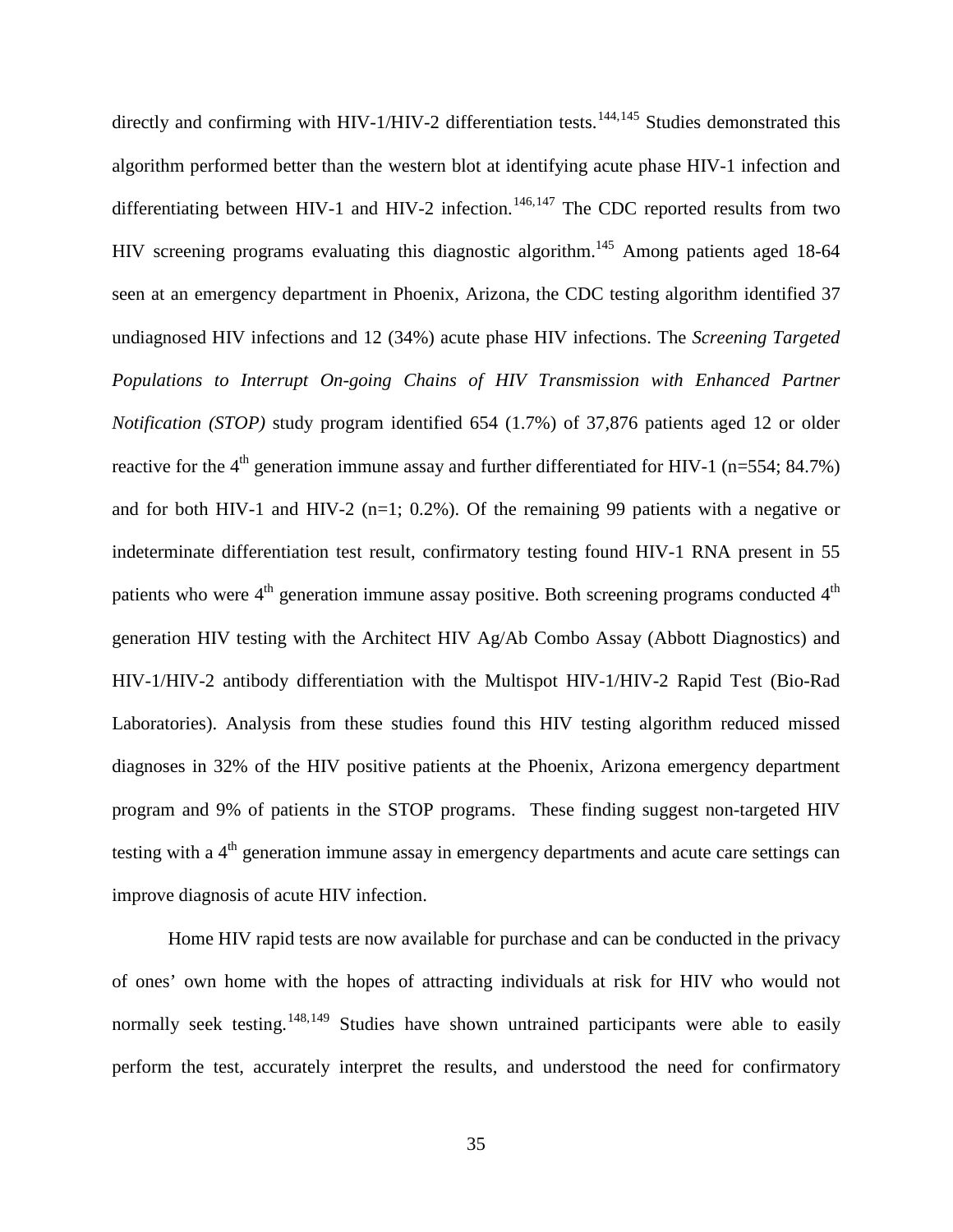testing.[150,](#page-57-48)[151,](#page-57-49)[152](#page-57-17) One study reporting the use of home tests in HIV discordant MSM couples found regular testing with at home HIV rapid tests reduced risky behavior practices.<sup>[153](#page-57-8)</sup> The marketing of home HIV tests aims to breakthrough certain barriers that prevented uptake of testing at clinics such as confidentiality and stigma fears; however issues surround the affordability of the test. The likelihood that high risk individuals will be able to afford the cost of the test is low and there is concern of disproportionate testing among healthy individuals at low risk for HIV infection. [154](#page-57-50) There are some concerns about an individuals' reaction to a positive result in the absence of a trained counselor; however experts believe the wealth of resources available for HIV rapid test positive individuals are sufficient.<sup>[155](#page-57-51)</sup> Lack of an HIV professional also limits the opportunity to accurately explain the window period. Data and trends for uptake of home tests are not yet available, and mixed view of optimism and skepticism surround the potential impact on diagnosing more individuals to help combat the HIV epidemic in the U.S.

Public health interventions to reduce the spread of HIV have been effective, but not sufficient. New approaches to prevention are needed to halt the HIV epidemic. Increasing the acceptability and utilization of HIV testing by both healthcare professionals and individuals requires a comprehensive and coordinated approach. In addition to maintaining non-healthcare programs that target vulnerable and underserved population, routine non-targeted HIV testing in healthcare settings, mainly emergency departments, and home testing offer promise to identify new HIV diagnosis.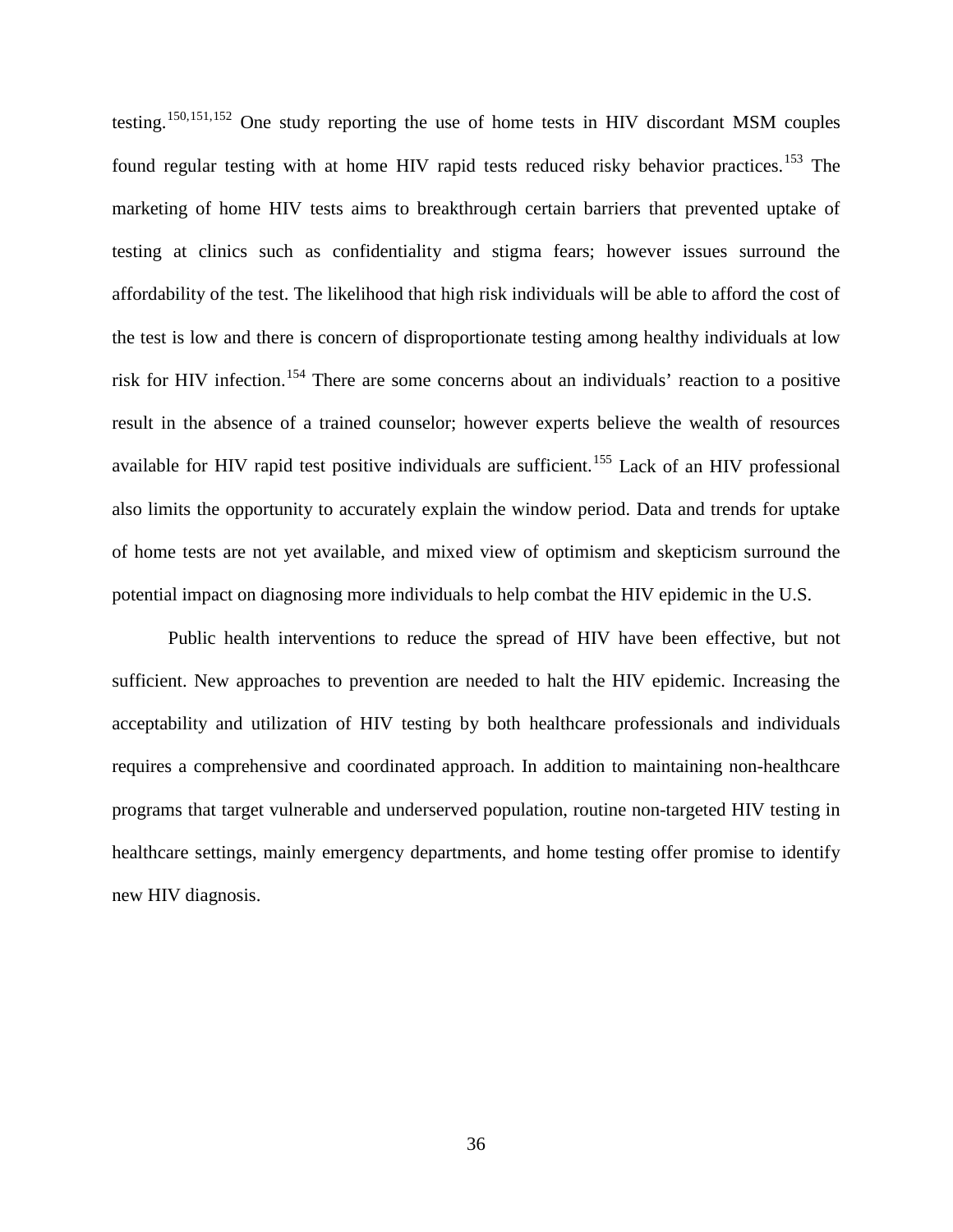## **BIBLIOGRAPHY**

- <span id="page-44-0"></span><sup>1</sup> Centers for Disease Control and Prevention. Monitoring Selected National HIV Prevention and Care Objectives by Using HIV Surveillance Data—United States and 6 Dependent Areas—2011. HIV Surveillance Supplemental Report 2013;Vol. 18(No. 5).
- $2$  Marks G, Crepaz N, Senterfitt JW, Janssen RS. Meta-analysis of high-risk sexual behavior in persons aware and unaware they are infected with HIV in the United States: implications for HIV prevention programs. J Acquir Immune Defic Syndr. 2005 Aug 1;39(4):446-53.
- <sup>3</sup> Centers for Disease Control and Prevention. Monitoring selected national HIV prevention and care objectives by using HIV surveillance data—United States and 6 U.S. dependent areas—2010. HIV Surveillance Supplemental Report 2012;Vol. 17(No. 3, part A).
- <sup>4</sup> Centers for Disease Control and Prevention. Diagnosis of HIV infection and AIDS in the United States and Dependent Areas. HIV Surveillance Report 2010;Vol. 22.
- <sup>5</sup> Cohen MS, Chen YQ, McCauley M, Gamble T, Hosseinipour MC, Kumarasamy N, Hakim JG, Kumwenda J, Grinsztejn B, Pilotto JH, Godbole SV, Mehendale S, Chariyalertsak S, Santos BR, Mayer KH, Hoffman IF, Eshleman SH, Piwowar-Manning E, Wang L, Makhema J, Mills LA, de Bruyn G, Sanne I, Eron J, Gallant J, Havlir D, Swindells S, Ribaudo H, Elharrar V, Burns D, Taha TE, Nielsen-Saines K, Celentano D, Essex M, Fleming TR; HPTN 052 Study Team. Prevention of HIV-1 infection with early antiretroviral therapy. N Engl J Med. 2011 Aug 11;365(6):493-505.
- <sup>6</sup> Centers for Disease Control and Prevention. Estimated HIV incidence in the United States, 2007-2010. HIV Surveillance Supplemental Report 2012;Vol. 17(No. 4).
- $7$  Centers for Disease Control and Prevention. Diagnoses of HIV Infection and AIDS in the United States and Dependent Areas. HIV Surveillance Report 2011;Vol. 23.
- <sup>8</sup> Gortmaker SL, Hughes M, Cervia J, Brady M, Johnson GM, Seage GR 3rd, Song LY, Dankner WM, Oleske JM; Pediatric AIDS Clinical Trials Group Protocol 219 Team. Effect of combination therapy including protease inhibitors on mortality among children and adolescents infected with HIV-1. N Engl J Med. 2001 Nov 22;345(21):1522-8.
- <sup>9</sup> Gona P, Van Dyke RB, Williams PL, Dankner WM, Chernoff MC, Nachman SA, Seage GR 3rd. Incidence of opportunistic and other infections in HIV-infected children in the HAART era. JAMA. 2006 Jul 19;296(3):292-300.
- $10$  Nesheim SR, Kapogiannis BG, Soe MM, Sullivan KM, Abrams E, Farley J, Palumbo P, Koenig LJ, Bulterys M. Trends in opportunistic infections in the pre- and post-highly active antiretroviral therapy eras among HIV-infected children in the Perinatal AIDS Collaborative Transmission Study, 1986-2004. Pediatrics. 2007 Jul;120(1):100-9.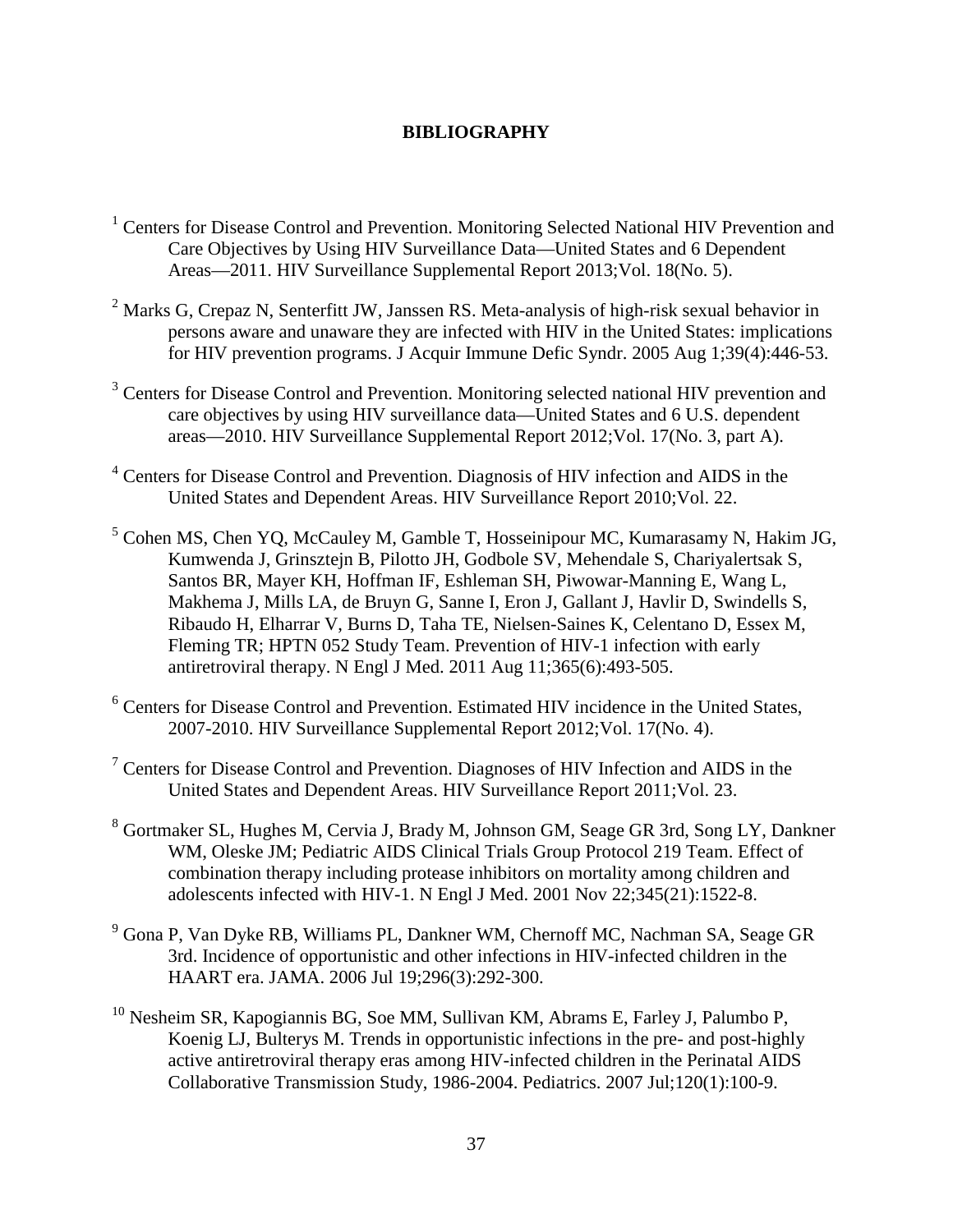- <sup>11</sup> Palella FJ Jr, Deloria-Knoll M, Chmiel JS, Moorman AC, Wood KC, Greenberg AE, Holmberg SD; HIV Outpatient Study Investigators. Survival benefit of initiating antiretroviral therapy in HIV-infected persons in different CD4+ cell strata. Ann Intern Med. 2003 Apr 15;138(8):620-6.
- <span id="page-45-1"></span><span id="page-45-0"></span><sup>12</sup> Centers for Disease Control and Prevention. Diagnosed HIV Infection among Adults and Adolescents in Metropolitan Statistical Areas—United States and Puerto Rico, 2011. HIV Surveillance Supplemental Reports 2011;Vol. 18 (No. 8).
- $^{13}$  Centers for Disease Control and Prevention. National Center for HIV/AIDS, Viral Hepatitis, STD, and TB Prevention (NCHHSTP) Atlas. Accessed April 9, 2014. http://gis.cdc.gov/GRASP/NCHHSTPAtlas/main.html
- <span id="page-45-2"></span><sup>14</sup> Dodd RY, Notari EP 4th, Stramer SL. Current prevalence and incidence of infectious disease markers and estimated window-period risk in the American Red Cross blood donor population. Transfusion. 2002 Aug;42(8):975-9.
- <span id="page-45-4"></span><span id="page-45-3"></span><sup>15</sup> Lindegren ML, Byers RH Jr, Thomas P, Davis SF, Caldwell B, Rogers M, Gwinn M, Ward JW, Fleming PL. Trends in perinatal transmission of HIV/AIDS in the United States. JAMA. 1999 Aug 11;282(6):531-8.
- <sup>16</sup> Cooper ER, Charurat M, Mofenson L, Hanson IC, Pitt J, Diaz C, Hayani K, Handelsman E, Smeriglio V, Hoff R, Blattner W; Women and Infants' Combination antiretroviral strategies for the treatment of pregnant HIV-1-infected women and prevention of perinatal HIV-1 transmission. J Acquir Immune Defic Syndr. 2002 Apr 15;29(5):484-94.
- <sup>17</sup> Committee on Obstetric Practice. ACOG committee opinion scheduled Cesarean delivery and the prevention of vertical transmission of HIV infection. Number 234, May 2000 (replaces number 219, August 1999). Int J Gynaecol Obstet. 2001 Jun;73(3):279-81.
- <sup>18</sup> World Health Organization. HIV and infant feeding: guidelines for decision-makers. Geneva, Switzerland; 2003:1-75.
- <sup>19</sup> Murray K, Oraka E. Racial and Ethnic Disparities in Future Testing Intentions for HIV: United States, 2007-2010: Results from the National Health Interview Survey. AIDS Behav. 2013 Oct 18. [Epub ahead of print]
- $20$  Fredriksen-Goldsen KI, Kim HJ, Barkan SE, Muraco A, Hoy-Ellis CP. Health disparities among lesbian, gay, and bisexual older adults: results from a population-based study. Am J Public Health. 2013 Oct;103(10):1802-9.
- $21$  Centers for Disease Control and Prevention. Estimated lifetime risk for diagnosis of HIV infection among Hispanics/Latinos—37 states and Puerto Rico, 2007. Morbidity and Mortality Weekly Reports 2010;Vol. 59(40):1297-1301.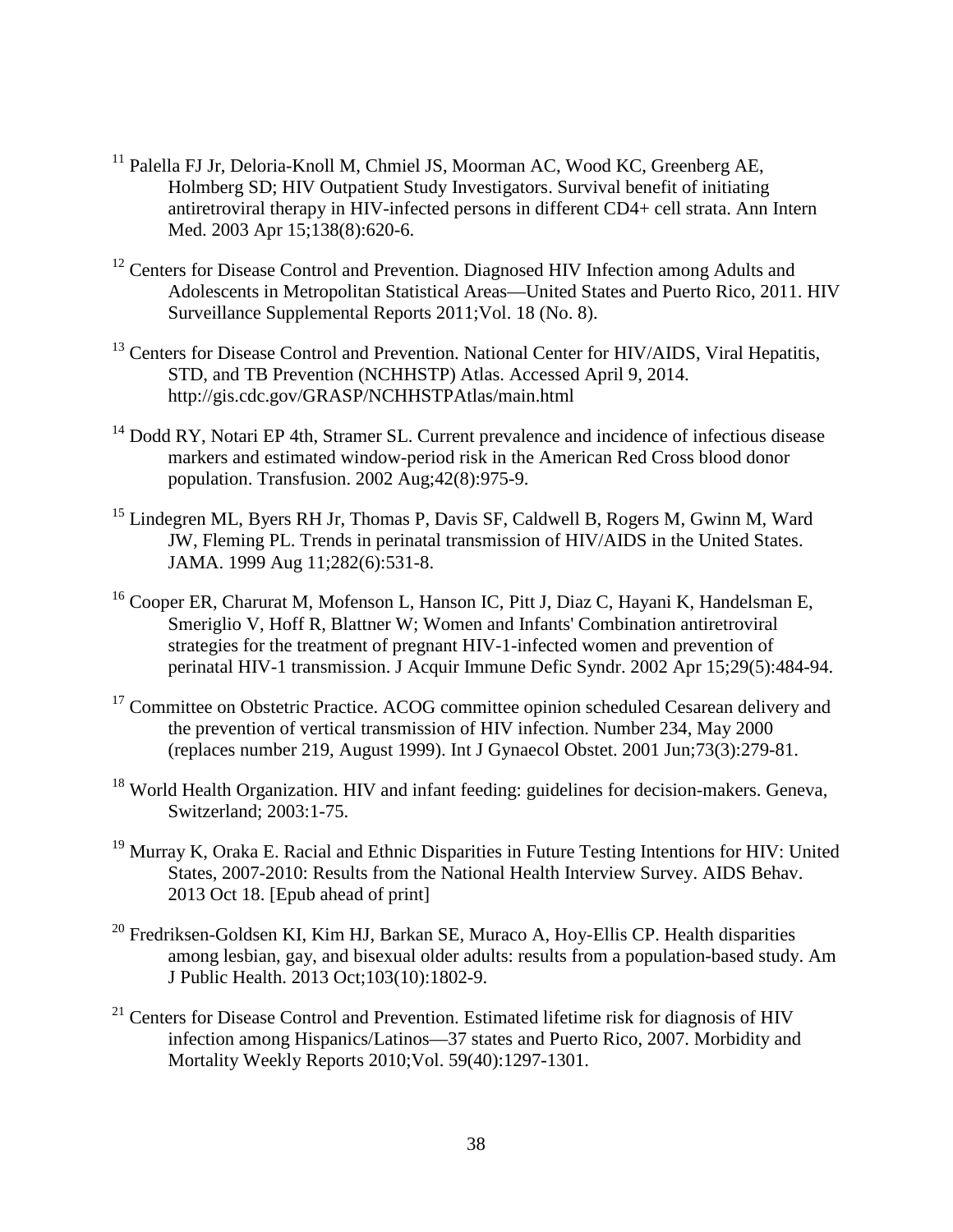- <span id="page-46-5"></span> $^{22}$  Rhodes SD, Duck S, Alonzo J, Ulloa JD, Aronson RE. Using community-based participatory research to prevent HIV disparities: assumptions and opportunities identified by the Latino partnership. J Acquir Immune Defic Syndr. 2013 Jun 1;63 Suppl 1:S32-5.
- <span id="page-46-6"></span> $23$  Simard EP, Fransua M, Naishadham D, Jemal A. The influence of sex, race/ethnicity, and educational attainment on human immunodeficiency virus death rates among adults, 1993-2007. Arch Intern Med. 2012 Nov 12;172(20):1591-8.
- <span id="page-46-7"></span><sup>24</sup> Cunningham W. HIV racial disparities: time to close the gaps. Arch Intern Med. 2012 Nov 12;172(20):1599-600.
- $25$  Moyer CS. HIV death rates among uneducated black men high Doctors should follow the CDC's testing guidelines and ensure that high-risk patients maintain their treatment, a study says. American Medical News. Posted Oct. 19, 2012. http://www.amaassn.org/amednews/2012/10/15/hlsb1019.htm
- <sup>26</sup> Purcell DW, Johnson CH, Lansky A, Prejean J, Stein R, Denning P, Gau Z, Weinstock H, Su J, Crepaz N. Estimating the population size of men who have sex with men in the United States to obtain HIV and syphilis rates. Open AIDS J. 2012;6:98-107.
- <sup>27</sup> Herbst JH, Jacobs ED, Finlayson TJ, McKleroy VS, Neumann MS, Crepaz N; HIV/AIDS Prevention Research Synthesis Team. Estimating HIV prevalence and risk behaviors of transgender persons in the United States: a systematic review. AIDS Behav. 2008 Jan;12(1):1-17.
- <span id="page-46-0"></span><sup>28</sup> Poteat T, Reisner SL, Radix A. HIV epidemics among transgender women. Curr Opin HIV AIDS. 2013 Dec 5. [Epub ahead of print]
- <span id="page-46-1"></span><sup>29</sup> American Psychological Association. Ethnic and Racial Minorities & Socioeconomic Status. http://www.apa.org/pi/ses/resources/publications/factsheet-erm.aspx
- <span id="page-46-2"></span><sup>30</sup> Meyer PA, Penman-Aguilar A, Campbell VA, Graffunder C, O'Connor AE, Yoon PW. Conclusion and future directions: CDC Health Disparities and Inequalities Report - United States, 2013. MMWR Surveill Summ. 2013 Nov 22;62 Suppl 3:184-6.
- <sup>31</sup> Kidder DP, Wolitski RJ, Pals SL, Campsmith ML. Housing status and HIV risk behaviors among homeless and housed persons with HIV. J Acquir Immune Defic Syndr. 2008 Dec 1;49(4):451-5.
- <span id="page-46-4"></span><span id="page-46-3"></span><sup>32</sup> Kaiser Commission on Key Facts. Health Insurance Coverage and Access to Care Among African Americans. June 2000. http://www.healthpolicy.ucla.edu/pubs/files/healthinsurancecoverageandaccesstocareamo ngafrican%20americans.pdf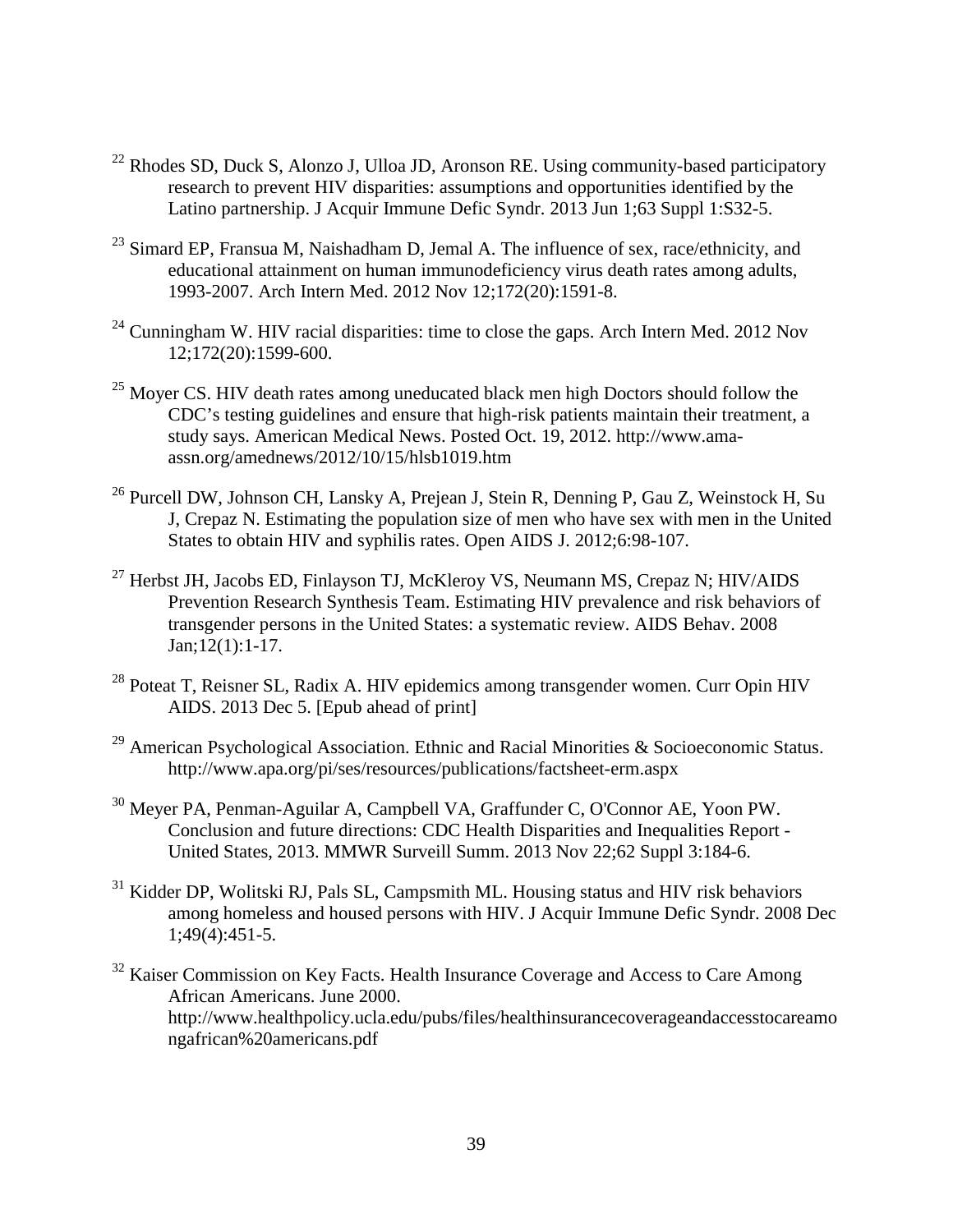- <sup>33</sup> Williams JK, Wyatt GE, Wingood G. The four Cs of HIV prevention with African Americans: crisis, condoms, culture, and community. Curr HIV/AIDS Rep. 2010 Nov;7(4):185-93.
- <sup>34</sup> Beltran VM, Harrison KM, Hall HI, Dean HD. Collection of social determinant of health measures in U.S. national surveillance systems for HIV, viral hepatitis, STDs, and TB. Public Health Rep. 2011 Sep-Oct;126 Suppl 3:41-53.
- $35$  van Griensven F, Stall RD. Racial disparity in HIV incidence in MSM in the United States: how can it be reduced? AIDS. 2014 Jan 2;28(1):129-30.
- <sup>36</sup> Messer LC, Quinlivan EB, Parnell H, Roytburd K, Adimora AA, Bowditch N, DeSousa N. Barriers and facilitators to testing, treatment entry, and engagement in care by HIVpositive women of color. AIDS Patient Care STDS. 2013 Jul;27(7):398-407.
- <span id="page-47-0"></span><sup>37</sup> Blackstock OJ, Tate JP, Akgün KM, Crystal S, Duggal M, Edelman EJ, Gibert CL, Gordon KS, Rimland D, Rodriguez-Barradas MC, Wang EA, Fiellin DA, Justice AC. Sex disparities in overall burden of disease among HIV-infected individuals in the Veterans Affairs healthcare system. J Gen Intern Med. 2013 Jul;28 Suppl 2:S577-82.
- <span id="page-47-1"></span><sup>38</sup> Cargill VA. Linkage, Engagement, and Retention in HIV Care Among Vulnerable Populations. Top Antivir Med. Sept/Oct 2013;21(4):133-137.
- <span id="page-47-2"></span><sup>39</sup> Sutton MY, Lanier YA, Willis LA, Castellanos T, Dominguez K, Fitzpatrick L, Miller KS. Strengthening the network of mentored, underrepresented minority scientists and leaders to reduce HIV-related health disparities. Am J Public Health. 2013 Dec;103(12):2207-14.
- <span id="page-47-3"></span><sup>40</sup> Centers for Disease Control and Prevention. HIV Testing at CDC-Funded Sites, United States, Puerto Rico, and the U.S. Virgin Islands, 2010. September 2012
- <span id="page-47-4"></span><sup>41</sup> Centers for Disease Control and Prevention. HIV Testing Trends in the United States, 2000-2011. January 2013.
- $42$  Farnham PG, Hutchinson AB, Sansom SL, Branson BM. Comparing the costs of HIV screening strategies and technologies in health-care settings. Public Health Rep. 2008 Nov-Dec;123 Suppl 3:51-62.
- <sup>43</sup> Long EF, Brandeau ML, Owens DK. The cost-effectiveness and population outcomes of expanded HIV screening and antiretroviral treatment in the United States. Ann Intern Med. 2010 Dec 21;153(12):778-89.
- <sup>44</sup> Paltiel AD, Weinstein MC, Kimmel AD, Seage GR 3rd, Losina E, Zhang H, Freedberg KA, Walensky RP. Expanded screening for HIV in the United States--an analysis of costeffectiveness. N Engl J Med. 2005 Feb 10;352(6):586-95.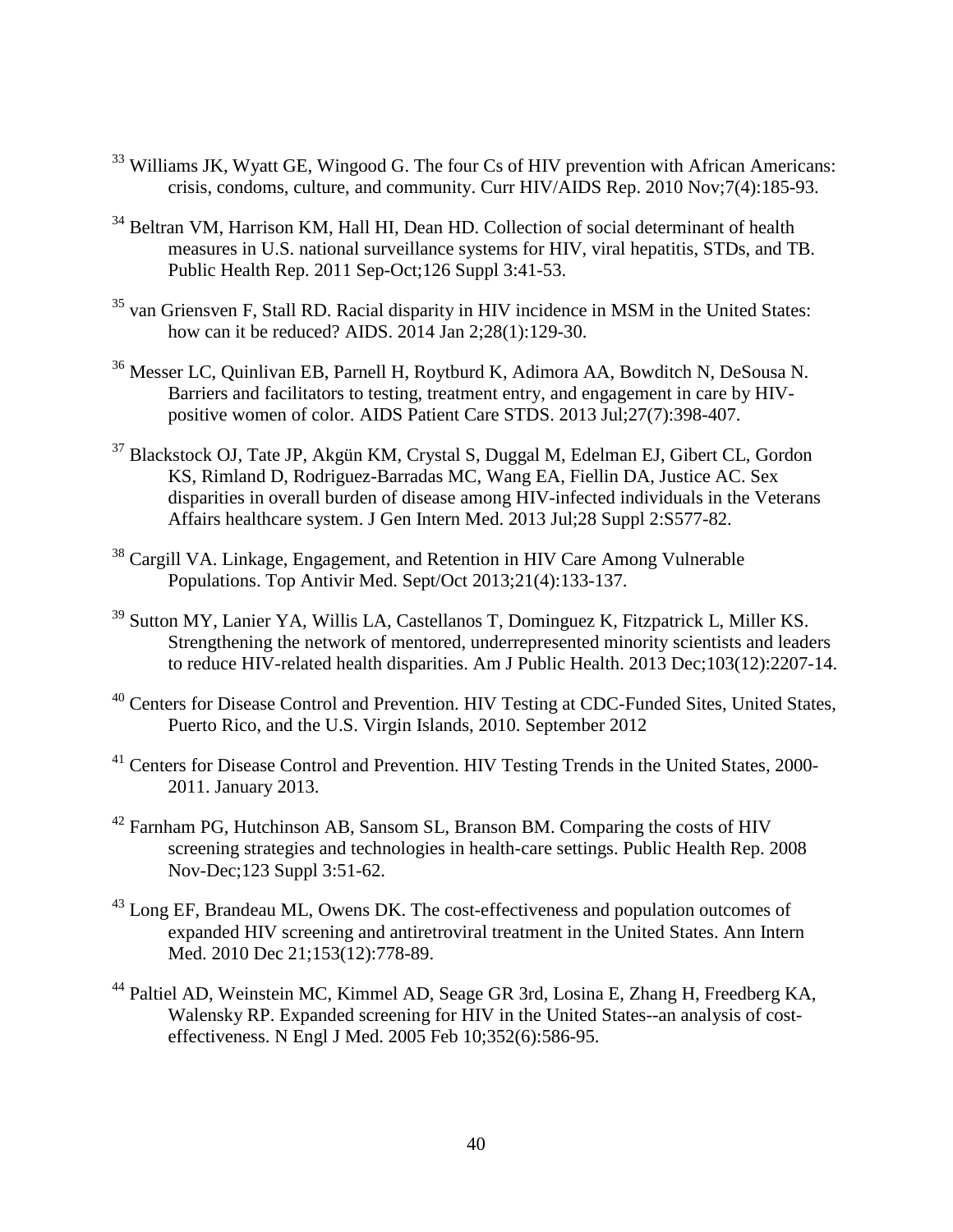- <span id="page-48-3"></span><sup>45</sup> Centers for Disease Control and Prevention. Assessment of 2010 CDC-funded Health Department HIV Testing Spending and Outcomes. Program Evaluation Branch Update 2013.
- <sup>46</sup> Centers for Disease Control and Prevention. Sexually Transmitted Diseases Treatment Guidelines, 2010. Detection of HIV Infection: Screening and Establishing a Diagnosis. Morbidity and Mortality Weekly Report. 2010; Vol. 59(RR12):1-110.
- <sup>47</sup> The White House Office of National AIDS Policy. National HIV/AIDS Strategy for the United States. July 2010.
- <sup>48</sup> Wenger NS, Kusseling FS, Beck K, Shapiro MF. Sexual behavior of individuals infected with the human immunodeficiency virus: the need for intervention. Arch Intern Med. 1994 Aug 22;154(16):1849-54.
- <sup>49</sup> Desenclos JC, Papaevangelou G, Ancelle-Park R. Knowledge of HIV serostatus and preventive behaviour among European injecting drug users. The European Community Study Group on HIV in Injecting Drug Users. AIDS. 1993 Oct;7(10):1371-7.
- $50$  Dawson J, Fitzpatrick R, McLean J, Hart G, Boulton M. The HIV test and sexual behavior in a sample of homosexually active men. Soc Sci Med. 1991;32(6):683-8.
- <sup>51</sup> Rietmeijer CA, Kane MS, Simons PZ, Corby NH, Wolitski RJ, Higgins DL, Judson FN, Cohn DL. Increasing the use of bleach and condoms among injecting drug users in Denver: outcomes of a targeted, community-level HIV prevention program. AIDS. 1996 Mar;10(3):291-8.
- <sup>52</sup> Booth RE, Campbell BK, Mikulich-Gilbertson SK, Tillotson CJ, Choi D, Robinson J, Calsyn DA, Mandler RN, Jenkins LM, Thompson LL, Dempsey CL, Liepman MR, McCarty D. Reducing HIV-related risk behaviors among injection drug users in residential detoxification. AIDS Behav. 2011 Jan;15(1):30-44.
- <span id="page-48-0"></span><sup>53</sup> Doll LS, O'Malley PM, Pershing AL, Darrow WW, Hessol NA, Lifson AR.. High-risk sexual behavior and knowledge of HIV antibody status in the San Francisco City Clinic Cohort. Health Psychol. 1990;9(3):253-65.
- <span id="page-48-1"></span><sup>54</sup> Cleary PD, Van Devanter N, Rogers TF, Singer E, Shipton-Levy R, Steilen M, Stuart A, Avorn J, Pindyck J. Behavior changes after notification of HIV infection. Am J Public Health. 1991 Dec;81(12):1586-90.
- <span id="page-48-2"></span><sup>55</sup> Fox R, Odaka NJ, Brookmeyer R, Polk BF. Effect of HIV antibody disclosure on subsequent sexual activity in homosexual men. AIDS. 1987 Dec;1(4):241-6.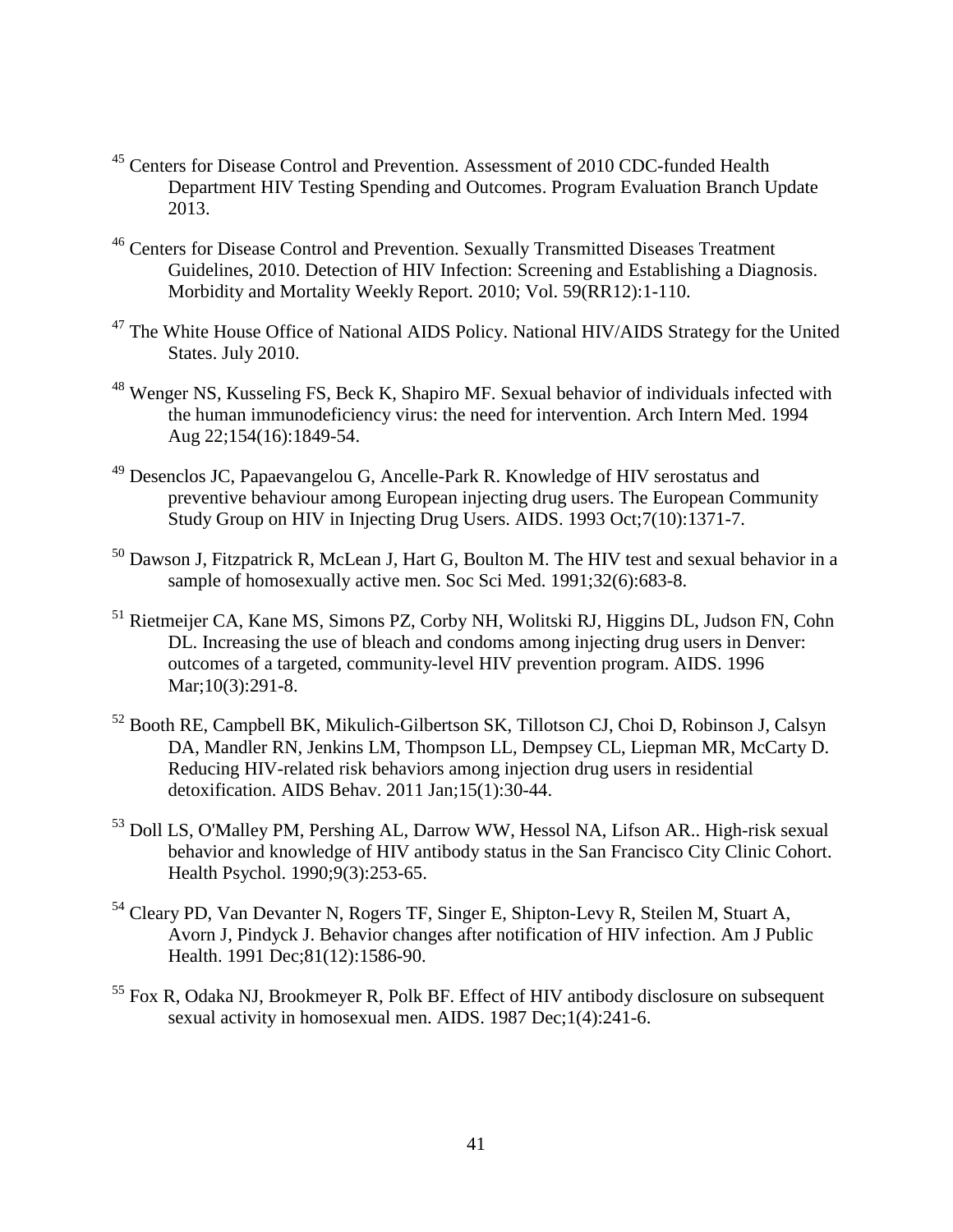- <sup>56</sup> van Griensven GJ, de Vroome EM, Tielman RA, Goudsmit J, de Wolf F, van der Noordaa J, Coutinho RA. Effect of human immunodeficiency virus (HIV) antibody knowledge on high-risk sexual behavior with steady and nonsteady sexual partners among homosexual men. Am J Epidemiol. 1989 Mar;129(3):596-603.
- <span id="page-49-0"></span><sup>57</sup> Coates TJ, Morin SF, McKusick L. Behavioral consequences of AIDS antibody testing among gay men. JAMA. 1987 Oct 9;258(14):1889.
- <span id="page-49-1"></span><sup>58</sup> Cohen MS, Shaw GM, McMichael AJ, Haynes BF. Acute HIV-1 infection. N Engl J Med. 2011 May 19;364(20):1943-54.
- <span id="page-49-2"></span><sup>59</sup> Pilcher CD, Tien HC, Eron JJ Jr, Vernazza PL, Leu SY, Stewart PW, Goh LE, Cohen MS; Quest Study; Duke-UNC-Emory Acute HIV Consortium. Brief but efficient: acute HIV infection and the sexual transmission of HIV. J Infect Dis. 2004 May 15;189(10):1785- 92.
- <sup>60</sup> Brenner BG, Roger M, Routy JP, Moisi D, Ntemgwa M, Matte C, Baril JG, Thomas R, Rouleau D, Bruneau J, Leblanc R, Legault M, Tremblay C, Charest H, Wainberg MA; Quebec Primary HIV Infection Study Group. High rates of forward transmission events after acute/early HIV-1 infection. J Infect Dis. 2007 Apr 1;195(7):951-9.
- <sup>61</sup> Quinn TC, Wawer MJ, Sewankambo N, Serwadda D, Li C, Wabwire-Mangen F, Meehan MO, Lutalo T, Gray RH. Viral load and heterosexual transmission of human immunodeficiency virus type 1. Rakai Project Study Group. N Engl J Med. 2000 Mar 30;342(13):921-9.
- <sup>62</sup> Centers for Disease Control and Prevention. National Center for HIV/AIDS, Viral Hepatitis, STD, and TB Prevention. Division of HIV/AIDS Prevention. Expanded Testing Program. March 2012.
- $63$  Centers for Disease Control and Prevention. Public Health Service guidelines for counseling and antibody testing to prevent HIV infection and AIDS. Morbidity and Mortality Weekly Reports 1987;Vol. 36:509-515.
- <sup>64</sup> Centers for Disease Control and Prevention. Recommendations for HIV testing services for inpatients and outpatients in acute-care hospital settings. Morbidity and Mortality Weekly Reports 1993;Vol. 42(RR2):1-10.
- <sup>65</sup> Centers for Disease Control and Prevention. Technical guidance on HIV counseling. Morbidity and Mortality Weekly Reports 1993;Vol. 42(RR2):11-17.
- <sup>66</sup> Connor EM, Sperling RS, Gelber R, Kiselev P, Scott G, O'Sullivan MJ, VanDyke R, Bey M, Shearer W, Jacobson RL, Pediatric AIDS Clinical Trials Group Protocol 076 Study Group. Reduction of maternal-infant transmission of human immunodeficiency virus type 1 with zidovudine treatment. N Engl J Med. 1994 Nov 3;331(18):1173-80.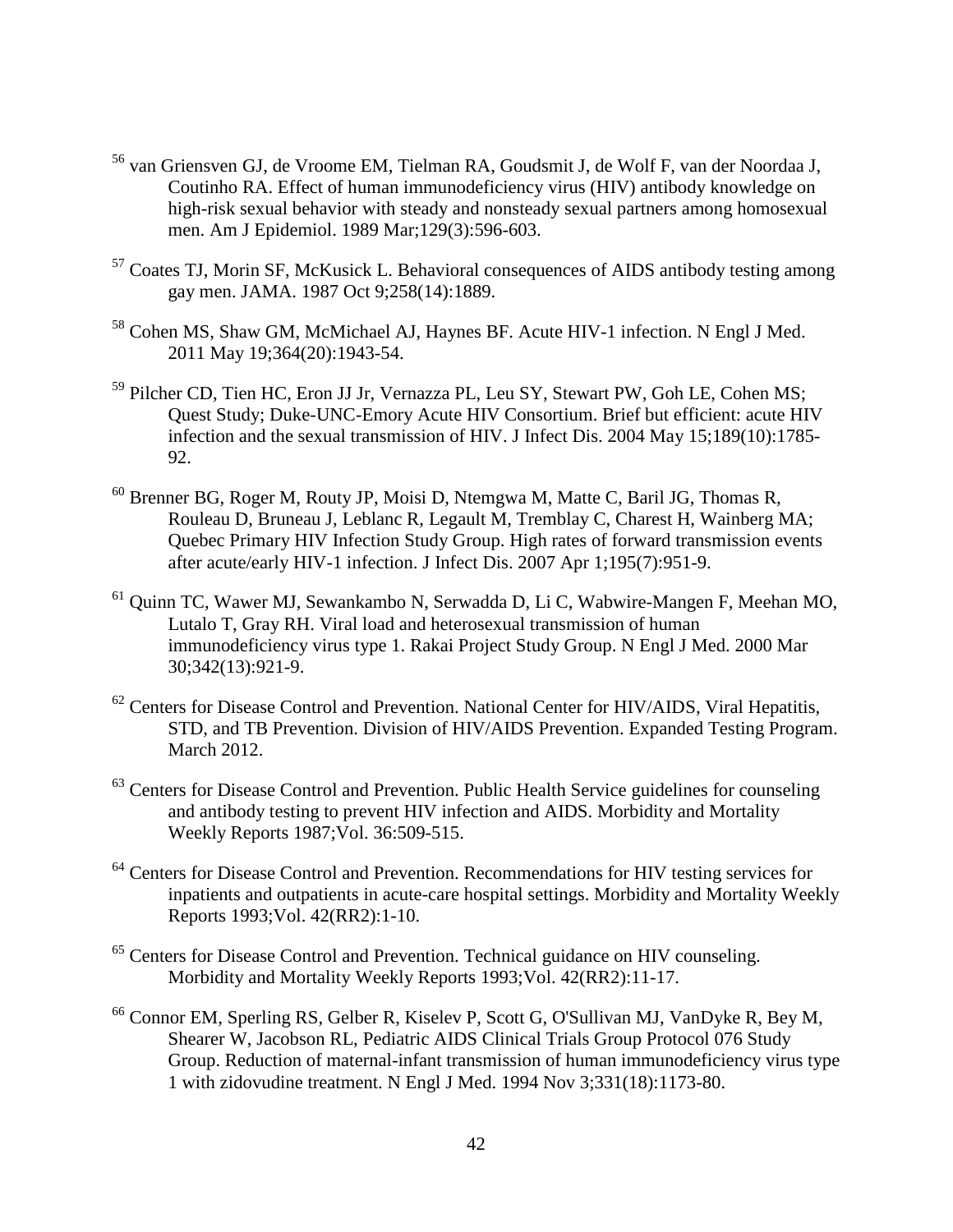- <span id="page-50-7"></span><sup>67</sup> Centers for Disease Control and Prevention. U.S. Public Health Service recommendations for human immunodeficiency virus counseling and voluntary testing for pregnant women. Morbidity and Mortality Weekly Reports 1995;Vol. 44(RR7).
- <span id="page-50-8"></span><sup>68</sup> Centers for Disease Control and Prevention. Revised recommendations for HIV screening of pregnant women. Morbidity and Mortality Weekly Reports 2001;Vol. 50(RR19):63-85.
- <span id="page-50-9"></span> $69$  Centers for Disease Control and Prevention. Revised guidelines for HIV counseling, testing, and referral. Morbidity and Mortality Weekly Reports 2001;Vol. 50(RR19):1-62.
- <span id="page-50-10"></span><sup>70</sup> Troccoli K, Pollard H 3rd, McMahon M, Foust E, Erickson K, Schulkin J. Human immunodeficiency virus counseling and testing practices among North Carolina providers. Obstet Gynecol. 2002 Sep;100(3):420-7.
- <span id="page-50-11"></span><sup>71</sup> Epstein RM, Morse DS, Frankel RM, Frarey L, Anderson K, Beckman HB. Awkward moments in patient-physician communication about HIV risk. Ann Intern Med. 1998 Mar 15;128(6):435-42.
- <span id="page-50-12"></span><span id="page-50-0"></span> $72$  Centers for Disease Control and Prevention. Advancing HIV prevention: new strategies for a changing epidemic---United States, 2003. Morbidity and Mortality Weekly Reports 2003; Vol. 52:329-332.
- <span id="page-50-13"></span><span id="page-50-1"></span><sup>73</sup> United States Department of Health and Human Services. Advancing HIV Prevention: Interim Technical Guidance for Selected Interventions. http://www.cdc.gov/hiv/topics/prev\_prog/ahp/resources/guidelines/pdf/AHPIntGuidfinal. pdf
- <span id="page-50-14"></span><span id="page-50-3"></span><span id="page-50-2"></span><sup>74</sup> Centers for Disease Control and Prevention. Revised Recommendations for HIV Testing of Adults, Adolescents, and Pregnant Women in Health-Care Settings Morbidity and Mortality Weekly Reports: Recommendations and Reports 2006; Vol. 55(RR14):1-17.
- <span id="page-50-4"></span><sup>75</sup> Centers for Disease Control and Prevention. State HIV Testing Laws: Consent and Counseling Requirements. http://www.cdc.gov/hiv/policies/law/states/index.html
- <span id="page-50-5"></span><sup>76</sup> Neff S, Goldschmidt R. Centers for Disease Control and Prevention 2006 Human Immunodeficiency Virus Testing Recommendations and State Testing Laws. JAMA. 2011;305(17):1767-8.
- <span id="page-50-6"></span><sup>77</sup> National HIV/AIDS Clinicians' Consultation Center (NCCC). Compendium of State HIV Testing Laws: Quick Reference Guide for Clinicians. September 19, 2011.
- <sup>78</sup> Pilcher CD, Louie B, Facente S, Keating S, Hackett J Jr, Vallari A, Hall C, Dowling T, Busch MP, Klausner JD, Hecht FM, Liska S, Pandori MW. Performance of Rapid Point-of-Care and Laboratory Tests for Acute and Established HIV Infection in San Francisco. PLoS One. 2013 Dec 12;8(12):e80629.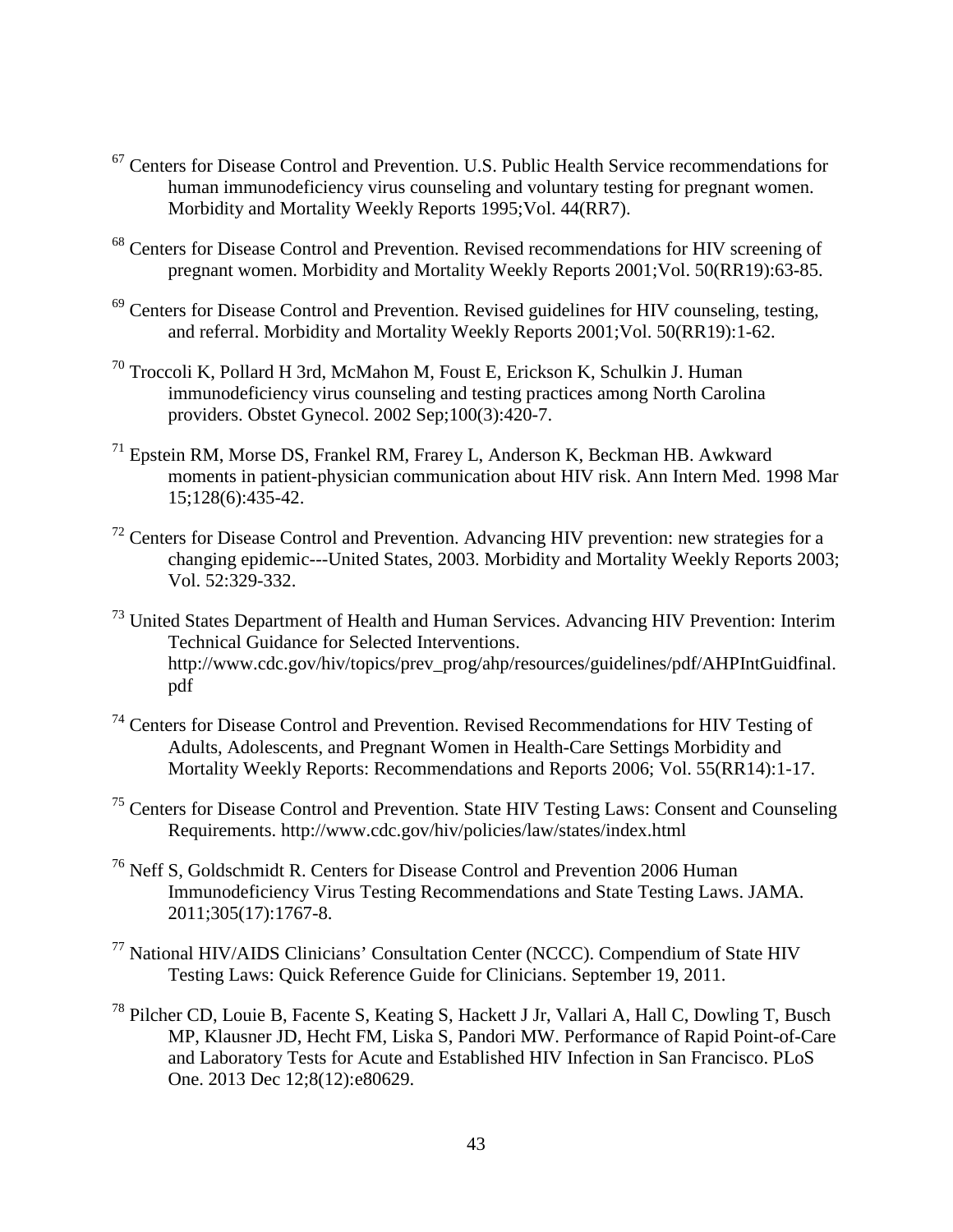- <span id="page-51-4"></span><sup>79</sup> Branson BM. State of the art for diagnosis of HIV infection. Clin Infect Dis. 2007 Dec 15;45 Suppl 4:S221-5.
- <sup>80</sup> Stekler J, Maenza J, Stevens CE, Swenson PD, Coombs RW, Wood RW, Campbell MS, Nickle DC, Collier AC, Golden MR. Screening for acute HIV infection: lessons learned. Clin Infect Dis. 2007 Feb 1;44(3):459-61.
- <sup>81</sup> Kelly JA, Morin SF, Remien RH, Steward WT, Higgins JA, Seal DW, Dubrow R, Atkinson JH, Kerndt PR, Pinkerton SD, Mayer K, Sikkema KJ. Lessons learned about behavioral science and acute/early HIV infection. The NIMH Multisite Acute HIV Infection Study: V. AIDS Behav. 2009 Dec;13(6):1068-74.
- <sup>82</sup> Mylonakis E, Paliou M, Lally M, Flanigan TP, Rich JD. Laboratory testing for infection with the human immunodeficiency virus: established and novel approaches. Am J Med. 2000 Nov;109(7):568-76.
- <sup>83</sup> United States Department of Health & Human Services. The Health Insurance Portability and Accountability Act of 1996 (HIPAA). http://www.hhs.gov/ocr/privacy/hipaa/understanding/index.html
- <sup>84</sup> Commonwealth of Pennsylvania. Confidentiality of HIV-Related Information Act. Act of 1990, P.L. 585, No. 148.
- <sup>85</sup> Prochaska JO, DiClemente CC. Stages of change in the modification of problem behavior. Proq Behav Modif. 1992;28:183-218.
- <sup>86</sup> Conviser R, Pounds MB. The role of ancillary services in client-centred systems of care. AIDS Care. 2002 Aug;14 Suppl 1:S119-31.
- <span id="page-51-0"></span> $87$  Conviser R, Pounds MB. Background for the studies on ancillary services and primary care use. AIDS Care. 2002 Aug;14 Suppl 1:S7-14. Review.
- <span id="page-51-1"></span><sup>88</sup> Gallant JE, Adimora AA, Carmichael JK, Horberg M, Kitahata M, Quinlivan EB, Raper JL, Selwyn P, Williams SB, Infectious Diseases Society of America, Ryan White Medical Providers Coalition. Essential components of effective HIV care: a policy paper of the HIV Medicine Association of the Infectious Diseases Society of America and the Ryan White Medical Providers Coalition. Clin Infect Dis. 2011 Dec;53(11):1043-50.
- <span id="page-51-2"></span><sup>89</sup> Ojikutu B, Holman J, Kunches L, Landers S, Perlmutter D, Ward M, Fant G, Hirschhorn L. Interdisciplinary HIV care in a changing healthcare environment in the USA. AIDS Care. 2013 Nov 6. [Epub ahead of print]
- <span id="page-51-3"></span><sup>90</sup> Greenberg AE, Purcell DW, Gordon CM, Flores S, Grossman C, Fisher HH, Barasky RJ. NIH support of Centers for AIDS Research and Department of Health Collaborative Public Health Research: advancing CDC's Enhanced Comprehensive HIV Prevention Planning project. J Acquir Immune Defic Syndr. 2013 Nov 1;64 Suppl 1:S1-6.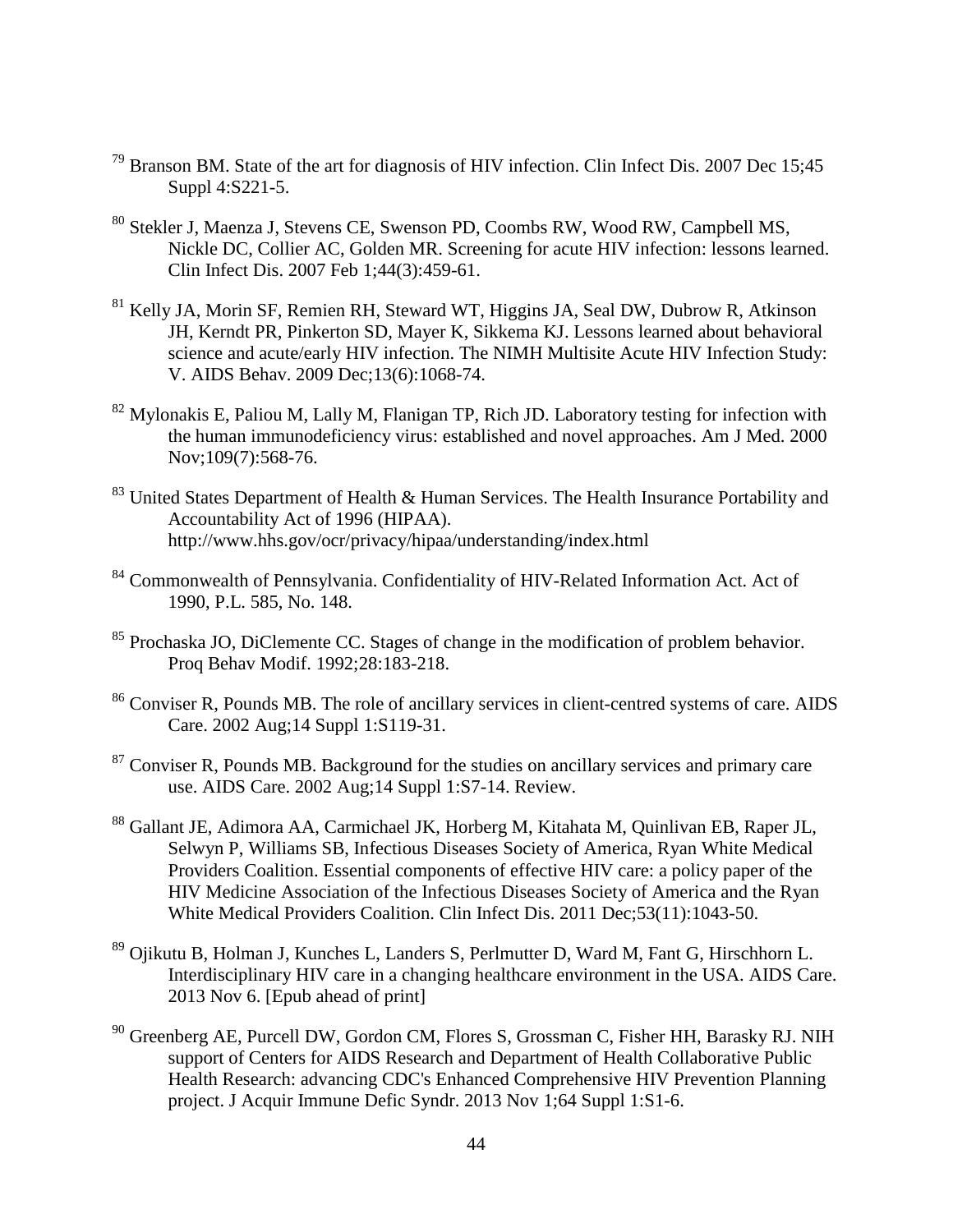- $91$  Goldenberg T, Clarke D, Stephenson R. "Working together to reach a goal": MSM's perceptions of dyadic HIV care for same-sex male couples. J Acquir Immune Defic Syndr. 2013 Nov 1;64 Suppl 1:S52-61.
- <span id="page-52-0"></span> $92$  U.S. Department of Health and Human Services. Health Resources and Services Administration (HRSA). HIV/AIDS Bureau. Guide for HIV/AIDS Clinical Care. January 2011.
- <span id="page-52-1"></span><sup>93</sup> National Institutes of Health. AIDS Info: Offering information on HIV/AIDS treatment, prevention, and research. Federally approved HIV/AIDS medical practice guidelines. http://aidsinfo.nih.gov/guidelines
- <sup>94</sup> Pittsburgh AIDS Task Force. Charles Christen, Executive Director. http://www.patf.org/aboutus
- <sup>95</sup> United States Department of Health and Human Services. Health Resources and Services Administration (HRSA). HIV/AIDS Program: Ryan White HIV/AIDS Program. http://hab.hrsa.gov/
- <sup>96</sup> Allegheny County Health Department. STD/HIV Program: 2010 Annual STD Summary. http://www.achd.net/std/pubs/pdf/2010\_STD\_Rpt.pdf
- <sup>97</sup> OraSure Technologies, Inc. OraQuick ADVANCE® Rapid HIV-1/2 Antibody Test. Manufacturer Insert. https://orc.orasure.com/default.aspx?pageid=17
- <sup>98</sup> OraSure Technologies, Inc. OraSure® HIV-1 Oral Specimen Collection Device. Manufacturer Insert. http://www.orasure.com/products-infectious/products-infectious-oralfluid.asp
- <sup>99</sup> Institute of Medicine. No time to lose: getting more from HIV prevention. Washington, DC; National Academy Press. September 27, 2000.
- <sup>100</sup> Bozzette SA. Routine screening for HIV infection--timely and cost-effective. N Engl J Med. 2005 Feb 10;352(6):620-1.
- <sup>101</sup> Beckwith CG, Flanigan TP, del Rio C, Simmons E, Wing EJ, Carpenter CC, Bartlett JG. It is time to implement routine, not risk-based, HIV testing. Clin Infect Dis. 2005 Apr 1;40(7):1037-40.
- $102$  Frieden TR, Das-Douglas M, Kellerman SE, Henning KJ. Applying public health principles to the HIV epidemic. N Engl J Med. 2005 Dec 1;353(22):2397-402.
- <sup>103</sup> Klein D, Hurley LB, Merrill D, Quesenberry CP Jr; Consortium for HIV/AIDS Interregional Research. Review of medical encounters in the 5 years before a diagnosis of HIV-1 infection: implications for early detection. J Acquir Immune Defic Syndr. 2003 Feb 1;32(2):143-52.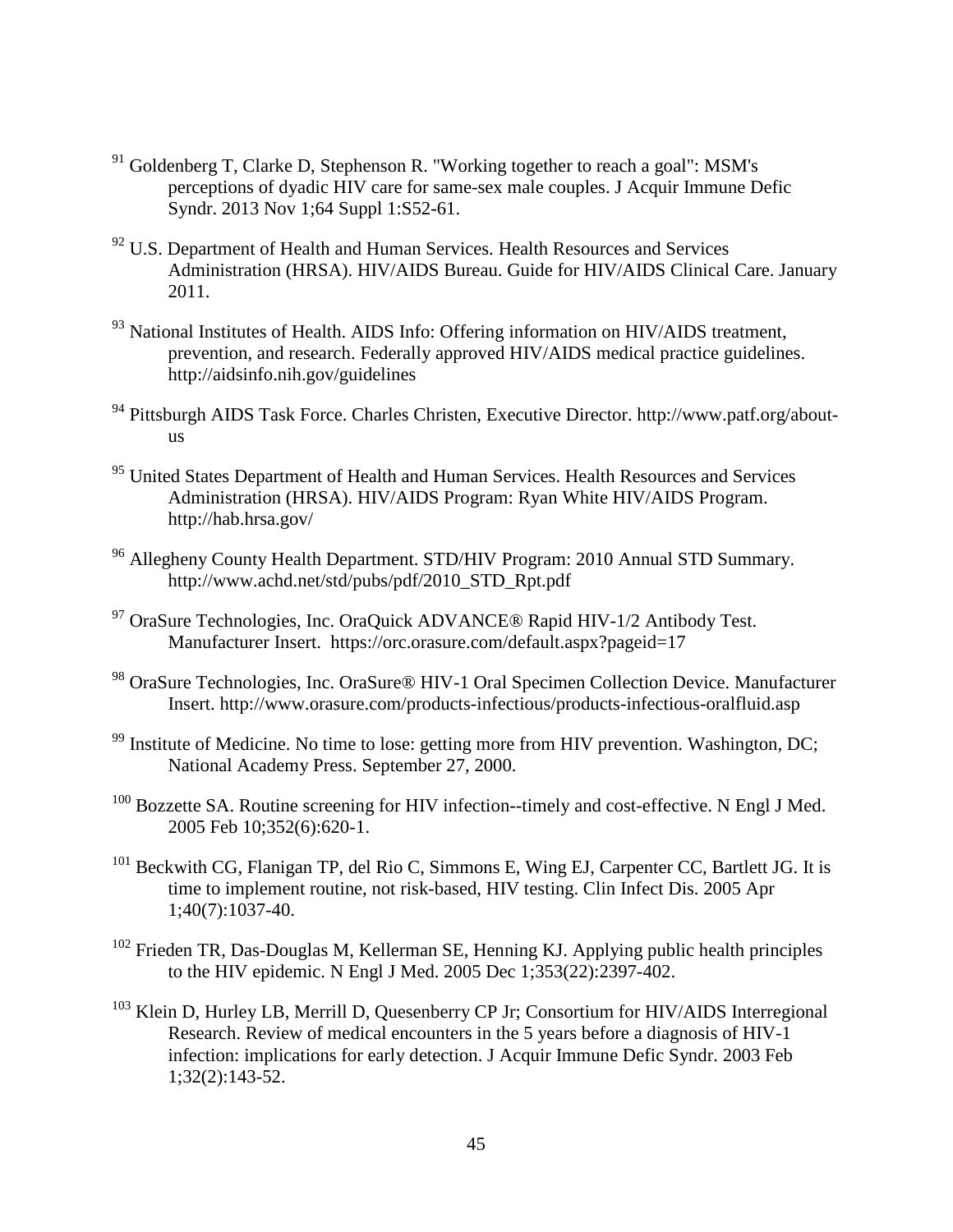- <span id="page-53-8"></span><sup>104</sup> Fincher-Mergi M, Cartone KJ, Mischler J, Pasieka P, Lerner EB, Billittier AJ 4th. Assessment of emergency department health care professionals' behaviors regarding HIV testing and referral for patients with STDs. AIDS Patient Care STDS. 2002 Nov;16(11):549-53.
- <span id="page-53-9"></span><sup>105</sup> Walensky RP, Weinstein MC, Kimmel AD, Seage GR 3rd, Losina E, Sax PE, Zhang H, Smith HE, Freedberg KA, Paltiel AD. Routine human immunodeficiency virus testing: an economic evaluation of current guidelines. Am J Med. 2005 Mar;118(3):292-300.
- <span id="page-53-10"></span><sup>106</sup> Rothman RE. Current Centers for Disease Control and Prevention guidelines for HIV counseling, testing, and referral: critical role of and a call to action for emergency physicians. Ann Emerg Med. 2004 Jul;44(1):31-42.
- <span id="page-53-0"></span><sup>107</sup> Lyons MS, Lindsell CJ, Ledyard HK, Frame PT, Trott AT. Emergency department HIV testing and counseling: an ongoing experience in a low-prevalence area. Ann Emerg Med. 2005 Jul;46(1):22-8.
- <span id="page-53-11"></span><span id="page-53-1"></span><sup>108</sup> Alpert PL, Shuter J, DeShaw MG, Webber MP, Klein RS. Factors associated with unrecognized HIV-1 infection in an inner-city emergency department. Ann Emerg Med. 1996 Aug;28(2):159-64.
- <span id="page-53-2"></span><sup>109</sup> Jenkins TC, Gardner EM, Thrun MW, Cohn DL, Burman W. Risk-based human immunodeficiency virus (HIV) testing fails to detect the majority of HIV-infected persons in medical care settings. Sex Transm Dis. 2006 May;33(5):329-33.
- <span id="page-53-4"></span><span id="page-53-3"></span><sup>110</sup> Metsch LR, Feaster DJ, Gooden L, Schackman BR, Matheson T, Das M, Golden MR, Huffaker S, Haynes LF, Tross S, Malotte CK, Douaihy A, Korthuis PT, Duffus WA, Henn S, Bolan R, Philip SS, Castro JG, Castellon PC, McLaughlin G, Mandler RN, Branson B, Colfax GN. Effect of risk-reduction counseling with rapid HIV testing on risk of acquiring sexually transmitted infections: the AWARE randomized clinical trial. JAMA. 2013 Oct 23;310(16):1701-10.
- <span id="page-53-5"></span><sup>111</sup> Kamb ML, Fishbein M, Douglas JM Jr, Rhodes F, Rogers J, Bolan G, Zenilman J, Hoxworth T, Malotte CK, Iatesta M, Kent C, Lentz A, Graziano S, Byers RH, Peterman TA. Efficacy of risk-reduction counseling to prevent human immunodeficiency virus and sexually transmitted diseases: a randomized controlled trial. Project RESPECT Study Group. JAMA. 1998 Oct 7;280(13):1161-7.
- <span id="page-53-7"></span><span id="page-53-6"></span><sup>112</sup> Metcalf CA, Douglas JM Jr, Malotte CK, Cross H, Dillon BA, Paul SM, Padilla SM, Brookes LC, Lindsey CA, Byers RH, Peterman TA; RESPECT-2 Study Group. Relative efficacy of prevention counseling with rapid and standard HIV testing: a randomized, controlled trial (RESPECT-2). Sex Transm Dis. 2005 Feb;32(2):130-8.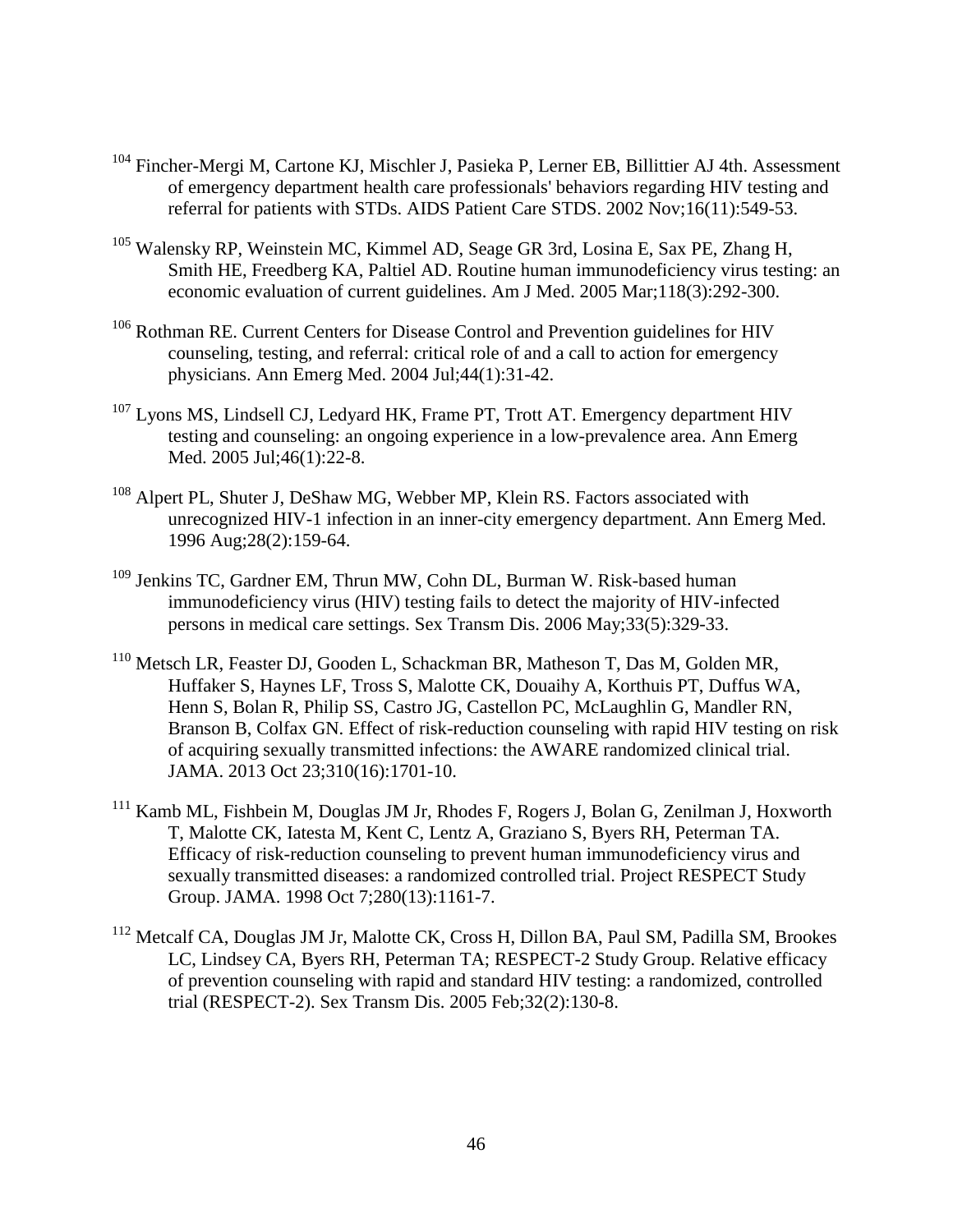- <sup>113</sup> Metsch LR, Feaster DJ, Gooden L, Matheson T, Mandler RN, Haynes L, Tross S, Kyle T, Gallup D, Kosinski AS, Douaihy A, Schackman BR, Das M, Lindblad R, Erickson S, Korthuis PT, Martino S, Sorensen JL, Szapocznik J, Walensky R, Branson B, Colfax GN. Implementing rapid HIV testing with or without risk-reduction counseling in drug treatment centers: results of a randomized trial. Am J Public Health. 2012 Jun;102(6):1160-7.
- <sup>114</sup> Koblin B, Chesney M, Coates T; EXPLORE Study Team. Effects of a behavioural intervention to reduce acquisition of HIV infection among men who have sex with men: the EXPLORE randomised controlled study. Lancet. 2004 Jul 3-9;364(9428):41-50.
- <sup>115</sup> Rhodes SD, Hergenrather KC, Bloom FR, Leichliter JS, Montaño J. Outcomes from a community-based, participatory lay health adviser HIV/STD prevention intervention for recently arrived immigrant Latino men in rural North Carolina. AIDS Educ Prev. 2009 Oct;21(5 Suppl):103-8.
- <sup>116</sup> Wilton L, Herbst JH, Coury-Doniger P, Painter TM, English G, Alvarez ME, Scahill M, Roberson MA, Lucas B, Johnson WD, Carey JW. Efficacy of an HIV/STI prevention intervention for black men who have sex with men: findings from the Many Men, Many Voices (3MV) project. AIDS Behav. 2009 Jun;13(3):532-44.
- <span id="page-54-0"></span><sup>117</sup> Hightow-Weidman LB, Smith JC, Valera E, Matthews DD, Lyons P. Keeping them in "STYLE": finding, linking, and retaining young HIV-positive black and Latino men who have sex with men in care. AIDS Patient Care STDS. 2011 Jan; 25(1): 37-45.
- <span id="page-54-1"></span><sup>118</sup> Task Force on Community Preventive Services. Recommendations to increase testing and identification of HIV-positive individuals through partner counseling and referral services. Am J Prev Med 2007;33(2S):S88.
- <sup>119</sup> CDC. Rapid HIV Testing in Outreach and Other Community Settings --- United States, 2004-2006. MMWR 2007; 56 RR-47: 1233-1237.
- <sup>120</sup> CDC. Rapid HIV Test Distribution --- United States, 2003-2005. MMWR 2006: 55 RR-24: 673-676
- $121$  Coil CJ, Haukoos JS, Witt MD, Wallace RC, Lewis RJ. Evaluation of an emergency department referral system for outpatient HIV testing. J Acquir Immune Defic Syndr. 2004 Jan 1;35(1):52-5.
- <sup>122</sup> Kelen GD, Shahan JB, Quinn TC. Emergency department-based HIV screening and counseling: experience with rapid and standard serologic testing. Ann Emerg Med. 1999 Feb;33(2):147-55.
- <sup>123</sup> Weinhardt LS, Carey MP, Johnson BT, Bickham NL. Effects of HIV counseling and testing on sexual risk behavior: a meta-analytic review of published research, 1985-1997. Am J Public Health. 1999 Sep;89(9):1397-405.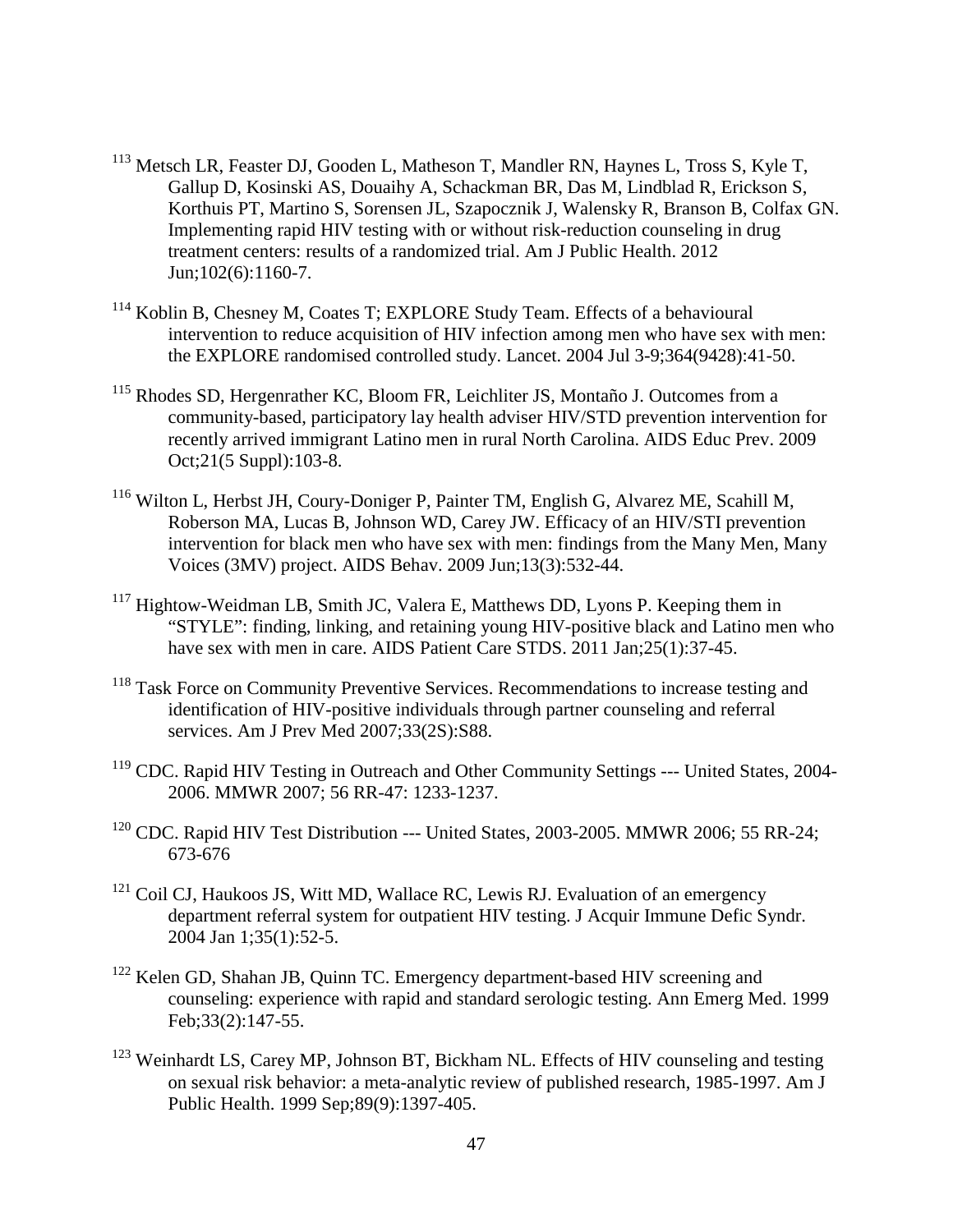- <span id="page-55-4"></span> $124$  Copenhaver MM, Fisher JD. Experts outline ways to decrease the decade-long yearly rate of 40,000 new HIV infections in the US. AIDS Behav. 2006 Jan;10(1):105-14.
- <span id="page-55-5"></span><sup>125</sup> Spielberg F, Branson BM, Goldbaum GM, Lockhart D, Kurth A, Celum CL, Rossini A, Critchlow CW, Wood RW. Overcoming barriers to HIV testing: preferences for new strategies among clients of a needle exchange, a sexually transmitted disease clinic, and sex venues for men who have sex with men. J Acquir Immune Defic Syndr. 2003 Mar 1;32(3):318-27.
- <span id="page-55-7"></span><span id="page-55-6"></span><sup>126</sup> Hutchinson AB, Corbie-Smith G, Thomas SB, Mohanan S, del Rio C. Understanding the patient's perspective on rapid and routine HIV testing in an inner-city urgent care center. AIDS Educ Prev. 2004 Apr;16(2):101-14.
- <span id="page-55-8"></span> $127$  Irwin KL, Valdiserri RO, Holmberg SD. The acceptability of voluntary HIV antibody testing in the United States: a decade of lessons learned. AIDS. 1996 Dec;10(14):1707-17.
- <sup>128</sup> Walensky RP, Weinstein MC, Smith HE, Freedberg KA, Paltiel AD. Optimal allocation of testing dollars: the example of HIV counseling, testing, and referral. Med Decis Making. 2005 May-Jun;25(3):321-9.
- <sup>129</sup> Sanders GD, Bayoumi AM, Sundaram V, Bilir SP, Neukermans CP, Rydzak CE, Douglass LR, Lazzeroni LC, Holodniy M, Owens DK. Cost-effectiveness of screening for HIV in the era of highly active antiretroviral therapy. N Engl J Med. 2005 Feb 10;352(6):570-85.
- $130$  Branson BM, Viall A, Marum E. Expanding HIV testing: back to the future. J Acquir Immune Defic Syndr. 2013 Jul;63 Suppl 2:S117-21.
- <sup>131</sup> Barbacci MB, Dalabetta GA, Repke JT, Talbot BL, Charache P, Polk BF, Chaisson RE. Human immunodeficiency virus infection in women attending an inner-city prenatal clinic: ineffectiveness of targeted screening. Sex Transm Dis. 1990 Jul-Sep;17(3):122-6.
- <span id="page-55-0"></span><sup>132</sup> Fehrs LJ, Hill D, Kerndt PR, Rose TP, Henneman C. Targeted HIV screening at a Los Angeles prenatal/family planning health center. Am J Public Health. 1991 May;81(5):619-22.
- <span id="page-55-1"></span><sup>133</sup> Lindsay MK, Adefris W, Peterson HB, Williams H, Johnson J, Klein L. Determinants of acceptance of routine voluntary human immunodeficiency virus testing in an inner-city prenatal population. Obstet Gynecol. 1991 Oct;78(4):678-80.
- <span id="page-55-3"></span><span id="page-55-2"></span><sup>134</sup> Kecojevic A, Lindsell CJ, Lyons MS, Holtgrave D, Torres G, Heffelfinger J, Brown J, Couture E, Jung J, Connell S, Rothman RE; National Emergency Department HIV Testing Consortium. Public health and clinical impact of increasing emergency department-based HIV testing: perspectives from the 2007 conference of the National Emergency Department HIV Testing Consortium. Ann Emerg Med. 2011 Jul;58(1 Suppl 1):S151-9.e1.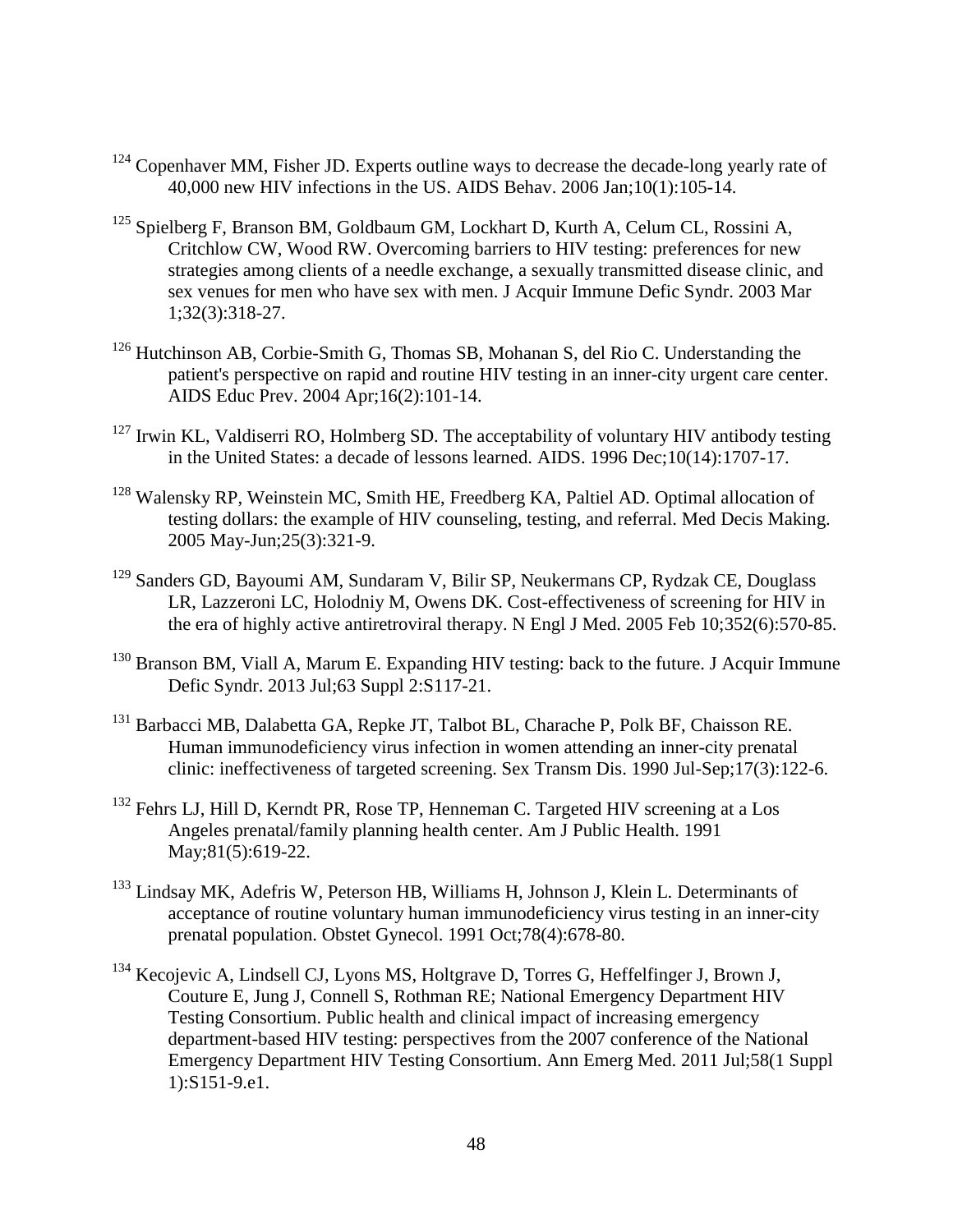- <sup>135</sup> Sabharwal CJ, Sepkowitz K, Mehta R, Shepard C, Bodach S, Torian L, Begier EM. Impact of accelerated progression to AIDS on public health monitoring of late HIV diagnosis. AIDS Patient Care STDS. 2011 Mar;25(3):143-51.
- <sup>136</sup> Uhrig JD, Bann CM, Wasserman J, Guenther-Grey C, Eroğlu D. Audience reactions and receptivity to HIV prevention message concepts for people living with HIV. AIDS Educ Prev. 2010 Apr;22(2):110-25.
- $137$  Fisher WA, Kohut T, Fisher JD. AIDS Exceptionalism: On the Social Psychology of HIV Prevention Research. Soc Issues Policy Rev. 2009 Dec;3(1):45-77.
- $138$  Udeagu CC, Bocour A, Gale I, Begier EM. Provider and client acceptance of a health department enhanced approach to improve HIV partner notification in New York City. Sex Transm Dis. 2010 Apr;37(4):266-71.
- <sup>139</sup> Haukoos JS, Campbell JD, Conroy AA, Hopkins E, Bucossi MM, Sasson C, Al-Tayyib AA, Thrun MW; Denver ED HIV Opt-Out Study Group. Programmatic Cost Evaluation of Nontargeted Opt-Out Rapid HIV Screening in the Emergency Department. PLoS One. 2013 Dec 31;8(12):e81565.
- <span id="page-56-0"></span><sup>140</sup> Tai M, Merchant RC. HIV testing in US emergency departments, outpatient ambulatory medical departments, and physician offices, 1992-2010. AIDS Care. 2014 Jan 2. [Epub ahead of print]
- <span id="page-56-1"></span><sup>141</sup> Rothman RE, Hsieh YH, Harvey L, Connell S, Lindsell CJ, Haukoos J, White DA, Kecojevic A, Lyons MS. 2009 US emergency department HIV testing practices. Ann Emerg Med. 2011 Jul;58(1 Suppl 1):S3-9.e1-4.
- <span id="page-56-2"></span><sup>142</sup> Goggin MA, Davidson AJ, Cantril SV, O'Keefe LK, Douglas JM. The extent of undiagnosed HIV infection among emergency department patients: results of a blinded seroprevalence survey and a pilot HIV testing program. J Emerg Med. 2000 Jul;19(1):13-9.
- <span id="page-56-4"></span><span id="page-56-3"></span><sup>143</sup> Christopoulos KA, Massey AD, Lopez AM, Hare CB, Johnson MO, Pilcher CD, Fielding H, Dawson-Rose C. Patient perspectives on the experience of being newly diagnosed with HIV in the emergency department/urgent care clinic of a public hospital. PLoS One. 2013 Aug 26;8(8):e74199.
- <span id="page-56-5"></span> $144$  Branson BM, Mermin J. Establishing the diagnosis of HIV infection: new tests and a new algorithm for the United States. J Clin Virol. 2011 Dec;52 Suppl 1:S3-4.
- <sup>145</sup> Centers for Disease Control and Prevention. Detection of Acute HIV Infection in Two Evaluations of a New HIV Diagnostic Testing Algorithm — United States, 2011-2013. June 21, 2013 / 62(24);489-494.